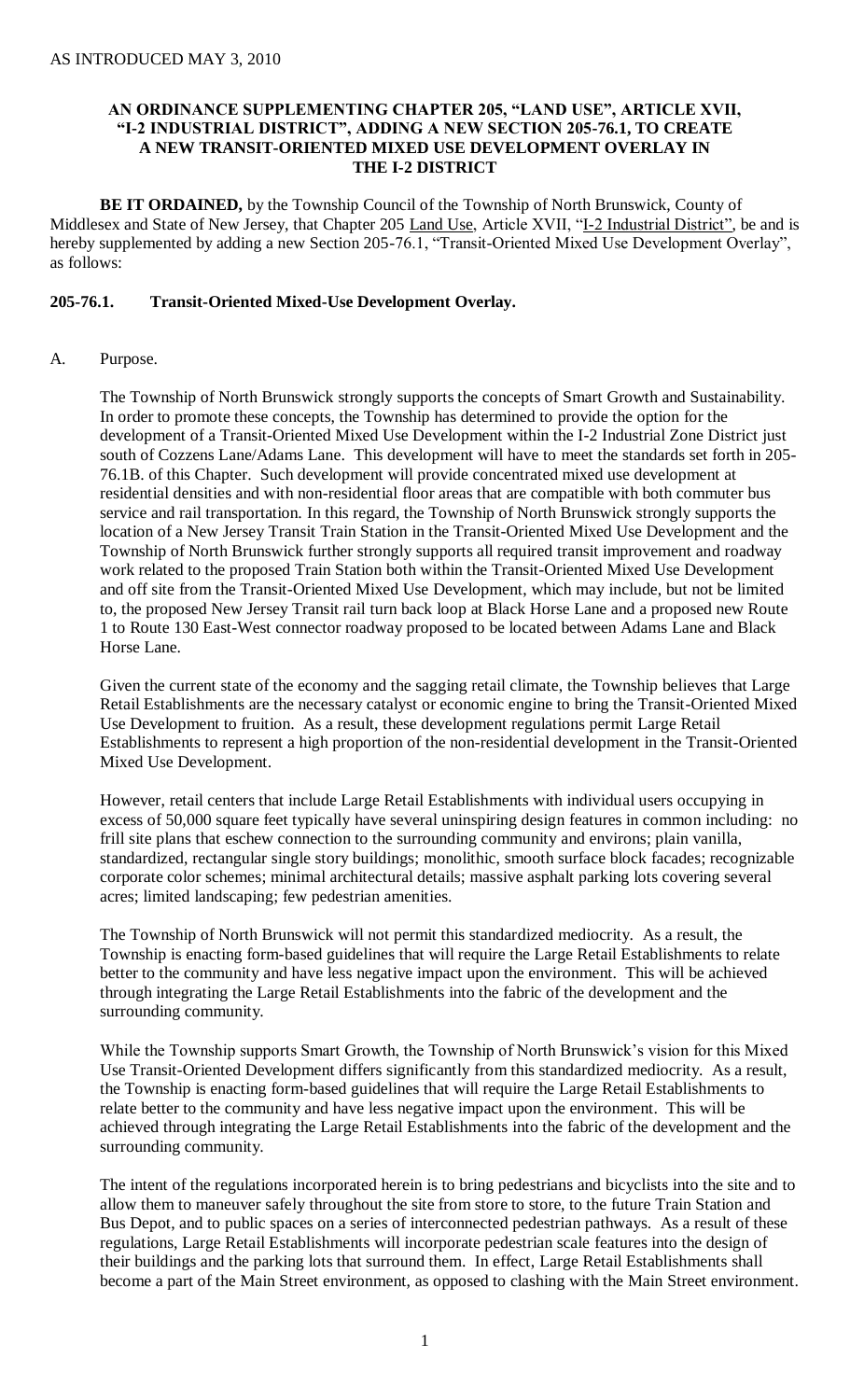B. Application of Transit-Oriented Mixed Use Development Overlay Regulations.

In addition to the principal, conditional and accessory uses permitted in the I-2 Industrial Zone District, the owner of a Tract within the I-2 Industrial Zone District which meets the requirements set forth below shall have the option of developing that Tract with a Transit-Oriented Mixed Use Development. Should the owner of a Tract within the I-2 Industrial Zone District elect to develop its Tract with a Transit-Oriented Mixed Use Development, then the use, bulk and design standards of this Section, 205-76.1. shall supersede the otherwise applicable provisions of Chapter 205. Only Tracts meeting all of the standards set forth below can be developed with a Transit-Oriented Mixed Use Development. If a Tract does not meet each of the standards below, then the standards of section 205-76.1 shall not be applicable and Large Retail Establishments, general retail use, hotels and residential uses shall continue to be prohibited uses in the zone. These necessary requirements are:

- (1) The Tract shall be located within the I-2 Industrial Zone District.
- (2) The Tract shall be a minimum of 200 contiguous acres in area.
- (3) The site plan or general development plan for the Transit-Oriented Mixed Use Development on the Tract shall provide a location for a Bus Depot with associated parking and a NJ Transit Train Station with associated parking.
- (4) The plan for the development of a Transit-Oriented Mixed Use Development on the Tract shall incorporate all off-tract roadway improvements necessary to meet the travel time delay performance standards established by the Planning Board as critical to exercising the option to build under the overlay zoning standards.

The Planning Board authorized a traffic study to determine what types of off-tract traffic improvements would have to be constructed in close proximity to the site in order for the Planning Board to recommend the rezoning of the property to allow for the option to build a Transit-Oriented Mixed Use Development. The traffic study also factored in trips to be generated from a proposed large retail establishment of approximately 100,000 square feet in building area on the southbound side of Rt. 1 directly across from the proposed Transit-Oriented Mixed Use Development. This study, prepared by Maser Consulting, and referred to herein as the "Maser Study," broke the proposed Transit-Oriented Mixed Use Development down into two phases known as Phase 1 and the Final Build Phase. The Maser Study recommended specific roadway improvements to accommodate the Phase 1 and the Final Build Phase development. The "Summary of Recommended Developer Improvements for Site Rezoning" of the Maser Study identifies the improvements necessary to satisfy the Planning Board's requirement that the development of a Transit-Oriented Mixed Use Development would actually improve traffic congestion in proximity to the site for Phase 1 development. These improvements also account for the proposed large retail establishment of approximately 100,000 square feet in building area on the southbound side of Rt. 1 directly across from the proposed Transit-Oriented Mixed Use Development.

The Maser Study states grade separated interchanges may be required at the Route 1 intersections of Finnegans Lane, Commerce Boulevard and Cozzens/Adams Lane, along with a possible reverse jughandle at Aaron Road. The Maser Study shows conceptual designs of how such grade separated interchanges may occur to accommodate the Train Station and the Final Build Phase. The final determination of the need for these grade separated interchanges, and the specific design of same, would be determined by the NJDOT in conjunction with New Jersey Transit Corporation's commitment to locate a Train Station adjacent to the site.

While the ultimate approval authority for some of the off-tract improvements recommended in the Maser Study is the State Department of Transportation and/or the County of Middlesex, the Maser Study provides clear analysis and recommendations relative to the type of improvements necessary to meet the Planning Board's criteria. Realizing that the State and/or County may require modifications to the recommendations in the Maser Study, it is the clear intention of the Planning Board that the developer may only exercise the option to construct Phase 1 of the Transit-Oriented Mixed Use Development by complying with sub-sections a, b or c below, as part of its application for Phase 1.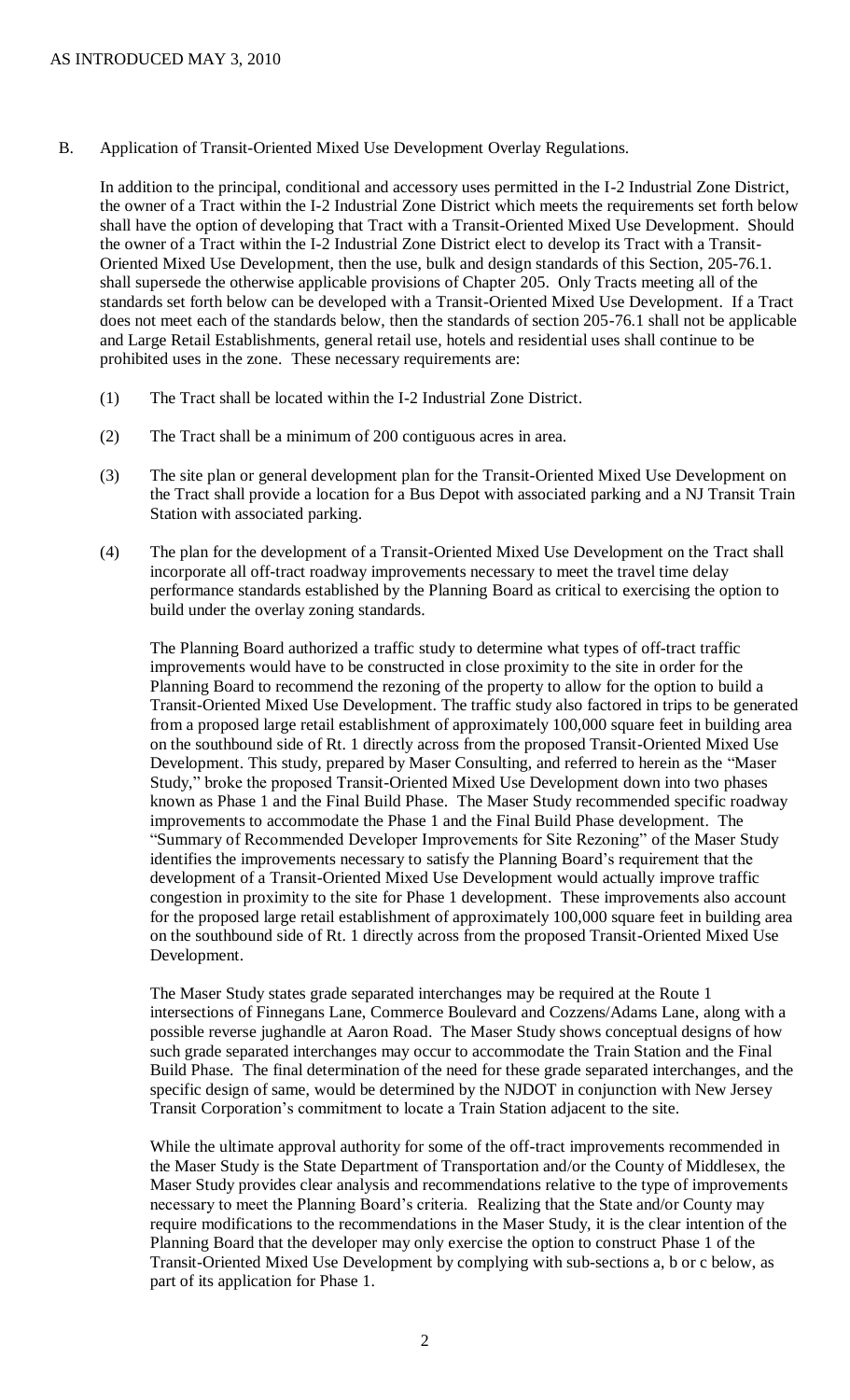The developer may only exercise the overlay district option to construct the Final Build Phase of the Transit-Oriented Mixed Use Development upon satisfying the implementation of the recommended Final Build Improvements described in the Maser Study in conjunction with the construction of a Train Station, or by adhering to the standards of sub-section (c) below.

- (a) The developer shall build 100% of the improvements (with the exclusion of the far side jughandle on Rt. 1 northbound at Aaron Road) recommended in Chapter VIII of the Maser Study under "Summary of Recommended Developer Improvements for Site Rezoning", and be responsible for 100% of the cost of said improvements, subject to modification by the State or County, if the development of the Transit-Oriented Mixed Use Development proceeds to construction and the Large Retail Establishment proposed on the southbound side of Rt. 1 does not proceed to construction, or;
- (b) The developer shall build 100% of the improvements recommended in Chapter VIII of the Maser Study under "Summary of Recommended Developer Improvements for Site Rezoning", and be responsible for a proportionate share of the cost, subject to modification by the State or County, if the development of the large retail establishment on the southbound side of Rt. 1 proceeds to construction in a similar time frame to the Transit-Oriented Mixed Use Development. Said proportionate distribution of cost shall be based upon external trips generated by each development, as specifically enumerated in Table 19 of the Maser Study, or;
- (c) Prior to filing an initial application with the Planning Board, or filing any request for amendment to a previously obtained approval, the developer may submit an alternative traffic analysis or revise project gross floor area, and submit revised roadway improvement plans to the Planning Board in an attempt to demonstrate that modifications to the recommended roadway improvements will satisfy the Planning Board relative to travel time delays. Said alternate plans may result from consultation with the NJDOT, Middlesex County, NJDEP, NJ Transit or any other governmental agency, or from changes necessitated by environmental, utility or right of way constraints or for any other reason that would render the specific Maser Study recommendations unfeasible or impractical to implement or for any other reason. Should the Planning Board determine by resolution that it will accept alternative improvement plans, said alternative improvement plans shall be detailed within the resolution, and said resolution shall supplement or supersede the off-tract improvement standards incorporated in the Maser Study. Failure to provide for the off-tract improvements standards incorporated in the Maser Study through subparagraphs (a) or (b) above or this subparagraph (c), or as amended and approved by the Planning Board herein, shall result in the application for a Transit-Oriented Mixed Use development being classified as a non-permitted use, thereby causing the Planning Board to lack jurisdiction over the application.
- (5) The Transit-Oriented Mixed Use Development shall be designed so that a minimum of 10% of all energy projected to be consumed on the Tract, as determined by the Estimated Energy Demand, is generated from renewable sources inclusive of, but not limited to, geo-thermal, wind, fuel cell, solar or any other renewable technology.
- (6) No more than 370,000 square feet of the retail floor area of the Transit-Oriented Mixed Use Development shall be located in freestanding, one-story retail buildings. The number of freestanding Large Retail Establishments shall be limited to two buildings. All other Large Retail Establishments shall either include two stories of usable retail space, or shall be developed as Mixed Use Buildings or Mixed Use Retail Commercial Buildings with residential units and or other permitted uses located above the Large Retail Establishment.
- (7) The developer of a Transit-Oriented Mixed Use Development shall build affordable housing units on-site as necessary in order to meet the affordable housing obligation generated by the Transit-Oriented Mixed Use Development to the Township as a result of development on the Tract. Should the New Jersey Fair Housing Act, *N.J.S.A.* 52:27D-300 *et seq.* be amended to allow the Township and/or the developer to seek a reduction in the affordable housing obligation generated by the Transit-Oriented Mixed Use Development, the Township shall take whatever reasonable steps are required to obtain such a reduction.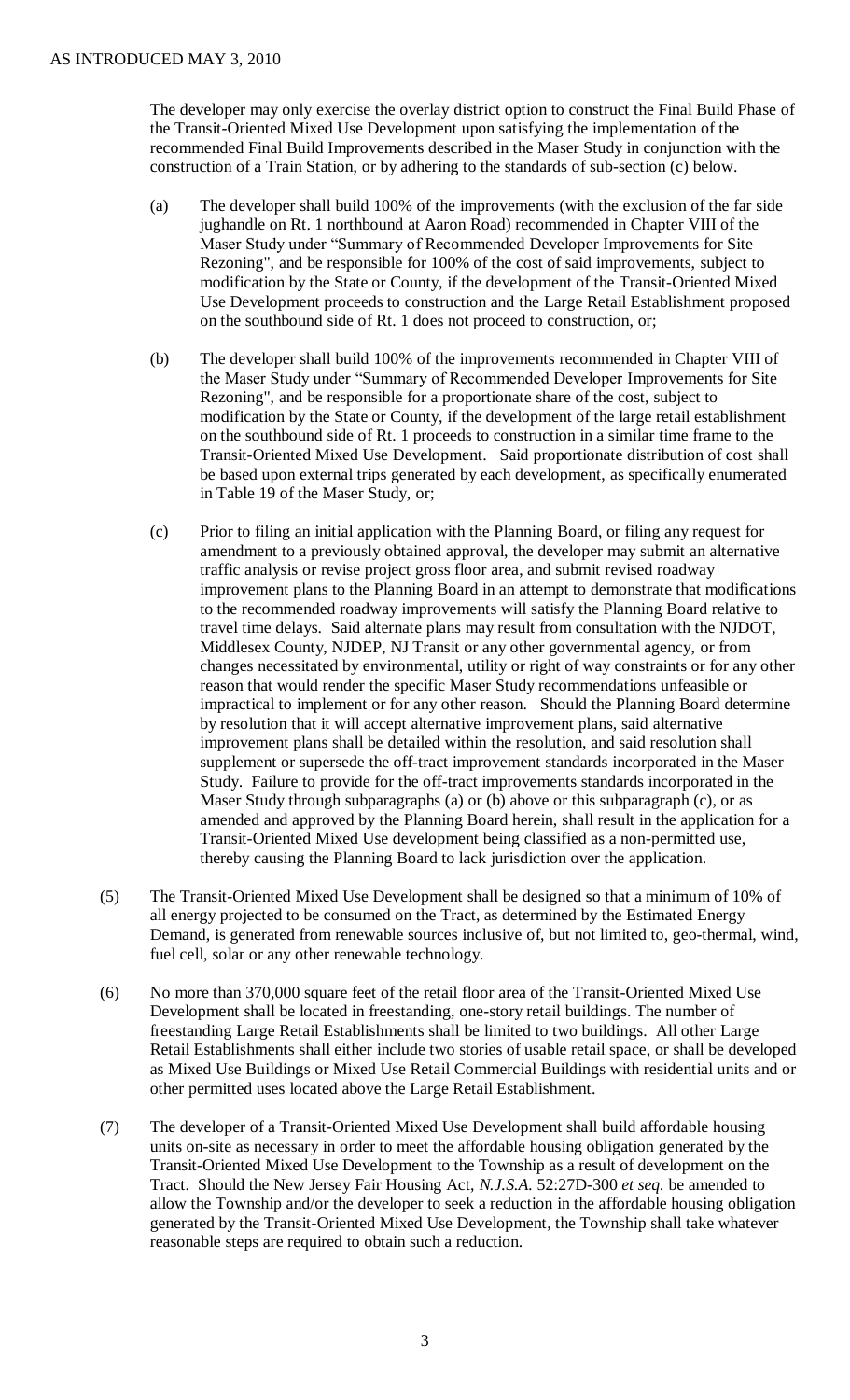The affordable housing units in the Transit-Oriented Mixed Use Development shall be built in accordance with the following schedule:

| Percentage of        |               |
|----------------------|---------------|
| <b>Total Project</b> | Min %         |
|                      | affordable    |
| <b>Market Rate</b>   | housing units |
| Units                |               |
| Complete             |               |
| 25%                  | $0\%$         |
| $25% + 1$            | 10%           |
| 50%                  | 50%           |
| 75%                  | 75%           |
| 90%                  | 100%          |

The Township shall contribute any and all affordable housing fees required to be paid by the developer of a Transit-Oriented Mixed Use Development for all non-residential portions of the Transit-Oriented Mixed Use Development to the developer of that Transit-Oriented Mixed Use Development for the production of required affordable housing on-site within that Transit-Oriented Mixed Use Development.

### C. Definitions.

Terms used in Section 205-76.1. of this Chapter which are not defined below have the definitions given to them in Section 205-7. of this Chapter, and if not defined therein, the definitions given them in the Municipal Land Use Law, N.J.S.A. 40:55D-1 et seq.

AFFORDABLE HOUSING - Affordable Housing is defined in this ordinance as it is defined in the New Jersey Fair Housing Act, *N.J.S.A.* 52:27D-300 *et seq.*, as same may be amended from time to time. Should the New Jersey Fair Housing Act be amended to permit a municipality to meet all or some portion of its affordable housing obligation through the provision of workforce housing, as this term is defined in the New Jersey Fair Housing Act, then in this ordinance "Affordable Housing" also means "workforce housing" to the extent said housing can meet the affordable housing obligation of the Township generated by the Transit-Oriented Mixed Use Development.

ALLEE - A regularly spaced and aligned row of trees planted along a street or pedestrian path.

ALLEY - The vehicle passage-way within a block that provides access to the rear of buildings, vehicle parking, utility meters, recycling and garbage bins.

ARCADE - A structure providing shade, cover or protection from the elements, extending over a sidewalk or square, open to the street except for supporting columns, piers or arches. Arcades shall have a minimum clear height of 11 feet over a sidewalk and a minimum clear width of 10 feet from the front of an adjacent Building to the inside face of the columns supporting the arcade. The area within an arcade shall be open to public access. Supporting columns/piers shall be located no more than 230 inches from the back of the curb. Where an arcade is built, the requirement for street trees is waived for that street frontage.

ARCH - An opening in a building or wall through which pedestrians or vehicles may pass. Building Area over arches may contain walkways, hallways or habitable space as the case may be and shall be not less than nine (9) feet over pedestrian ways and 15 feet over vehicular drives or streets. Arches may also cross streets at a height of not less than 15 feet and shall provide for vehicular and pedestrian passage in such instances.

ARTIST WORKSHOP - Shops of special trade including the manufacturing, compounding, assembly, processing, packaging or similar treatment of such products as: baked goods, candy, ceramics, pottery, china, weaving and other textile arts, painting, cooperage, woodworking, and other artistic endeavors and similar trades. Retail sales of products made on the premises are encouraged.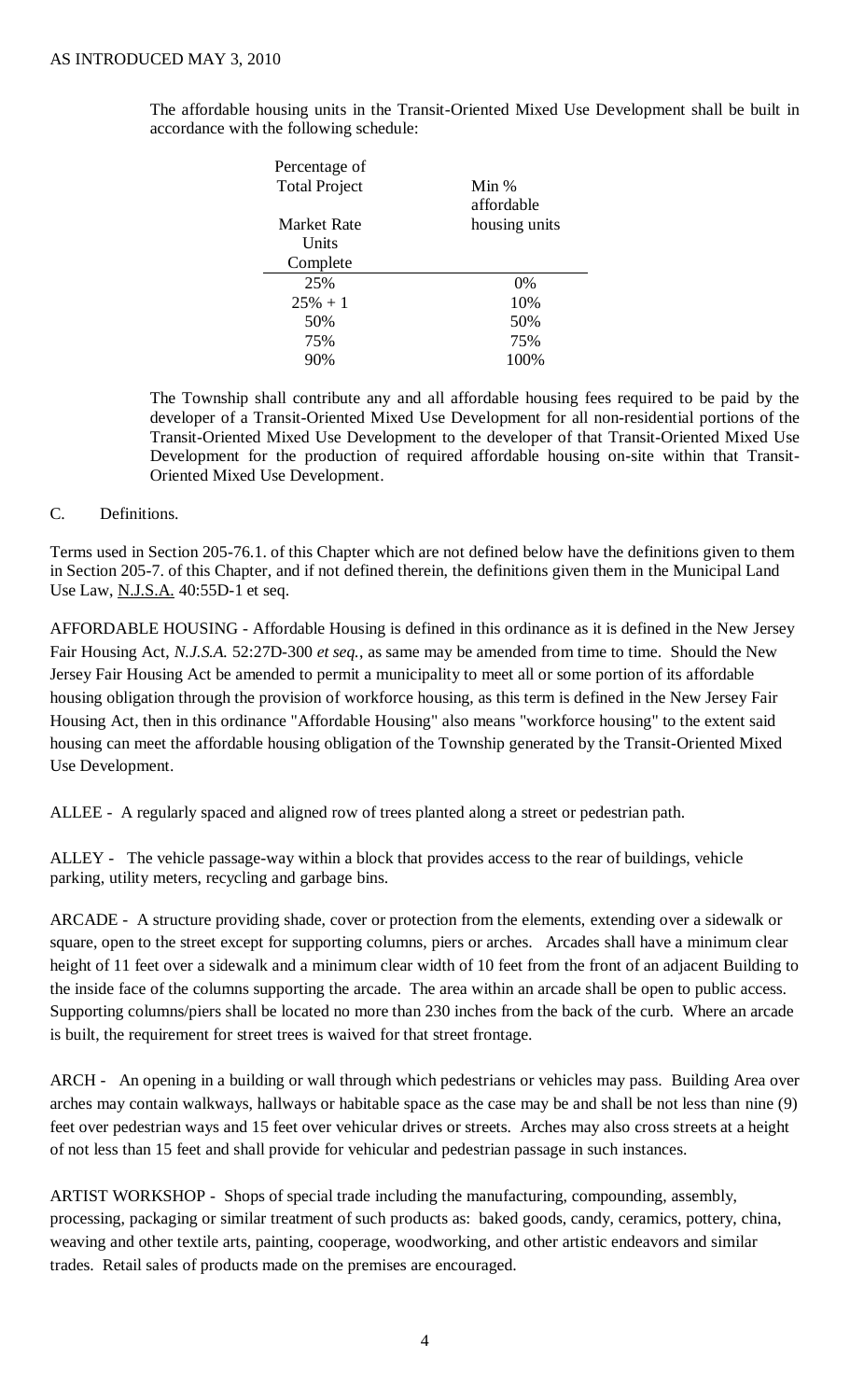ARBOR - An open framework structure that forms a shelter, gateway framework or bower. Its primary purpose is to be a semi-architectural place for climbing plants to grow, while providing shaded seating, directional form to frame a view or to create a private out-of-doors area. An arbor can be arched or squaretopped. It differs from a gazebo in that its roof area is open to the elements, while a gazebo traditionally has a solid roof that protects those seated beneath it from the elements.

AWNING - An ancillary lightweight structure usually of canvas, cantilevered from a façade providing shade to the fenestration and spatial containment to the pedestrian. Awnings, to be an effective adjunct to a shop front, must thoroughly overlap the sidewalk and adhere to provisions found in the Comprehensive Sign Plan. Awnings may also be permitted to extend to the curb line and shall be permitted to have structural supports that touch down within the furniture zone of the street.

BALCONY/BALACONETTE - An exterior platform projecting from the front, side or rear of a building. Balconies/balconettes must be surrounded by balustrades (railings).

BIO-SWALE - Landscape element designed to remove silt and pollution from surface runoff water. It consists of a swaled drainage course with gently sloped sides and filled with vegetation, compost and/or riprap. The water's flow path, along with the wide and shallow ditch, are designed to maximize the time water spends in the swale, which aids in the trapping of pollutants and silt.

BLOCK - A contiguous grouping of private lots, passages, rear lanes and alleys, surrounded by public streets.

BREEZEWAY - A covered passage one or more stories in height connecting a principal building and an accessory building.

BUILDABLE AREA - The area within a lot that can be occupied by buildings. Buildable area sets the limits of the building footprint.

BUILDING ENVELOPE STANDARDS - Standards incorporated herein that establish the basic parameters governing building construction. These include the envelope for building placement and certain required /permitted building elements, such as balconies and street walls.

BUILDING HEIGHT - The height of a building or portion of a building shall be measured: (1) from (a) the average established grade at the street lot line or sidewalk or (b) from the average natural ground level, if no street grade had been established to the eave line of mansard roofs, hip roofs and gable roofs and to the top of the parapet for flat roofs. In measuring the height of a building, the following structures shall be excluded or exempted in the case of freestanding structures below: chimneys, cooling towers, dormers, elevator bulkheads, HVAC equipment and associated screening or parapet wall, penthouses, personal wireless device/cellular antennas, flag poles, renewable energy generating equipment attached to a building, tanks, water towers, radio and television towers, ornamental cupolas, domes, or spires.

BUS RAPID TRANSIT (BRT) - A mode of public transportation that combines the quality of rail transit and the flexibility of buses. It can operate on exclusive transit ways, high occupancy vehicle (HOV) lanes, expressways or ordinary streets. A BRT system combines intelligent transportation systems technology, priority for transit, rapid and convenient fare collection and integration with land use policy in order to substantially upgrade bus system performance.

BUS DEPOT - A freestanding structure, located on a bus transit route, which is designed to accommodate embarking and disembarking bus passengers.

CIVIC - The term defining not-for-profit organizations dedicated to arts, culture, education, recreation, government, transit, and municipal parking.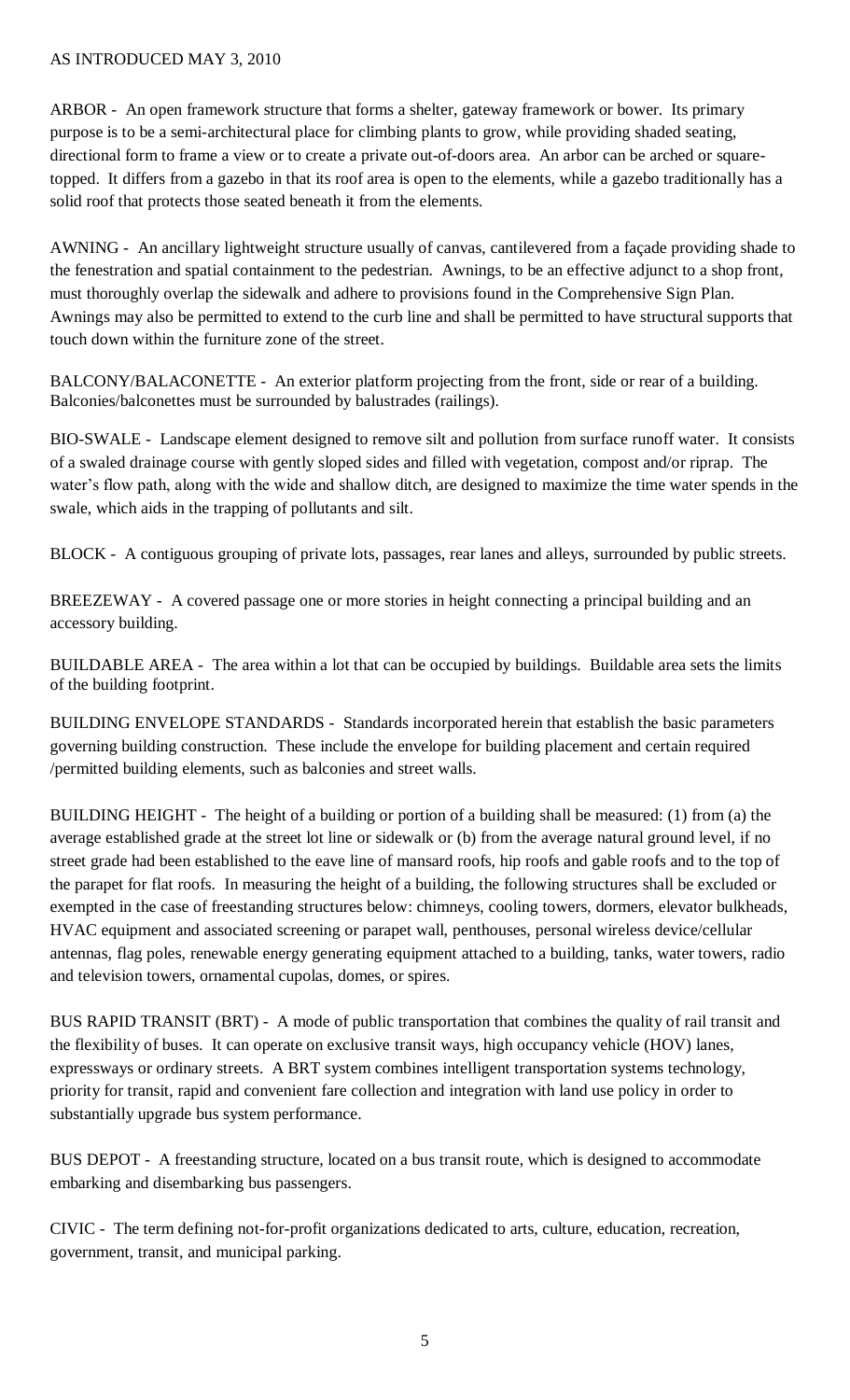CIVIC BUILDING - A building designed specifically for a civic function.

CIVIC GREEN or PLAZA or SQUARE - Public spaces located within the Transit-Oriented Mixed Use Development and its neighborhoods. A plaza or square may contain a civic building or commercial space or kiosk located within a primarily unpaved, formally configured, small public lawn or park. Portions of a Civic Square may be linear in shape. Situated at prominent locations and often dedicated to important events and/or citizens, plazas and squares may contain, but not be limited to water features, amphitheater, farmers markets, retail kiosks, table games, fireplaces, large-scale chess/checker and board game paving areas, and in some instances play equipment, courts and other amenities, but may not include ball fields.

CIVIC SPACE - An outdoor area dedicated for public use. Civic Space types are defined by the combination of certain physical constraints including the relationship between their intended use, their size, their landscaping and the building(s) defining the space.

COLONNADE - A roof or building structure, extending over the sidewalk, open to the street and sidewalk except for supporting columns or piers.

COMMENCEMENT OF CONSTRUCTION OF A TRAIN STATION - The installation and inspection of a footing and foundation for Train Station platforms or a Train Station building as shown on the Regulating Plan.

COMMITMENT FOR THE CONSTRUCTION OF A TRAIN STATION - A binding written undertaking by New Jersey Transit Corporation, to, either by itself or as part of an agreement with others, which may include, by way of example, the New Jersey Department of Transportation, North Brunswick Township, Middlesex County, other governmental entities or the developer of the Transit Oriented Mixed Use Development, construct or finance a Train Station as shown on the Regulating Plan.

COMPLETION OF CONSTRUCTION OF A TRAIN STATION - The receipt of a Certificate of Occupancy for the Train Station platforms or a Train Station building as shown on the Regulating Plan, or the commencement of revenue passenger rail service by New Jersey Transit Corporation.

COMMERCIAL MIXED-USE - A building that contains dwellings and/or office located above ground floor commercial or retail use in a compact setting that may or may not share infrastructure such as parking.

COMMUNITY GARDEN - A parcel of land used for the growing of vegetables, flowers, etc. used for human consumption or enjoyment but not for commercial sales. The garden area may include but not be limited to a greenhouse, an accessory storage building, benches, a watering system and fencing.

CORNICE - The top most element, composed of moldings, for an entablature, or used alone at the roof line or where walls abut ceilings.

COURT - An open, unoccupied space bounded on more than two sides by the walls of a building. An inner court is a court entirely surrounded by the exterior walls of a building, and an outer court is a court having one side open to a street, alley, yard, or other permanently open space.

DECORATIVE PAVING - Paving that is made up of solid, precise, modular units, stamped concrete, scored concrete, seeded concrete, colored concrete or any combination of the above.

DOG PARK - An enclosed outdoor area intended for the exercising and/or containment of dogs and similar animals.

DORMER - A structure located within a roof providing a perpendicular plane to the roof and generally containing a window or other ventilation for the space below. Dormers are permitted and do not count against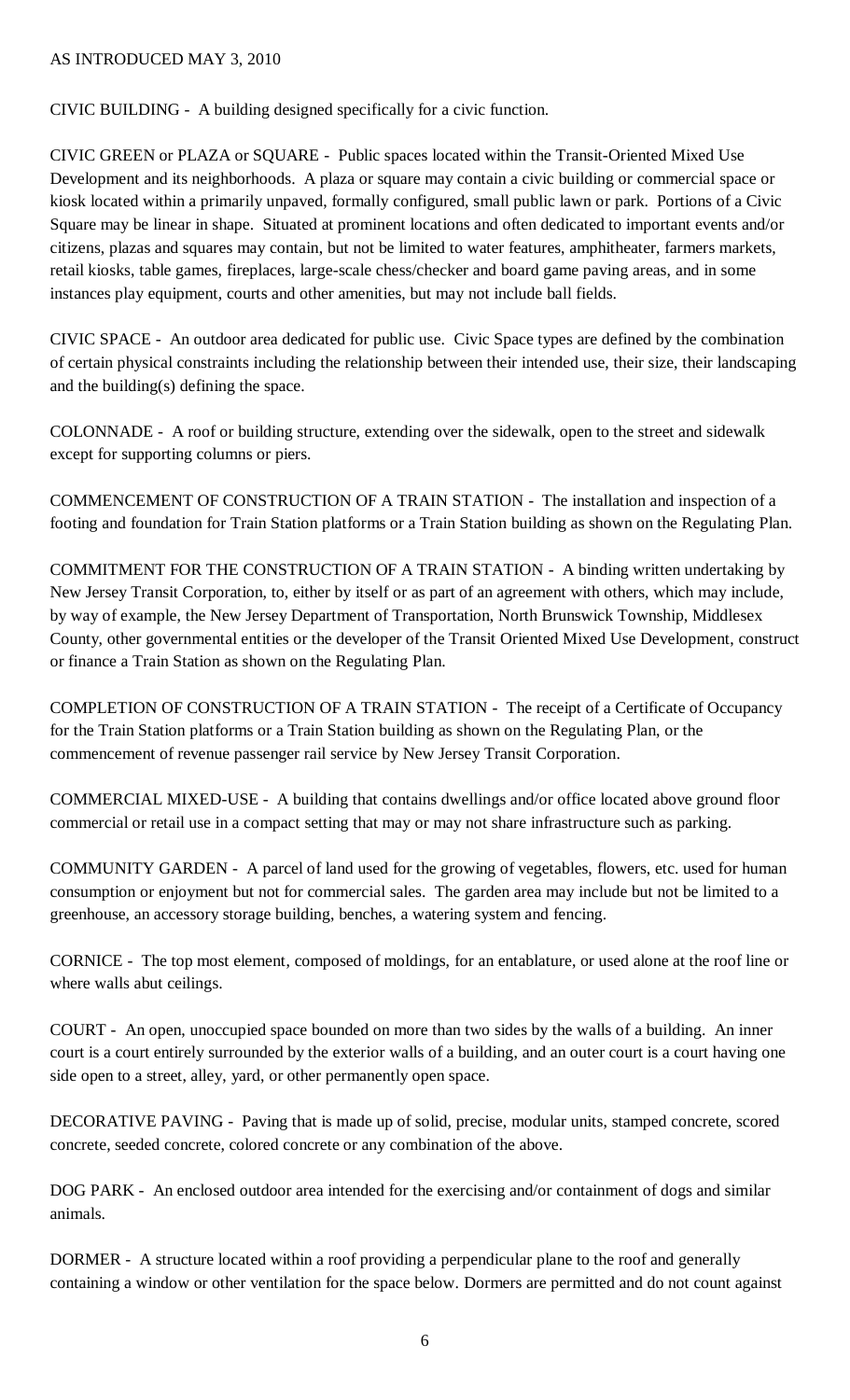the building story-height restrictions, so long as they do not break the main eaves line and are individually less than 15 feet wide and collectively less than 30 % of the unit's width.

DUPLEX LOFT - A dwelling unit; with a private entrance, on an individual lot, attached horizontally in a linear arrangement to another dwelling unit on a separate individual lot, separated horizontally from the adjoining dwelling unit by a wall extending vertically from the foundation of the dwelling unit through the roof of the dwelling unit. The two adjoining units shall be connected to each other by a ceiling and/or a floor, which ceiling and/or floor extending from the exterior wall of one unit to the exterior wall of the adjoining unit and which ceiling and/or floor are/is solid, continuous and unbroken except for a common stairwell or elevator serving one or both of the units.

DWELLNG UNIT or UNIT: A residential space designed to be occupied by a single household and which contains, at a minimum, a kitchen, bathroom and other living space.

EATING AND DRINKING ESTABLISHMENTS - Any establishment or business where food and beverages, including alcoholic beverages are sold for consumption on the premises, normally to patrons seated or standing within an enclosed building on the premises. Eating and Drinking establishments may include commercial recreation facilities as an adjunct to business within the same enclosed building.

EAVE - The junction of a wall of a building and an overhanging roof. In order to encourage pitched roofs, the designated maximum building height may be measured to the eave, not to the top of the roof.

ENTABLATURE - An elaborated horizontal band along the exterior of a building. Used primarily just beneath the roof line, sometimes used on the façade between floors.

ESTIMATED ENERGY DEMAND - The quantity of electricity projected to be consumed by a use, building or structure as determined by the Office of Clean Energy Estimated Energy Demand calculator or similar calculator or tools used for determining load demand, including those utilized to obtain electric service from a utility company.

EXTENDED STAY HOTEL - Any building containing six or more rooms, which are rented or hired out to transient guests for periods greater than 30 days and not more than 180 days.

FAÇADE - A building face or wall.

FAÇADE, PRIMARY - A building face or wall that faces a public street or parking area containing more than 750 spaces.

FAÇADE, SECONDARY - A building face or wall that faces an interior courtyard, parking area, service area, alley or rear of the building.

FASCIA - A projecting flat horizontal member or molding, also part of a classical entablature.

FENESTRATION - An opening in the building wall allowing light and views between interior and exterior spaces. Fenestration is measured as glass area for occupied buildings and as open area for parking structures.

FINAL BUILD PHASE - Any portion of the Transit-Oriented Mixed Use Development to be constructed after Phase 1. The Final Build Phase shall consist of up to 175,000 square feet of Mixed Use Retail Commercial Uses, up to 195,000 square feet of office buildings and uses, up to an additional 200 hotel rooms, and up to an additional 1,575 dwelling units. The uses and quantities of floor area and units herein are in addition to the uses and quantities of floor area and units provided in Phase 1. The Final Build Phase can be constructed in any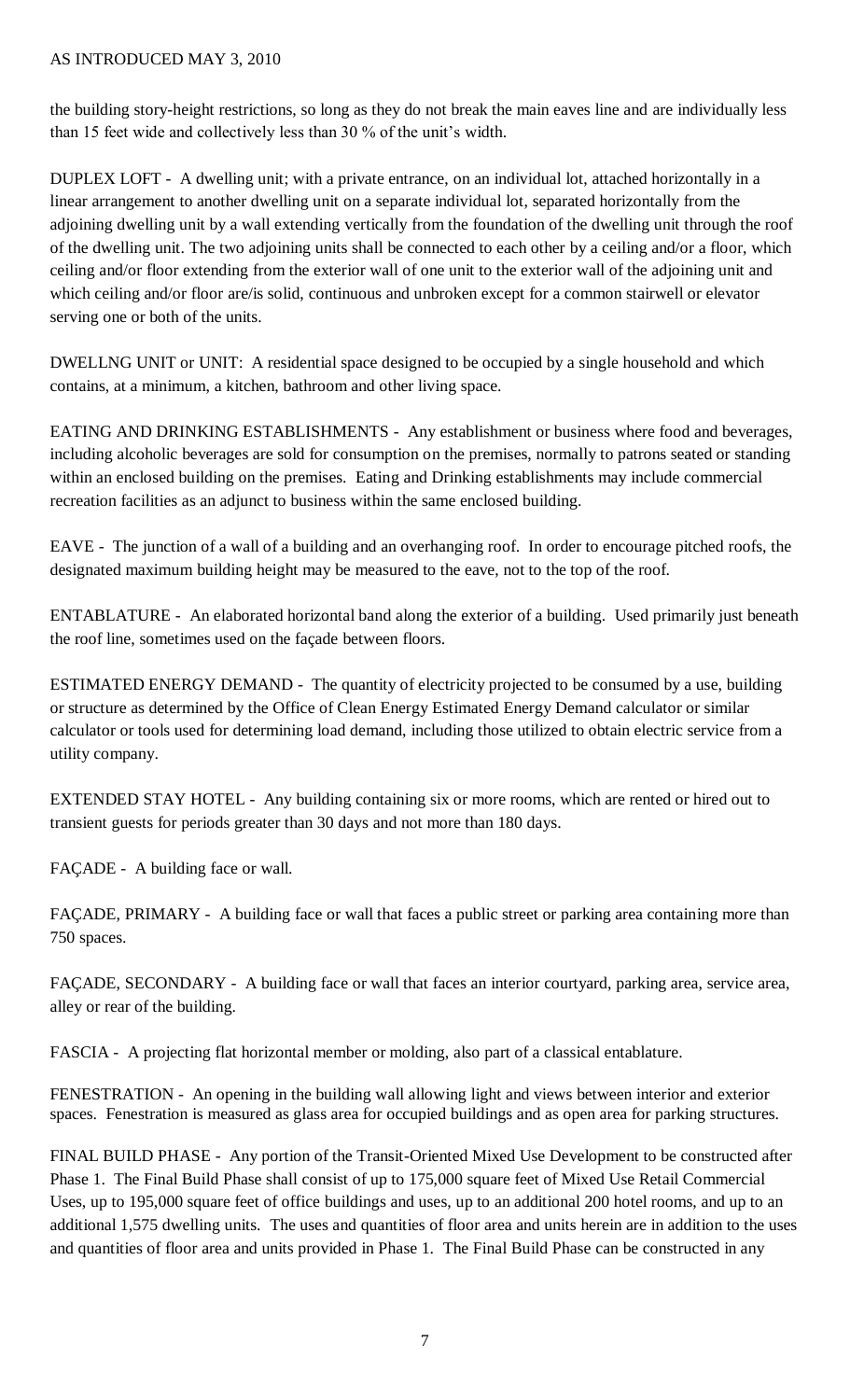number of smaller phases, provided that the improvements in said smaller phases comply with the requirements of this Ordinance.

FREE STANDING OFFICE - A single building devoted entirely to office use.

FREE STANDING PAD SITE - A free standing building containing one or more permitted commercial or office uses.

FRIEZE - An ornamental element, applied to the top of a horizontal segment of a mantelpiece, with side supports serving as pilasters.

FRONT YARD FENCE - A wood picket, wrought iron or masonry fence permitted along the street frontage of all private lots and along common lot lines from the street right-of-way line to the front setback line.

GABLE - The part of the end wall of a building between the eaves and a pitched or gambrel roof. The gable orientation shows the vertical triangular plane rather than the slope side of the roof.

GARAGE ENTRY - An opening in the building façade and or street wall where vehicles may enter the block interior for general parking and business servicing. Garage entries shall not exceed 14 feet clear height and 24 feet clear width and shall not be sited within 200 feet of another garage entry on the same block.

GARDEN CENTER - An establishment for retail sales of live plant material, fertilizers, pesticides, landscape materials, plant containers, seasonal sales of flowers, produce and holiday items including Christmas trees both live and artificial, lawn ornaments, garden furniture and similar material.

GREENWAY - An open space corridor in largely natural conditions which may include trails for bicycles and pedestrians.

HOTEL - A building containing six or more rooms, which are rented or hired out to transient guests for periods of less than 30 days. A hotel can be part of a building containing any combination of retail, office and/or residential uses.

HOUSEHOLD - One or more persons living together.

HUB HEIGHT - The height of a wind turbine as measured from finished grade at the base of the tower to the top of the supporting tower or turbine. The rotor is not considered as part of the hub height for the purposes of determining permitted height for wind turbines for the generation of required renewable energy.

INDOOR RECREATION FACILITY - A building or use providing for indoor play, athletic events, competitions, practice, training and play equipment, athletic training and related activities. Said uses may include eating and drinking establishments.

KIOSK - An enclosed structure used for the sale of goods, services, food or beverage. Kiosks may be located in civic plazas and squares and shall be located a minimum of two (2) feet from any curb line.

LANDSCAPE BUFFER - A combination of physical space and vertical elements such as plants, berms, fences, or walls, the purpose of which is to separate and screen incompatible land uses from each other.

LANDSCAPED OPEN AREA or LANDSCAPED AREA - Any combination of living plants (such as grass, ground cover, shrubs, vines, hedges, or trees) and nonliving landscape material (such as rocks, pebbles, sand, mulch, walls, fences or decorative paving materials).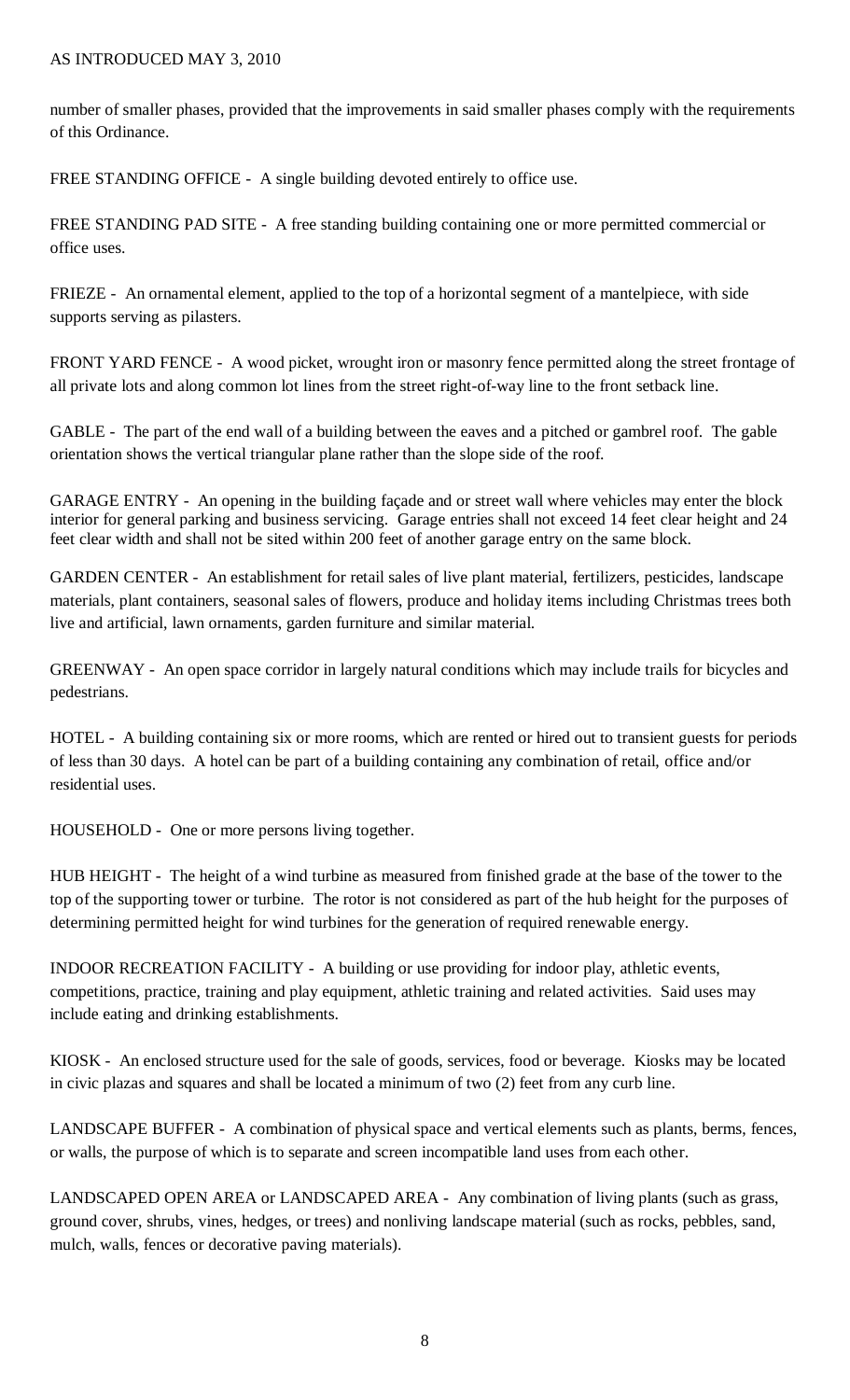LARGE RETAIL ESTABLISHMENTS - Retail uses in excess of 50,000 square feet. Large Retail Establishments (LRE) which may be either one story or two stories in height, may include uses such as, but not limited to, Membership Warehouse Clubs, including the sale of motor fuels and the washing and service of motor vehicles, Home Improvement Stores, including lumber sales and garden centers, and general retail sales of goods and services.

LEED - Leadership in Energy and Environmental Design program sponsored by the United State Green Building Council to promote energy efficient design of buildings and places.

LEED CERTIFICATION - A project or building that is designed to achieve LEED Certification is one that provides site or building elements that would earn at least 40 points, according to the standards of LEED for New Construction 2009 v.3.0 or LEED for Retail 2009 v.3.0 as the case may be, as determined by the Township Planner, to exercise any of the density bonuses provided under this Section. Submission to the U.S. Green Buildings Council is not required to exercise the density bonuses.

LIGHT RAIL - A mode of public transportation that moves passengers in intermediate size groups on short trains or in single light rail cars over a variety of rights of way: grade separated, reserved or shared with street traffic. The light rail cars a typically manually operated, articulated for urban use and have a low level floor. Passenger boarding is at a low level platform, using prepaid fare media.

LINTEL - The topmost horizontal member over an opening, which helps carry weight of the vertical structure above it.

LIVING AREA - That portion of the dwelling unit utilized for living purposes within the exterior walls of the structure and does not include porches, breezeways, garages, carports, bay windows and decks.

LIVE/WORK UNIT - A dwelling unit that contains a limited commercial component which must be located on the ground level of the unit.

LOFT FLAT - A building or portion thereof comprised of three or more dwelling units which may or may not share common entrances and other spaces

MAIN STREET - A street on which is the predominant location for Mixed Use Retail Commercial Buildings extending from the entrance of the Transit-Oriented Mixed Use Development to the location of the Train Station as provided on the Regulating Plan.

MASSING - The three dimensional bulk of a structure: height, width and depth.

MIXED-USE BUILDING - A building of two or more stories comprised of two or more permitted uses. Residential uses in Mixed Use Buildings may not front on Main Street on the ground floor. Mixed Use Buildings shall comply with the bulk and design standards for Mixed Use Retail Commercial Buildings set forth in Section 205-76.1K of this Chapter.

MIXED-USE RETAIL COMMERCIAL BUILDING - A building of two or more stories comprised of Mixed Use Retail Commercial Uses and or Large Retail Establishments on the ground floor and other permitted uses located predominantly on upper or non-ground floors. Residential uses may not front on Main Street on the ground floor. Two-story Large Retail Establishments shall comply with the bulk and design standards for Mixed Use Retail Commercial Buildings set forth in Section 205-76.1K of this Chapter.

MIXED-USE RETAIL COMMERCIAL USES – Permitted non-residential uses of less than 50,000 square feet located in a building of two or more stories with other permitted uses located on upper floors of the same building.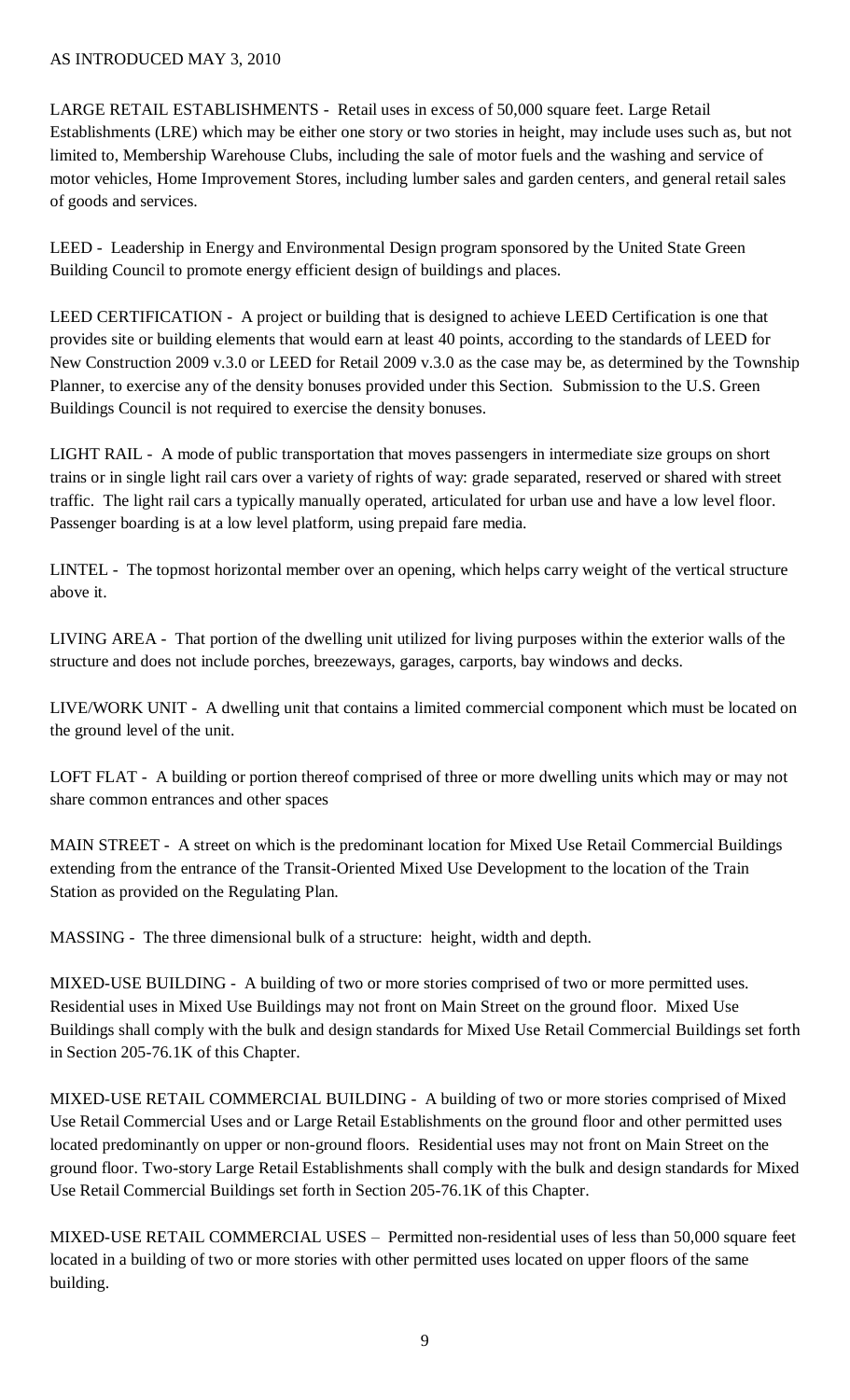MULTI-FAMILY BUILDING - A building of two or more stories comprised of dwelling units which share common facilities and which common facilities may include, but are not limited to, halls, entrances, storage, garbage disposal or parking.

NATIONAL GREEN BUILDING STANDARD - A standard developed by the International Code Committee (ICC) and sanctioned by the American National Standards Institute (ANSI) to promote energy efficient design of buildings and places.

PARAPET - A low wall encircling the perimeter of a flat building roof, generally used to screen roof-mounted mechanical equipment.

PARK - Any public or private land available for recreational, educational, cultural, or aesthetic use

PARK AND RIDE - A parking lot designed for drivers to leave their cars and use mass transit facilities beginning, terminating, or stopping within immediate walking distance of the park and ride facility.

PASSENGER RAIL - A mode of public transportation that moves passengers in large size groups on long trains over a dedicated, grade separated or reserved right of way. The passenger rail car is typically manually operated, unarticulated for high speed suburban use and has a high level floor. Passenger boarding is at a high level platform, using prepaid fare media, or with fares paid on the train. Also known as commuter rail.

PEDIMENT - A crowning triangular element at the face of a roof or above a door opening.

PERGOLA - Similar to arbors, which include an open framework structure that forms a shelter. However, pergolas are commonly used to provide directional form over walkways or to create a private outdoor seating or patio areas.

PERMITTED COMMERCIAL USES - Those uses listed in Section D(1) of this section that are non-residential in nature.

PERMITTED PROJECTION - Building elements that may be permitted to extend over setback lines and street right-of-ways, including eaves not more than 36"; bay windows, architectural corner elements and other building areas provided a minimum clearance over sidewalks and pedestrian ways of 12 feet is maintained; canopies and marquees provided a minimum clearance of 12 feet is maintained over sidewalks and pedestrian ways; entry doors not wider than 42"; cornices, pilasters and building base courses not deeper than 24"; planters not deeper than 36"; stoops and entry stairs not deeper than 42"; balconies and balconettes above the ground floor, not deeper than 60"; flag poles not located at the ground floor, not projecting more than 10 feet; awnings, porticos, porte cocheres, and other building elements incorporated for visual interest and diversity.

PHASE 1 - That portion of the Transit-Oriented Mixed Use Development to be constructed first which shall consist of up to 370,000 square feet of Freestanding One Story Large Retail Establishments, up to 275,000 square feet of Large Retail Establishments and Mixed Use Retail Commercial Uses in multi-story or Mixed Use Buildings, up to 50,000 square feet of freestanding retail, restaurants or kiosks, a hotel of up to 175 rooms and up to 300 residential units. Phase I can be constructed in any number of small phases, provided that the improvements in said smaller phases comply with the requirements of this Ordinance.

PILASTER - A thin square column attached to a wall or to the corners of a building, which matches the details of accompanying freestanding columns.

PLANTER - The element of the public streetscape, typically a pot or vessel, which accommodates trees, and/or other landscape plantings. Planters may be continuous or individual.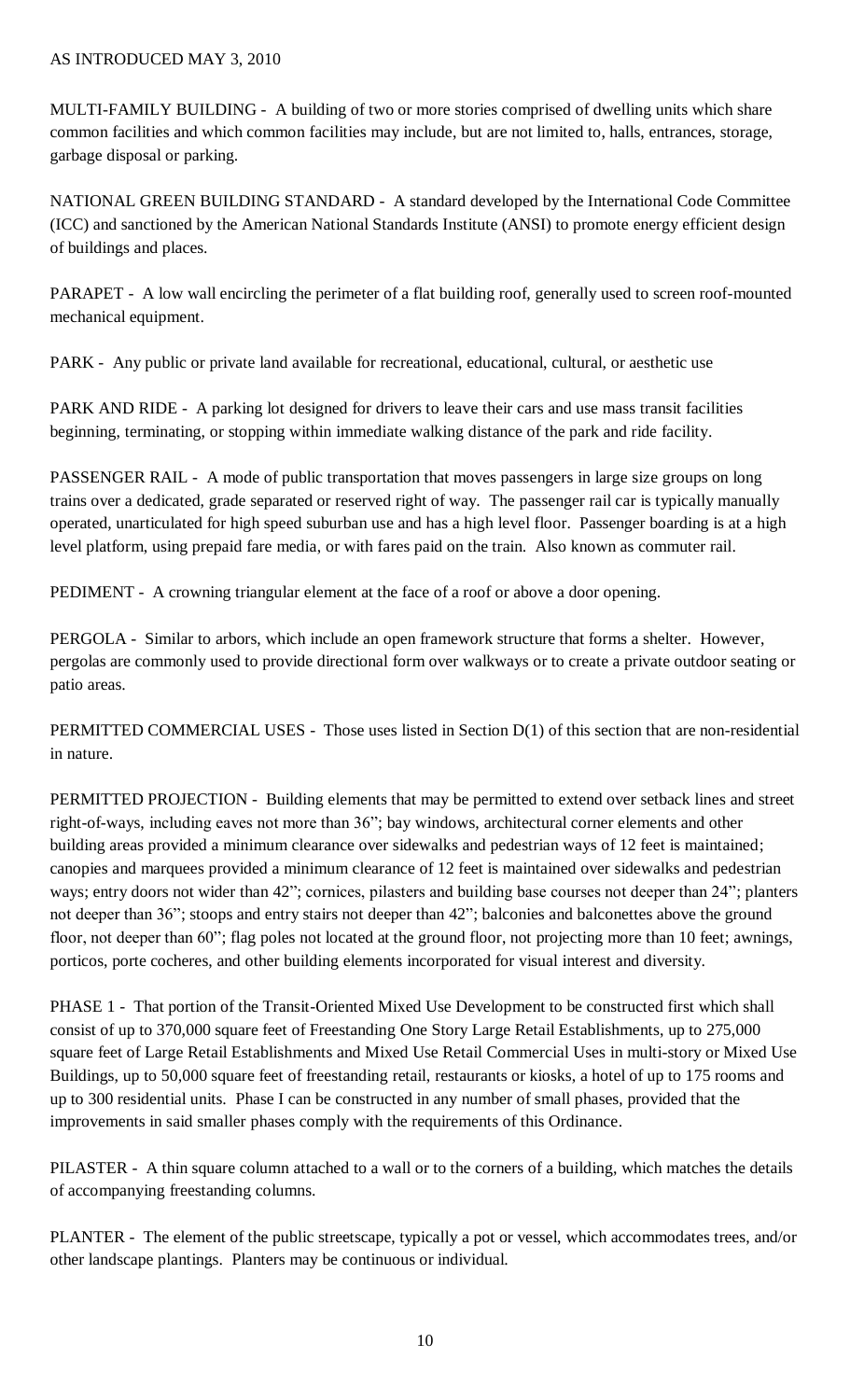PORCH - A covered but unenclosed projection from the main wall of a building that may or may not use columns or other ground supports for structural purposes.

PORTE COCHERE – A covered roof extending off the building façade which allows a vehicle to park underneath it and passengers to access the building without being exposed to the elements. Porte cochere may extend over street areas at a minimum height of 14 feet.

PORTICO - An open sided structure attached to a building, sheltering an entrance or serving as a semienclosed space.

POSTING INFORMATION BOARD - An element of the streetscape, typically arranged in a multisided manner, for the purpose of posting temporary information on a short term basis, informational and directional maps and advertising

PRIVACY FENCE - Fences and hedges along alleys and common lot lines (behind the front wall of the building). Privacy Fences may be as high as 8 feet measured from ground level. A wire privacy fence (with wooden framework) shall have a hardy species of hedge or climbing vine planted along it.

PUBLIC SPACE - Property (streets, alleys, civic greens and parks) owned by the State of New Jersey or an instrumentality thereof, Middlesex County, North Brunswick Township or another agency of government and open to the general public.

RAIN GARDEN - A planted depression that is designed to take as much as possible of the excess rainwater run-off from a house or other building and its associated landscaping.

REAR ALLEY - A vehicular street or driveway located to the rear of lots providing access to service areas and parking, and containing utility easements. Alleys should be paved from building face to building face, with drainage by inverted crown at the center or with curbs at the edges.

REGULATING PLAN - The "master plan" for the Transit-Oriented Mixed Use Development, which, at the election of the developer or developers of the Transit-Oriented Mixed Use Development, can be either a general development plan or a preliminary site plan, and which plan shall show the building placement standards for each lot and the arrangement of the public space in relation to private space.

RENEWABLE ENERGY GENERATING EQUIPMENT - Equipment and structures for the generation of renewable energy, including, but not limited to, solar panels, wind turbines, fuel cells, geothermal heat pumps and piping, and similar devices. Renewable energy generating equipment may be attached to a building or freestanding, and except for freestanding wind turbines, are exempt from height and setback requirements.

REQUIRED BUILDING LINE (RBL) - A line which is parallel to or coincident with each lot line of a lot. The building or buildings on a lot must be built to the required building line. The RBL is a requirement, not a permissive minimum such as a set-back line.

RESIDENTIAL FALT - A building or portion thereof comprised of three or more dwelling units which may or may not share common entrances and other spaces.

SIGN A: FASCIA WALLSIGN - Signs consisting of individual raised letters and logo forms that project no less than 3" and no more than 12" from the façade wall either attached to a panel or directly to the building wall. Wall signs may be oriented horizontally or vertically along a wall or pilaster. The painting of letters or logos directly on a wall surface shall be prohibited.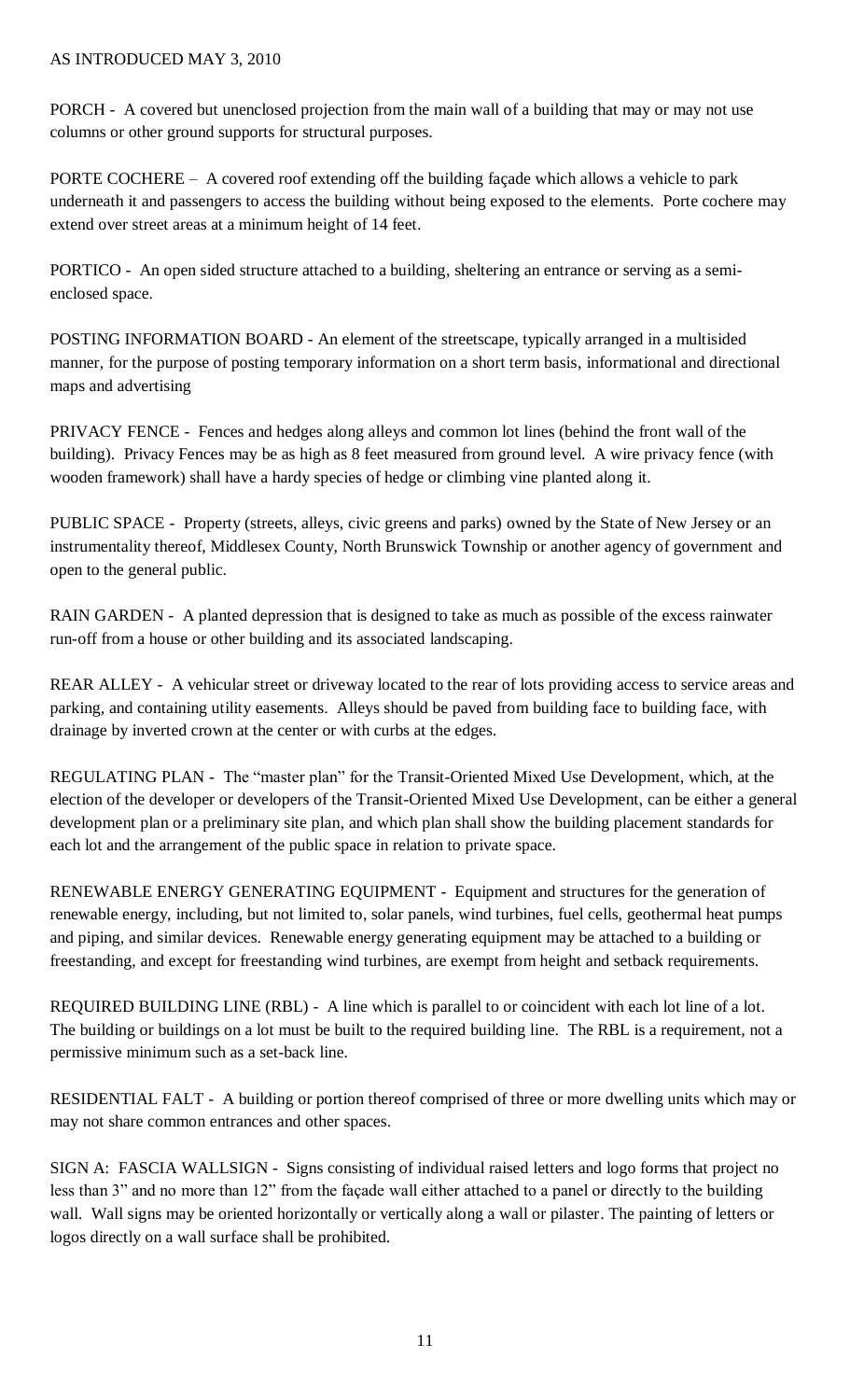SIGN B: MARQUEE CANOPY SIGN - Signs consisting of panels or letter forms that are attached or project above a vertical surface of an architectural marquee or canopy. They provide the main identity for tenants where an entry canopy is part of the base building facade.

SIGN C: FEATURE SIGN - Larger format, multi-sided, illuminated projecting signs. These signs may be mounted perpendicularly to the building façade and or diagonally on a corner, providing visibility from multiple directions.

SIGN D: PROJECTING BLADE SIGNS - Projecting Blade signs are mounted perpendicular to the building façade or are suspended beneath an architectural canopy or marquee or arcade.

SIGN E1: AWNING SIGN - Primary identification signage that consists of identity letters and graphics applied to the primary surface of the awning.

SIGN E2: AWNING SIGN - Awning sign used as a secondary identification signage consists of identity graphics and letters on the valance of the awning.

SIGN F: PLAQUE SIGN - Dimensional panels mounted flat against the building façade.

SIGN FREESTANDING - A sign which is located unattached to any building and structure. Freestanding signs may include pylon signs, residential identification signs, and project decorative identification signs.

SIGN G: WINDOW SIGNS - Tenant graphics placed directly on or behind the glass of windows or doors. They can provide additional identity or be graphical elements to add interest. They may also be skeletal neon sign displaying the tenant's identity.

SIGN H: CHANGEABLE SIGNS - Signs that are promotional or seasonal in nature and fabricated such that imagery and information may be changed.

SIGN J: ADDITIONAL SIGNS – MOBILE RETAIL CART - Signs that are affixed to a pedestrian oriented mobile vendor or personal service advertising the specific business, item(s) for sale or service.

SIGN J: ADDITIONAL SIGNS – POSTING INFORMATION BOARD PLACARD - A sign located on a designated Posting Information Board advertising a good or service located within the Transit-Oriented Mixed Use Development, or an event sponsored in the Township. Said signs may be posted for a period not to exceed 21 days.

SIGN J: ADDITIONAL SIGNS – SHOWCASE DISPLAY WINDOWS - Areas available to the landlord, tenant and the community for three-dimensional displays of merchandise, logos, seasonal displays, and special promotions.

SIGN J: ADDITIONAL SIGNS – TEMPORARY SIGNS - Signs intended to be displayed for a limited time and that do not attach to the permanent structure. Such signs are allowed in the building storefront frontage zone and furniture zone of the sidewalk.

SIGN J: ADDITIONAL SIGNS – UMBRELLA GRAPHICS - Restaurants and cafes that choose to use umbrellas as shading devices are permitted to incorporate graphics on the umbrellas. Said umbrellas must be kept in clean, neat and workmanlike condition and may only display graphics of the business or a product sold on the premises.

SIGN ICON - An assemblage of alphanumeric characters, symbols or other graphics displayed to identify the Mixed Use Transit-Oriented Development as a whole.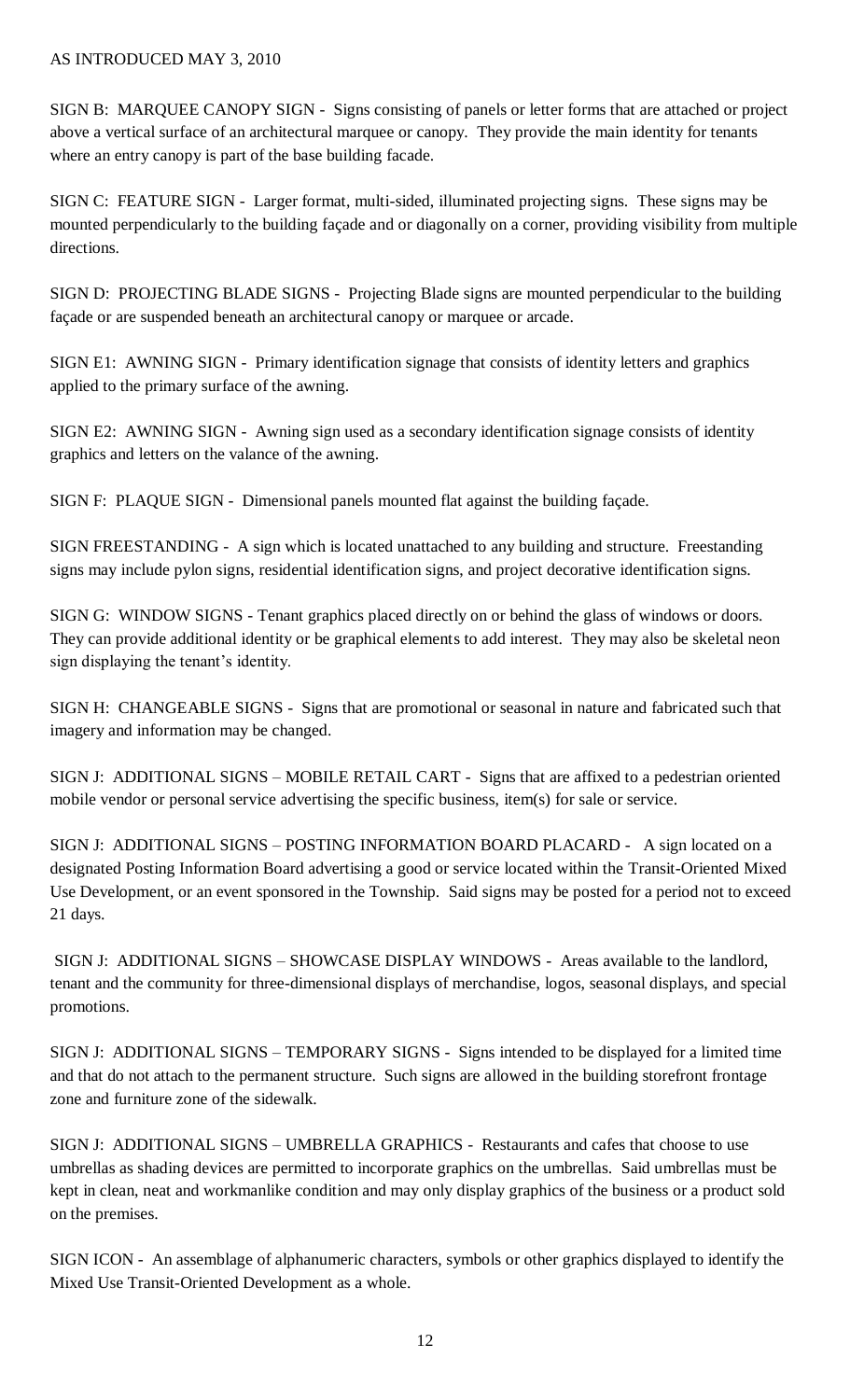SITE ACCESS ROAD - A roadway providing access from Route 1 or the Finnegans Lane Connector.

SOLAR PANEL - A device or group of devices attached to a building to provide passive generation of electricity from the sun.

SOLAR SCREEN - A device attached to a building to provide shading for glazed areas thereof.

STATION CIRCLE - A Civic Green, Plaza, Square or Circle located at the terminus of Main Street providing frontage for the Train Station and identified on the regulating plan. This area is expected to have civic prominence and as such, additional height shall be permitted for buildings fronting on the Green, Plaza, Square or Circle in accordance with this Chapter.

STREET, STREET FRONTAGE STREET LOT LINE, and STREET RIGHT-OF-WAY -

- 1. Street means a right-of-way shown on a filed plat in accordance with an approved subdivision but not alleys.
- 2. Street Frontage means the longest street lot line, measured in linear feet, of a lot adjoining a street.
- 3. Street Lot line means any lot boundary line which boundary line abuts a street right-of-way.
- 4. Street Right of Way means all portions of public space, the record title of which is held by the State of New Jersey or an instrumentality thereof, Middlesex County, North Brunswick Township or another agency of government, or privately owned and shown on a filed plat in accordance with an approved subdivision.

STREETSCAPE - The design element that establishes the major part of the public realm. The streetscape is composed of streets (travel lanes for vehicles and bicycles, parking lanes for cars, and sidewalks or paths for pedestrians) as well as the visible private street frontages (building façades and elevations, porches, yards, fences, awnings, etc.), and the amenities of the public frontages (street trees and plantings, benches, streetlights, etc.)

STREETSCREEN - A freestanding wall or hedge built along the street frontage line, or no further than the front setback of adjacent buildings, often for the purpose of masking a parking lot from the street. Streetscreens are typically between three (3) and eight (8) feet in height and if not hedges, are constructed of a material matching the adjacent building façade, brick or other complimentary permitted material. The streetscreen may be a hedge or fence. Streetscreens may have openings no larger than is necessary to allow automobile and pedestrian access. In addition, 30 percent of the area, in square feet of all streetscreens over four (4) feet high shall be articulated or contain slits, lattices or similar design features to avoid a "blank wall" appearance.

STREET TREE - A deciduous canopy shade tree large enough to form a canopy with sufficient clear trunk to allow traffic to pass under unimpeded.

STREET TREE ALLIGNMENT LINE - A generally straight line that street trees are to be planted along. This alignment is parallel with the street and is generally four feet from the back of the curb.

STOOP - A ground floor entry platform at the front and/or street side of a building. Stoops, where required or permitted, may be roofed but they may not be enclosed.

SUSTAINABLE - Having the ability to accommodate and maintain population growth and economic expansion through intelligent design.

TEXTURE - The exterior finish of a surface, ranging from smooth to coarse.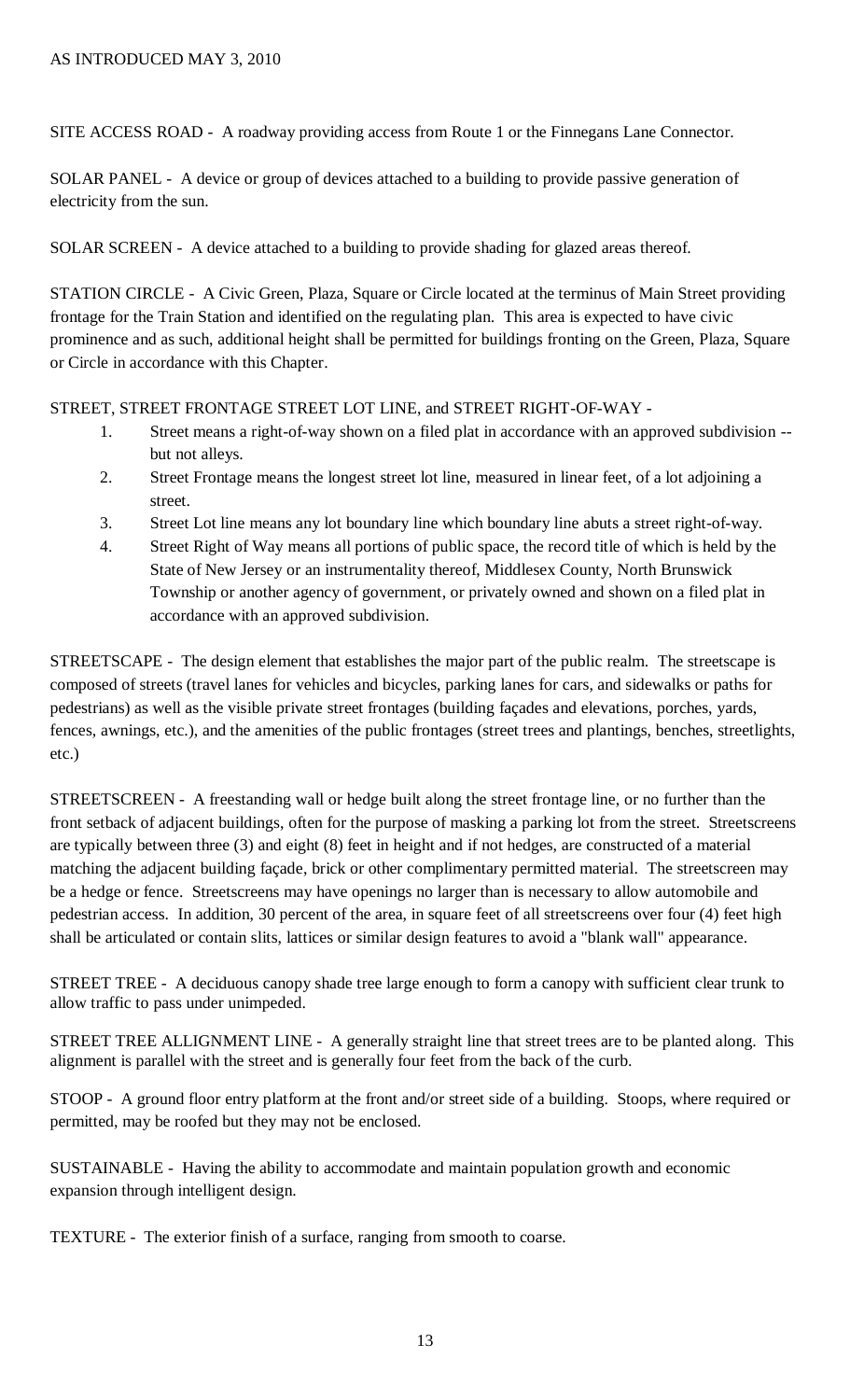TOWNSHOUSE - Three or more attached dwelling units, with each dwelling unit sharing at least one fire resistant common wall with another dwelling unit. Each dwelling unit shall be between 18 and 36 feet wide and two to four stories in height. Each dwelling unit shall have its own front or rear access to the outside, Units may be stacked one over the other.

TRACT - One or more lots meeting the the requirements set forth Section 205-76.1B(1) through (4) which is proposed to be developed or is developed as a Transit-Oriented Mixed Use Development..

TRAIN STATION - A facility to provide access to one or more of the following: passenger rail or light rail. A Train Station includes, but is not limited to, waiting areas, platforms, ticket facilities, parking lots and structures, shelters, loading areas and other amenities. Nothing in this definition shall preclude a Train Station from including facilities for regional bus, bus rapid transit, local bus, taxi or other passenger services. Transit supportive infrastructure, including, but not limited to, rail turnback loops, access and connecting roads and railroad tracks shall also be considered part of a Train Station.

TRANSIT-ORIENTED DEVELOPMENT (TOD) - Incorporates design principles that produce compact, mixed-use, pedestrian scaled communities. The following conventions are generally employed in the design of traditional neighborhoods.

- 1. The neighborhood is limited in area to that which can be traversed in a 10 to 15 minute walk.
- 2. Residences, shops, services, workplaces, and civic buildings are located in close proximity.
- 3. A well defined and detailed system of interconnected streets serves the needs of the pedestrian and the car equally, providing multiple routes to all parts of the neighborhood.
- 4. Physically defined open spaces in the form of plazas, squares, and parks, in addition to finely detailed public streets, provide places for formal and informal social activity and recreation.
- 5. Private buildings form a clear edge, delineating the private from the public realm.
- 6. Civic buildings reinforce the identity of the neighborhood, providing places of assembly for social, cultural, and religious activities.

TODs pursue certain objectives through their design:

- 1. Independence of movement for the elderly and young by bringing many activities of daily living within walking distance.
- 2. Reduced traffic congestion and road construction costs by reducing number and length of car trips.
- 3. Use or preparation for future use of alternative forms of transportation by organizing appropriate building densities.
- 4. Improved security of public spaces organized to stimulate informal surveillance by residents and business operators.
- 5. Enhanced sense of community and improved security through provision of a range of housing types and workplaces in proximity to one another.
- 6. Accessible places for public assembly and civic engagement by identification of suitable sites for civic buildings.

TRANSIT-ORIENTED MIXED-USE DEVELOPMENT - A development of a Tract within the I-2 Industrial Zone District which complies with the requirements of this Section 205-76.1.

TRANSOM - A horizontal window above a door or window, usually rectangular in shape.

TRELLIS - Light-weight elements used for controlling the shape or to support climbing and other plants. In most instances, it is usually constructed on a flat plane, in a two-dimensional way, unlike an arbor, which is frequently a three-dimensional structure.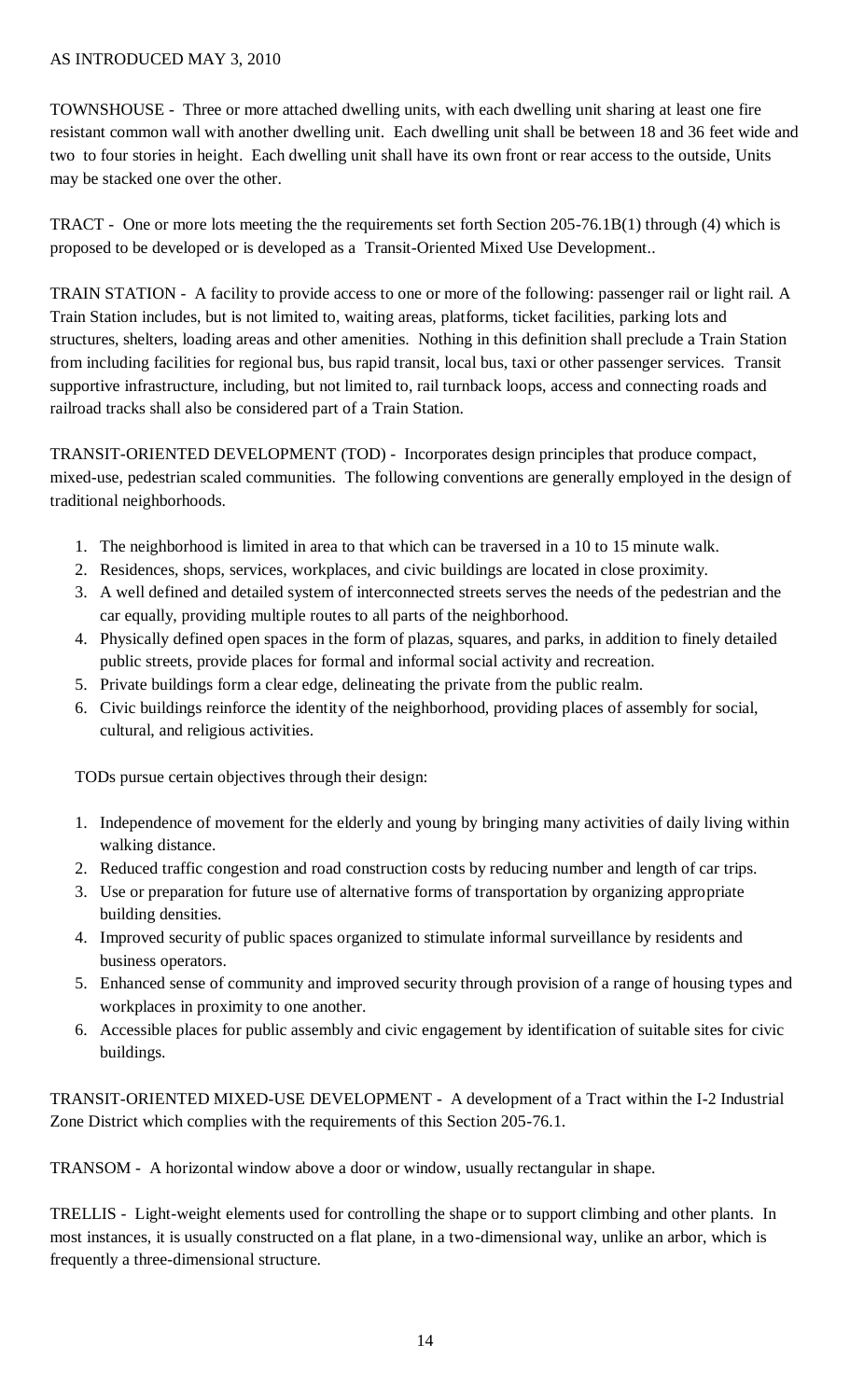### VERNACULAR - A regional adaptation of an architectural style or styles.

- D. Permitted Principal Uses and Prohibited Uses.
	- (1) Permitted Principal Uses.

The following uses and/or any combination thereof in a single building, are permitted principal uses in a Transit-Oriented Mixed Use Development:

- (a) General business and retail uses.
- (b) Garden centers adjunct to or associated with a permitted Large Retail Establishment.
- (c) Personal services establishments.
- (d) Business service establishments.
- (e) Artist workshops.
- (f) Fitness centers.
- (g) Eating and drinking establishments.
- (h) Dry cleaning establishments that do not include on-site processing.
- (i) Large Retail Establishments.
- (j) Automotive storefront indoor showrooms.
- (k) Studios that do not require antennas.
- (l) Hotels.
- (m) Extended stay hotels.
- (n) Bed and breakfast inns.
- (o) Mixed-Use Retail Commercial Buildings and Mixed Use Buildings.
- (p) Banks and other financial institutions.
- (q) Kiosks and street vending carts.
- (r) Professional and general business office uses.
- (s) Medical offices.
- (t) Townhouses.
- (u) Duplex lofts.
- (v) Loft flats, residential flats and multifamily buildings.
- (w) Live/work units.
- (x) Community residences for the developmentally and/or physically disabled.
- (y) Civic uses, including: civic buildings, civic greens, civic plazas, civic squares, civic spaces, parks and dog parks.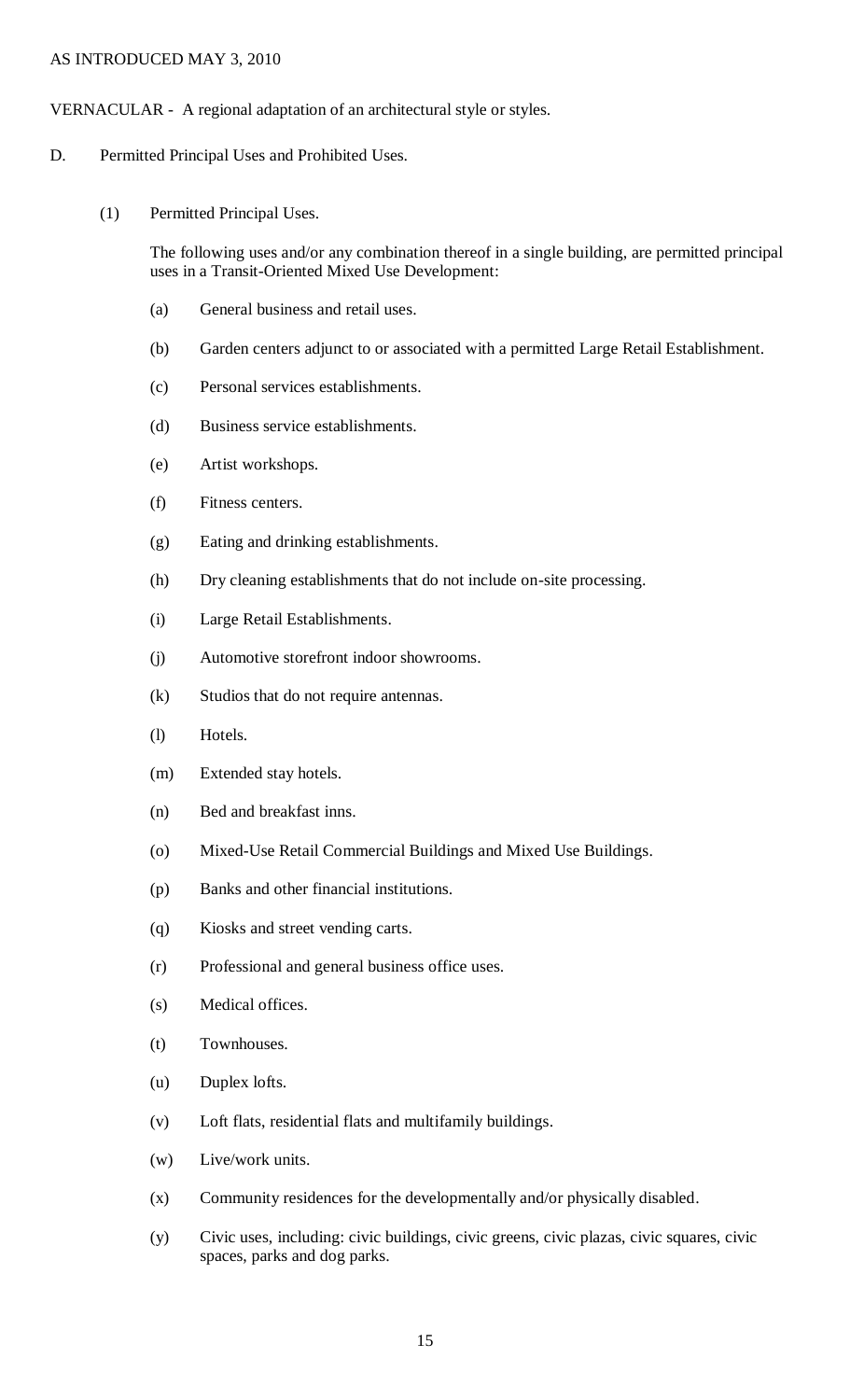- (z) Indoor Recreation Facilities.
- (aa) Day care centers and elder care centers.
- (bb) Congregate care.
- (cc) Nursing home.
- (dd) Public spaces.
- (ee) Parks.
- (ff) Community gardens.
- (gg) Train Stations.
- (hh) Bus Depots.
- (ii) Park and rides, parking structures, and parking lots.
- (jj) Renewable energy generating equipment, including, but not limited to, windmills, wind turbines, solar panels, solar collecting equipment, fuel cells, geothermal equipment and other equipment and technology as may be developed.
- (kk) Wireless telecommunications towers and antenna located entirely within an existing or proposed building or on the roof or side of an existing or proposed building, or attached to an existing structure.
- (2) Prohibited Uses.

The following uses are prohibited in a Transit-Oriented Mixed Use development.

- (a) Automotive sales, with the exception of a storefront indoor showroom.
- (b) Automotive washing, except as part of a Large Retail Establishment.
- (c) Mini-storage,
- (d) Outdoor equipment repair services, except as part of a Large Retail Establishment conducted within a fully enclosed building.
- (e) Outdoor equipment sales, except as part of a Large Retail Establishment conducted within a fully enclosed building.
- (f) Recycling center.
- (g) Fleet vehicle storage or storage of school buses, ambulances, taxis, etc.
- (h) Outdoor storage of commercial trucks, tractor trailers, recreational vehicles, campers and boats, retail merchandise, outdoor equipment, building materials, except for garden centers within an area enclosed by a decorative fence or wall consistent with the architectural treatment for the principal building.
- (i) On-site processing of dry cleaning.
- (j) Single family detached homes.
- (k) Detached duplexes or two-family homes.
- (l) Any business with drive-in service, with the exception of a bank or pharmacy drive-in.
- (m) Adult book stores and adult entertainment.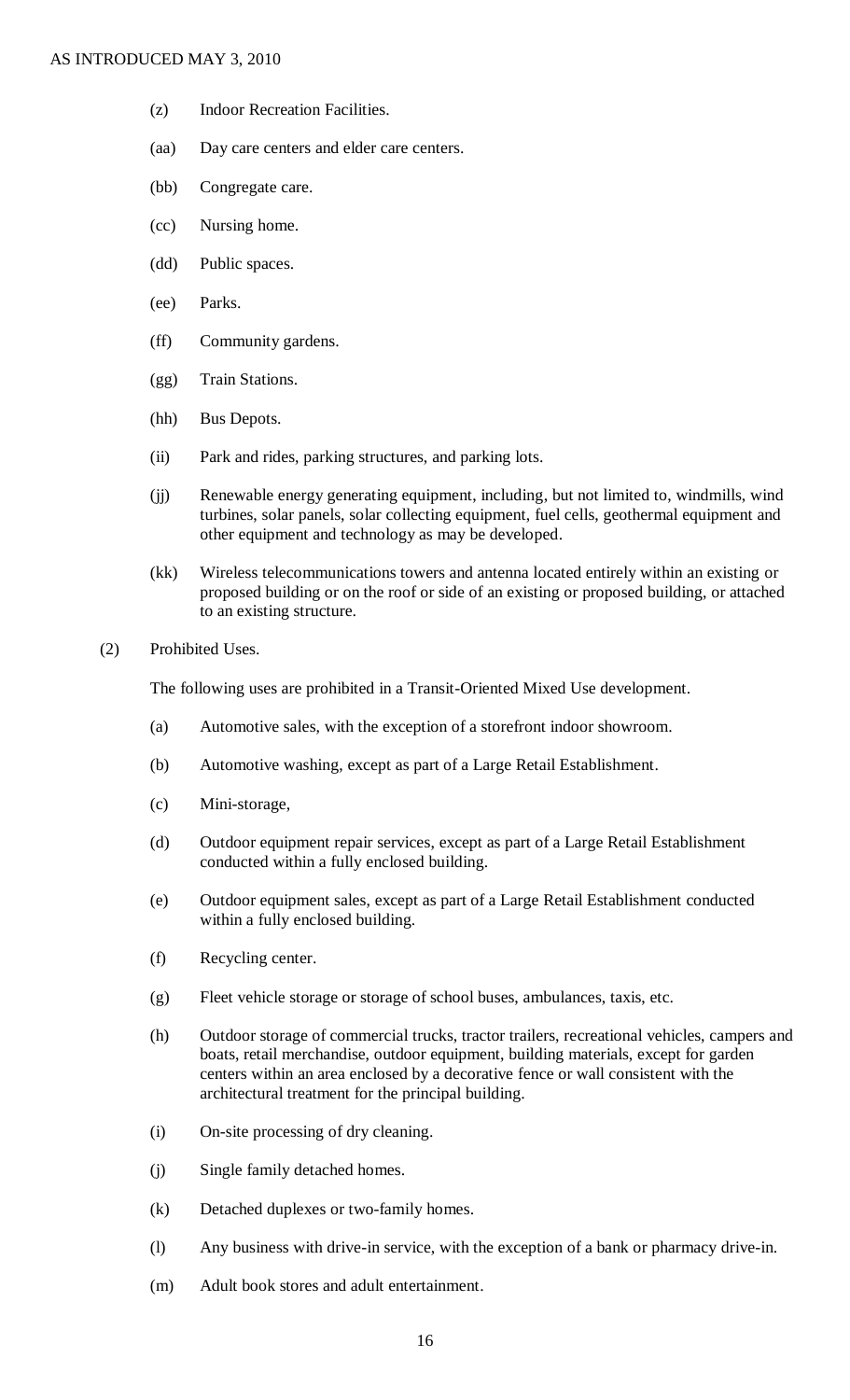- (n) Pawn shops.
- (o) Check cashing establishments.
- (p) Adult entertainment of any type.
- (q) Theatres.

#### E Permitted Accessory Uses.

- (1) The following uses are permitted accessory uses in a Transit-Oriented Mixed Use Development.
	- (a) Uses and buildings customarily accessory and incidental to Permitted Uses.
	- (b) Flag poles and clock towers.
	- (c) Home occupations and home professional offices, limited to the first floor of a residential building.
	- (d) Parking structures.
	- (e) Signage.
	- (f) Solar panels and geo-thermal heating and cooling equipment.
	- (g) Storage for the tenants and owners of units and businesses in the Transit-Oriented Mixed Use Development.
	- (h) Surface parking lots.
	- (i) Kiosks and street vending carts.
	- (j) Temporary buildings or yards for construction materials or equipment, both incidental and necessary to construction in the immediate area.
	- (k) Temporary construction trailers.
	- (l) Temporary offices or model homes both incidental and necessary for the sale or rental of real property in the immediate area.
	- (m) Utility facilities, including telephone, water, sewer, electricity and gas.
	- (n) Walls and fences, including, but not limited to, front yard and privacy fences.
	- (o) Windmills and wind turbines.
- F. Conditional Uses
	- (1) The following uses are permitted conditional uses in a Transit-Oriented Mixed Use Development provided that they meet the applicable requirements of this Chapter.
		- (a) Private Schools, provided the following conditions are met.
			- [1] Minimum Lot Size: 5,000 square feet or located within a Mixed Use Building
			- [2] Minimum building height: 40 feet.
			- [3] Parking requirement shall be one (1) space for each staff member, plus one (1) parking space for each 20 pupils. Parking may be provided on-site or with an offsite parking agreement.
		- (b) Public and commercial parking garages, provided the following conditions are met.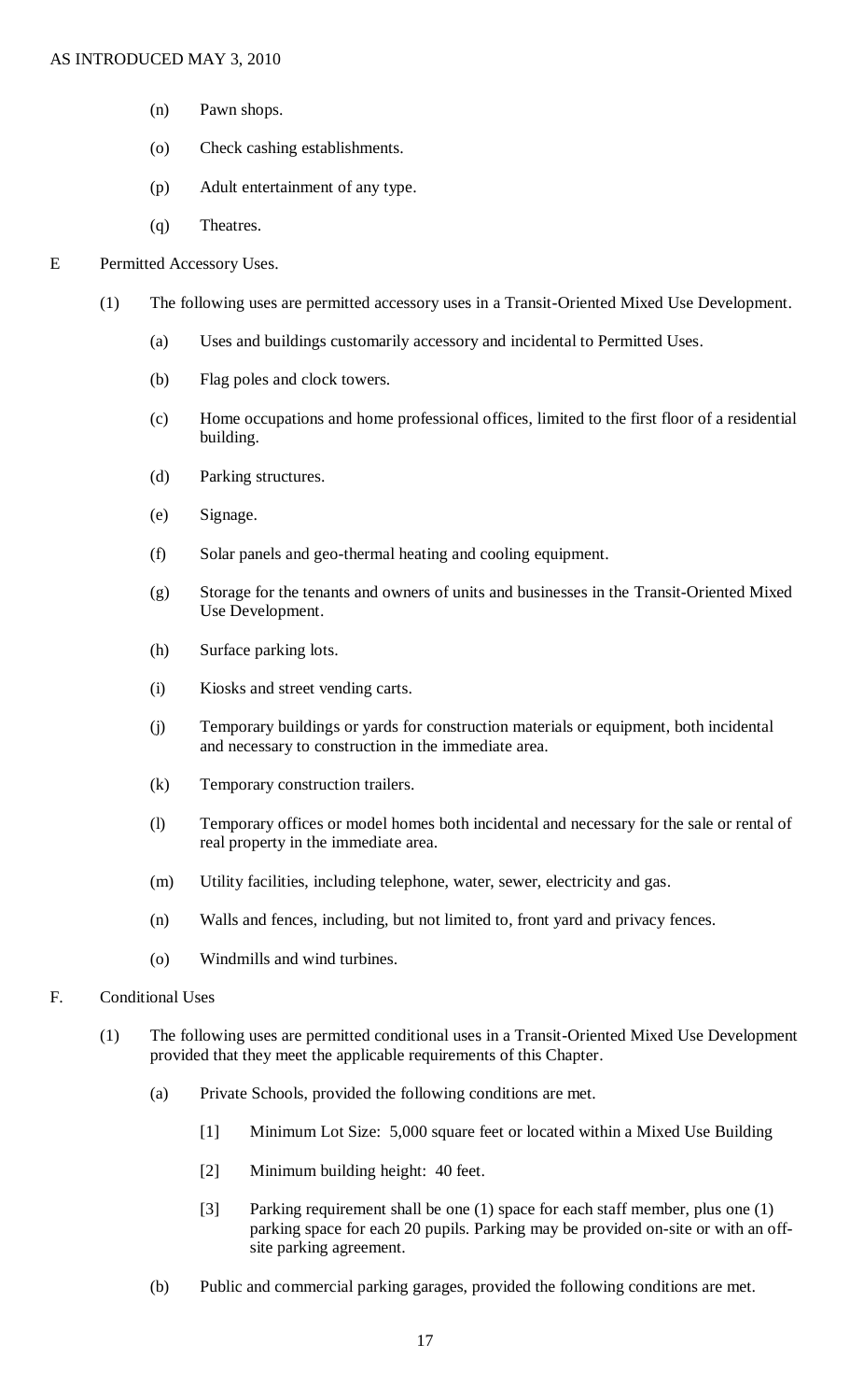- [1] Minimum Lot Size: 25,000 square feet.
- [2] Maximum Height: 75 feet.
- [3] Exterior facades facing public streets or residential uses within 300 feet shall be faced with brick, natural or cultured stone veneer, or colored stucco or colored concrete of at least three (3) contrasting colors in a pattern that divides the façade into areas no greater than 50 feet in length or 25 feet in height.
- G. Commercial Floor Area and Residential Density "As-of-right".

The developer of a Transit-Oriented Mixed Use Development can build the following uses of the following sizes set forth in this subsection as of right by satisfying the traffic performance standards of this ordinance Section 205-76.1.B(4), regardless of efforts to meet incentive bonuses established in H. below. Uses permitted under this Section G may be constructed in Phase 1 or the Final Build Phases of the Transit Oriented Mixed Use Development, with the exception of Section G(5) Office Buildings which shall be constructed only in the Final Build Phases.

- (1) One (1) Freestanding One Story Large Retail Establishment up to 170,000 square feet.
- (2) Multi-story Large Retail Establishments or Large Retail Establishments in Mixed Use Retail Commercial Buildings up to 120,000 square feet.
- (3) Mixed Use Retail Commercial Uses in Mixed Use Retail Commercial Buildings and Mixed Use Buildings and other permitted uses not enumerated in this sub-section – up to 195,000 square feet, said amount being reduced by the quantity of floor area constructed under sub-section G(2) above. (By way of example, if 100,000 square feet of Multi-story Large Retail Establishments are constructed pursuant to sub-section G(2), 95,000 square feet of Mixed Use Retail Commercial Uses can be constructed pursuant to this sub-section.)
- (4) Freestanding pad sites: 20,000 square feet.
- (5) Office buildings and uses: 120,000 square feet.
- (6) Hotel Uses: 175 hotel rooms and associated support facilities
- (7) Dwelling Units: 300 dwelling units constructed in Mixed Use, Mixed Use Retail Commercial and Multifamily Buildings. In Mixed Use Retail Commercial Buildings said residential units shall be predominantly constructed on levels other than the ground floor. No dwelling units may be located on the ground floor in a Mixed Use, Mixed Use Retail Commercial Building or a Multifamily Building where said units would be fronting on Main Street or a parking area containing more than 200 parking spaces.
- (8) Civic Uses: 50,000 square feet.
- H. Commercial Floor Area and Residential Density Bonuses

The following square footage bonuses shall be permitted upon complying with the requirements enumerated herein and satisfying the traffic performance standards of this ordinance Section 205- 76.1.B(4):

- (1) In Phase 1, one (1) additional Freestanding One Story Large Retail Establishment of up to 200,000 square feet, for a total of 370,000 square feet of Freestanding One Story Large Retail Establishments shall be permitted upon meeting each of the following:
	- (a) Each freestanding one story Large Retail Establishment constructed pursuant to this subsection shall utilize renewable energy such as but not limited to solar, wind or geothermal power to produce a minimum of 10% of its estimated energy demand.
	- (b) A public plaza, green or square or other public gathering space shall be featured in the central area of the parking field in order to provide a gathering place and break up the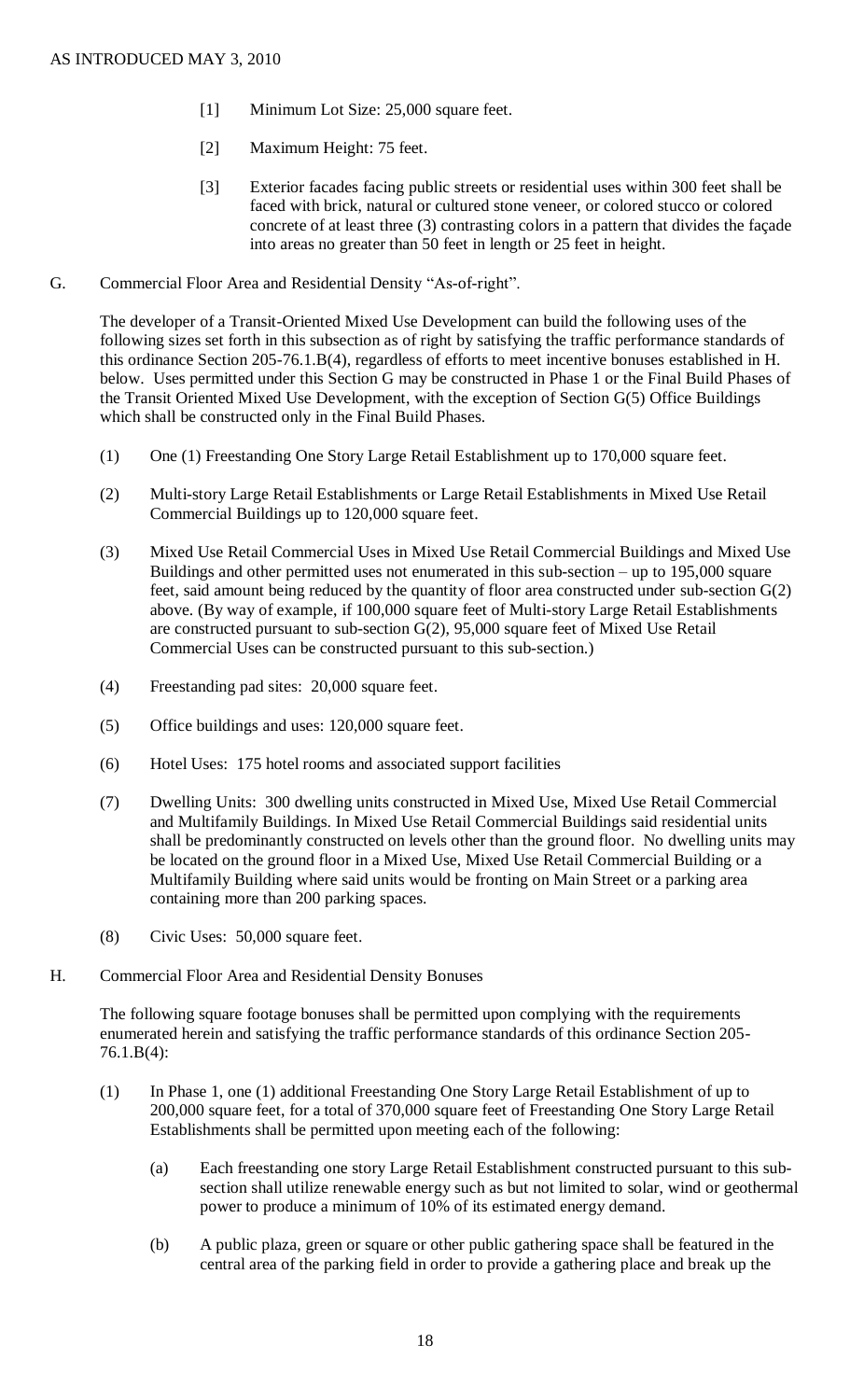largest parking field required by said freestanding buildings constructed pursuant to this section.

- (c) Each freestanding one story Large Retail Establishment constructed pursuant to this subsection shall be designed to achieve LEED Certification.
- (d) The construction permit for the one (1) additional freestanding one story Large Retail Establishment of up to 200,000 square feet constructed pursuant to this sub-section shall not be issued until a footing and foundation has been installed and inspected for a Mixed Use Retail Building or Buildings of at least 15,000 square feet total ground floor area fronting on Main Street.
- (2) In Phase 1, an additional 80,000 square feet, for a total of 200,000 square feet, of Large Retail Establishments in multi-story buildings, Mixed Use Buildings or Mixed Use Retail Commercial Buildings with Large Retail Establishments on the ground floor shall be permitted upon meeting the following:
	- (a) Multi-story large retail establishments constructed pursuant to this sub-section shall include either two stories of retail use, or at least two additional floors of dwelling units or other permitted uses on top of the retail use to result in a minimum of three stories.
	- (b) Each Mixed Use Retail Commercial and Mixed Use Building constructed pursuant to this sub-section containing a large retail establishment, or two-story large retail establishment constructed pursuant to this sub-section shall be designed to achieve LEED Certification.
	- (c) The construction permit for the additional Large Retail Establishment of up to 80,000 square feet in a multi story or Mixed Use Building constructed pursuant to this subsection shall not be issued until a footing and foundation has been installed and inspected for a Mixed Use Retail Commercial Building or buildings of at least 15,000 square feet total ground floor area fronting on Main Street. If a freestanding one story Large Retail Establishment of up to 200,000 square feet has been constructed in accordance with subsection  $H(1)$  above, satisfying the requirements of subsection  $H(1)(d)$ . above, it is clearly intended that the satisfaction of the requirement of this sub-section, H(2)(c), requires the installation and inspection of a footing and foundation for a second Mixed Use Retail Commercial Building or buildings of at least 15,000 square feet total ground floor area fronting on Main Street.
- (3) In Phase 1 and the Final Build Phase, an additional 255,000 square feet for a total floor area not to exceed 450,000 square feet of Mixed Use Retail Commercial Uses and other permitted uses not otherwise enumerated in sub-section G, said amount being reduced by the quantity of floor area constructed under sub-sections G(2) and H(2) above, shall be permitted upon meeting the following:
	- (a) In Phase 1, an additional 80,000 square feet of Mixed Use Retail Commercial Uses may be constructed, said amount being reduced by the quantity of floor area constructed under sub-section H(2) above.
	- (b) In the Final Build Phase, an additional 100,000 square feet of Mixed Use Retail Commercial Uses and other permitted uses not otherwise enumerated in sub-section G may be constructed when a Commitment for the Construction of a Train Station is provided by NJ Transit to locate a Train Station in a location identified on the Regulating Plan.
	- (c) In the Final Build Phase, an additional 75,000 square feet of Mixed Use Retail Commercial Uses and other permitted uses not otherwise enumerated in sub-section G may be constructed provided:
		- [1] Commencement of Construction of a Train Station has begun of a passenger Train Station in a location identified on the Regulating Plan;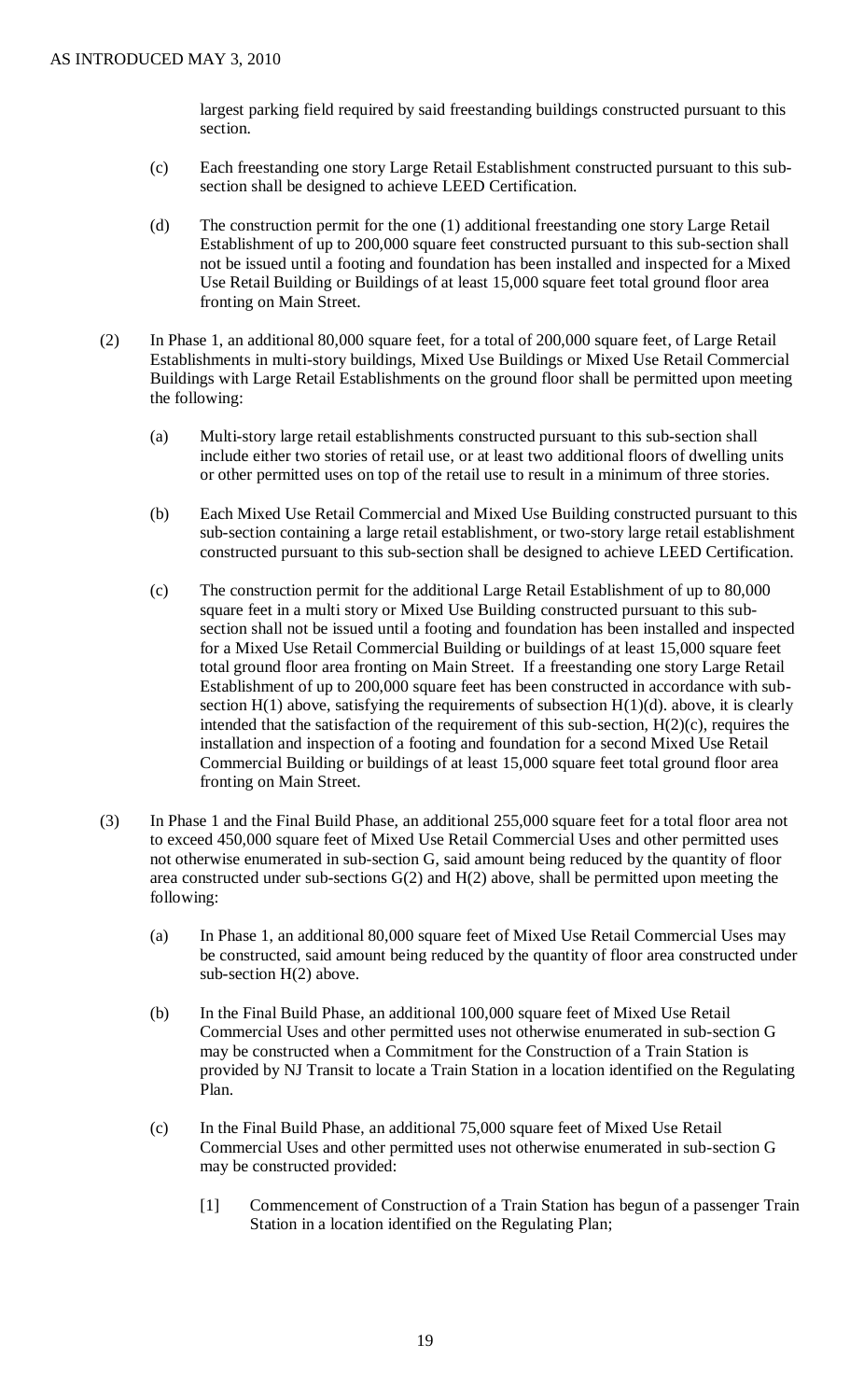- [2] Each Mixed Use Retail Commercial Building and other permitted uses not otherwise enumerated in sub-section G, constructed pursuant to this sub-section is designed to achieve LEED Certification.
- (4) In Phase 1, an additional 30,000 square feet, for a total of 50,000 square feet of freestanding pads, shall be permitted upon meeting the following:
	- (a) Each freestanding pad constructed pursuant to this sub-section is designed to achieve LEED Certification.
	- (b) Freestanding pads constructed pursuant to this sub-section shall provide articulated facades on sides of the building.
- (5) In the Final Build Phase, an additional 75,000 square feet, for a total of 195,000 square feet of office buildings, shall be permitted upon meeting the following:
	- (a) Each office building constructed pursuant to this sub-section shall be designed to achieve LEED Certification.
	- (b) Each office building over 60,000 square feet in area constructed pursuant to this subsection shall provide at least two parking spaces with connections to power electric cars.
- (6) In the Final Build Phase, an additional 200 hotel rooms, for a total of 375 hotel rooms shall be permitted upon meeting the following:
	- (a) The additional 200 hotel rooms are located in a hotel containing a minimum of 100 rooms;
	- (b) Each hotel building constructed pursuant to this sub-section shall be designed to achieve LEED Certification.
	- (c) Each hotel over 100 rooms constructed pursuant to this sub-section shall provide at least two parking spaces with connections to power electric cars.
- (7) In the Final Build Phase, additional dwelling units, for a total of 1,875 dwelling units shall be permitted upon meeting the following:
	- (a) An additional 575 dwelling units for a total of 875 dwelling units, constructed pursuant to this sub-section shall be permitted once Commencement of Construction of a Train Station in a location identified on the Regulating Plan has been achieved.
	- (b) An additional 625 dwelling units for a total of 1,500 dwelling units constructed pursuant to this sub-section shall be permitted once Completion of Construction of a Train Station in a location identified on the Regulating Plan has been achieved.
	- (c) An additional 375 dwelling units, up to a total of 1,875 dwelling units shall be permitted to be constructed upon the following
		- [1] Completion of Construction of a Train Station in a location identified on the Regulating Plan has been achieved.
		- [2] Any dwelling units in excess of 1,500 dwelling units constructed pursuant to this sub-section shall be designed to achieve LEED Certification.
		- [3] Any parking lot(s) in excess of 24 parking spaces, for all additional dwelling units in excess of 1,500 dwelling units, up to a total of 1875 dwelling units, constructed pursuant to this sub-section shall provide at least two (2) parking spaces with connections to power electric cars per parking lot.
- I. Freestanding One Story Large Retail Establishments (FLRE).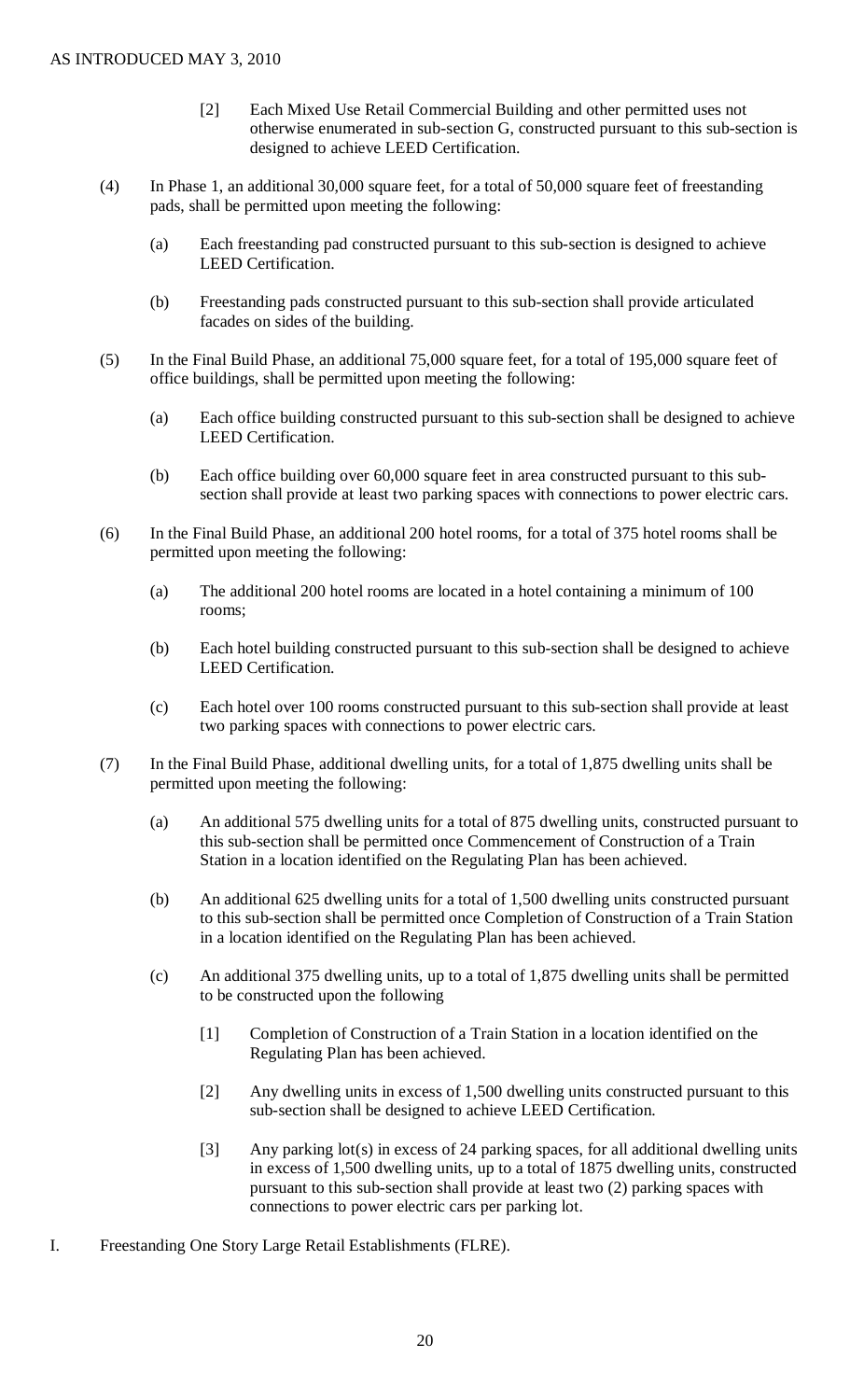The following standards apply to all freestanding one story Large Retail Establishments, regardless of whether the establishment is located on an individual lot or on a lot with other freestanding one story Large Retail Establishments and/or other residential and non-residential uses.

- (1) Area Yard and Building Requirements.
	- (a) Minimum Lot size: 50,000 square feet.
	- (b) Minimum Lot width: 200 feet.
	- (c) Minimum Front Setback: Zero (0) feet from the front lot line and a minimum of 20 feet from site access roads and six (6) feet from any drive or parking aisle.
	- (d) Minimum Side Setback: 0 feet
	- (e) Minimum Rear Setback: 0 feet
	- (f) Building height: 50 feet
	- (g) Maximum Lot Coverage: 100%
	- (h) Parking in accordance with the shared parking matrix 205-76.1W.
	- (i) Signage in accordance with the signage matrix of 205-76.1X.
- (2) General. The intent of the standards delineated in this subsection is to achieve the following broad goals:
	- (a) To create attractive buildings in an appealing and functional setting.
	- (b) To assure that freestanding Large Retail Establishments (FLRE) respect commercial and residential neighborhoods that will surround them by incorporating appropriate buffers and lighting.
	- (c) To make sure that freestanding Large Retail Establishments utilize a variety of architectural features.
	- (d) To establish a safe and coherent pedestrian, bicycle and vehicular network immediately surrounding each freestanding Large Retail Establishment building and between freestanding Large Retail Establishments and other uses on the site.
	- (e) To provide for energy conservation and efficiency from operations of freestanding Large Retail Establishments.
	- (f) To minimize adverse environmental impacts.
	- (g) To assure that freestanding Large Retail Establishments function as anchors for the remainder of the proposed Transit-Oriented Mixed Use Development,
	- (h) To minimize the impact of delivery truck traffic.
	- (i) To assure that there is maximum connectivity between freestanding Large Retail Establishments and all other uses in the Transit-Oriented Mixed Use Development, including adequate easements.
- (3) Required Site Access. The following site access and circulation dimensions are required in order to accommodate safe and efficient site access and on-site circulation:
	- (a) All site access driveway roadway widths shall be 30 feet if they are not designated as a truck delivery route. Truck delivery routes shall be 40 feet in width.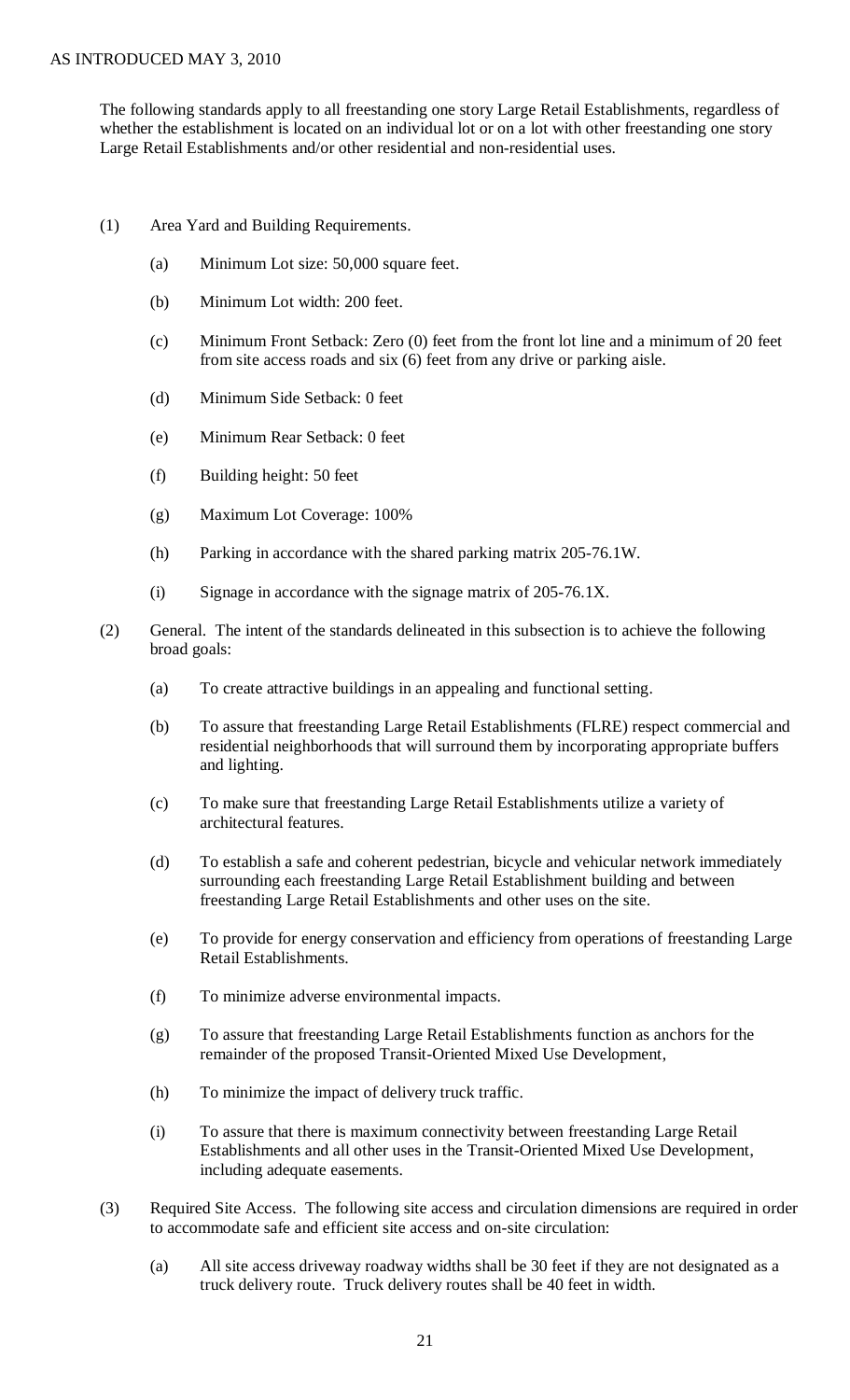- (b) The minimum driveway throat length between the intersecting roadway and the first access to off-street parking or an intersecting driveway shall be 100 feet.
- (c) Each Large Retail Establishments shall have a physically disabled passenger loading zone adjacent to and within 50 feet of the main entrance, said loading zone being a minimum of 40 feet in length and 8 feet in width, with an accessible access path not less than 60" wide for the length of said zone and leading to the entrance.
- (d) All projected Large Retail Establishments shall provide along the main façade of the building for a bus loading/unloading area to accommodate local bus service to the large retail establishment.
- (e) Any permitted motor fuels sales facility or use in conjunction with a permitted Large Retail Establishment shall be located a minimum of 1,000 feet from US Route 1 and 500 feet from Main Street.
- (4) Building Design Standards.
	- (a) Facades and Exterior Walls.
		- [1] Facades and exterior walls shall be articulated to reduce the massive scale and the uniform, impersonal appearances of Large Retail Establishments and provide visual interest that will be compatible with the character of future shop front retail and residential development planned for the Transit-Oriented Mixed Use Development.
		- [2] Ground floor facades greater than 100 feet in length, measured horizontally that face a public street and are within 200 feet of said street, as well as ground floor facades that face an off-street parking area with 200 or more parking spaces, shall incorporate wall plane projections, arcades or recesses having a depth of at least 2 % of the length of the façade and extending at least 20 % of the length of the façade in aggregate. No uninterrupted length of any facade addressed by this section shall exceed 100 horizontal feet.
		- [3] Ground floor facades that face a public street and are within 200 feet of said street, as well as ground floor facades that face an off-street parking area with 200 or more parking spaces, shall provide display windows, windows, or transparent, translucent or opaque glass treatments, along no less than 40 % of their horizontal length. Required display windows, windows, or transparent, translucent or opaque glass treatments shall occupy no less than 40% of the area between grade level and 10 feet above grade level, inclusive of any glass entry doors.
		- [4] Ground floor facades that face a public street and are within 200 feet of said street, as well as ground floor facades that face an off-street parking area with 200 or more parking spaces, shall provide arcades, articulated entry areas, awnings or other such features along no less than 50 % of their horizontal length.
		- [5] Building facades must include a repeating pattern that shall include the following elements: color change; texture change; material module change; and, expression of architectural or structural bays through a change in plane no less than 12 inches in width, such as an offset, reveal or projecting rib; all elements shall repeat at intervals of no more than 50 feet horizontally along the length of the building.
		- [6] Each building shall be required to display an articulated base and roofline or cornice. The base and cornice line shall each equal at least 5% of façade height, and in no instance shall the base be less than four (4) feet high and the cornice be less than two (2) feet high. The base and cornice may be interrupted for required windows and doors as the case may be.
		- [7] The corner of a building of a One Story Freestanding Large Retail Establishment formed by the intersection of two facades that face Main Street and US Route 1 shall provide additional height of not less than 120% of the height of the primary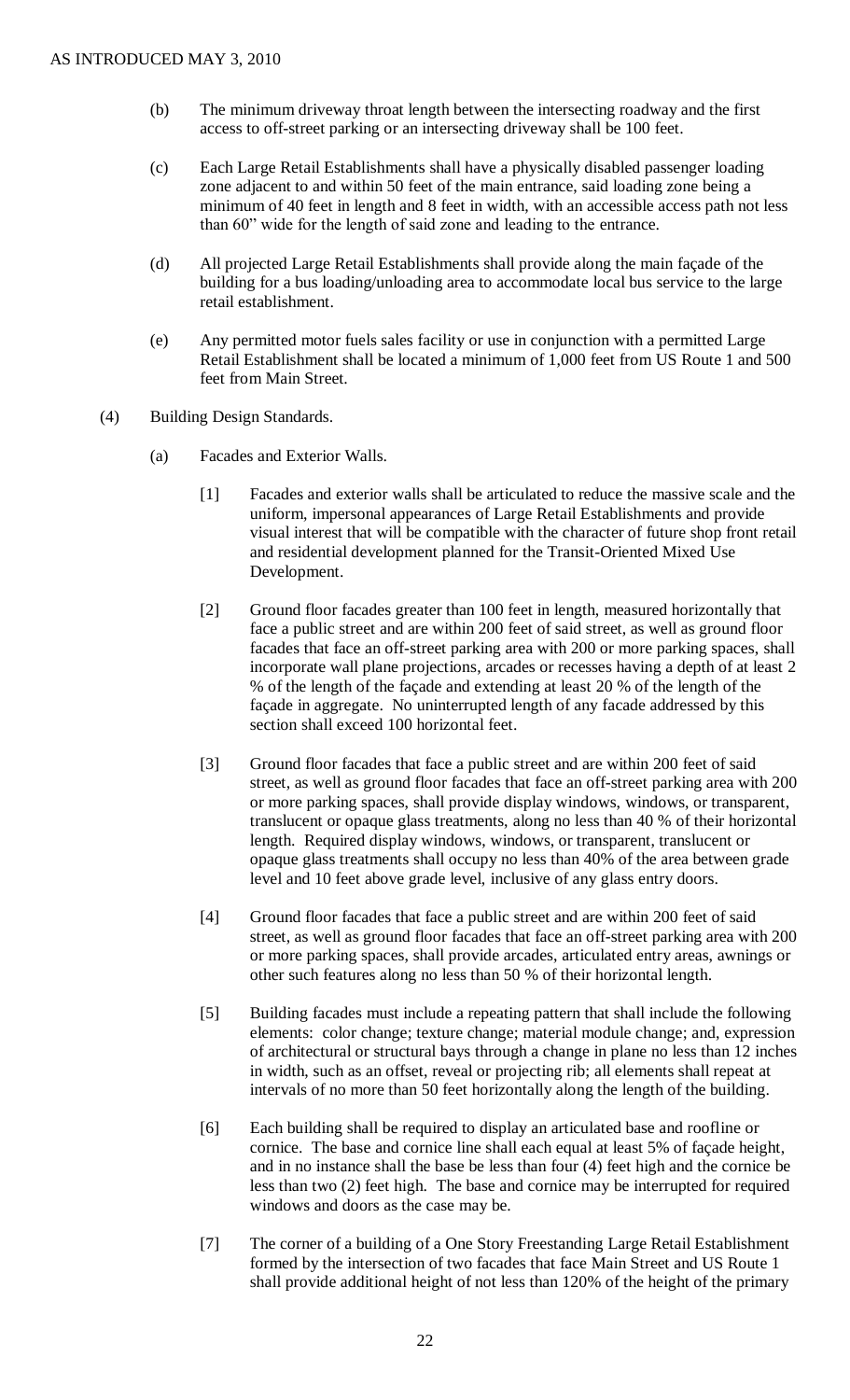intersecting walls. The additional height shall extend not less than thirty (30') feet along each intersecting wall.

- [8] Permitted Fascia Wall Signs shall consist of individual raised letters and logo forms that project no less than six (6) inches and no more than 12 inches from the façade wall either attached to a panel or directly to the building wall.
- b. Materials and.
	- [1] Exterior building materials and colors should be compatible with materials and colors to be utilized throughout the Transit-Oriented Mixed Use Development shown in section  $205-76.1Y(4)$ .
	- [2] Predominant exterior building materials shall be quality materials, including, but not limited to, brick, sandstone, native stone veneer, cultured stone and stone veneer.
	- [3] Predominant façade colors shall be low reflectance, subtle, neutral or earth tone colors provided in  $205-76.1Y(4)$ . The use of high-intensity colors, metallic colors, black or fluorescent colors shall be prohibited.
	- [4] Building trim and accent areas may feature brighter colors, including primary colors as provided in  $205-76.1Y(4)$ .
	- [5] Building trim may be brick, stone, cast stone, cultured stone, painted or treated metal, composite materials, high density plastic, fiberglass reinforced polyurethane, grid reinforced cement and equivalent materials, and painted or stained wood.
	- [6] Exterior building materials shall not include smooth-faced concrete block, unarticulated smooth faced concrete or non-architectural steel panels not treated with an approved building material.
	- [7] Permitted signs of all types may utilize corporate or trademarked color schemes in addition to those colors permitted in  $205-76.1Y(4)$ .
	- [8] Building elevations of all sides of a Large Retail Establishment indicating compliance with ordinance standards shall be submitted as part of any Preliminary Site Plan Approval application.
	- [9] Physical samples of all proposed building materials and colors shall be submitted to the Planning Board for review and approval as part of preliminary site plan approval application.
	- [10] All expansion joints shall be disguised with architectural elements such as piers, recesses, projecting façade elements or material changes.
- c. Entryways.
	- [1] Entryway design elements and variations should give orientation to the building while clearly identifying entryways on One Story Freestanding Large Retail Establishments.
	- [2] Each principal building on a site shall have clearly defined, visible customer entrances featuring no less than four of the following:
		- [a] Canopies or porticos.
		- [b] Overhangs.
		- [c] Recesses/projections.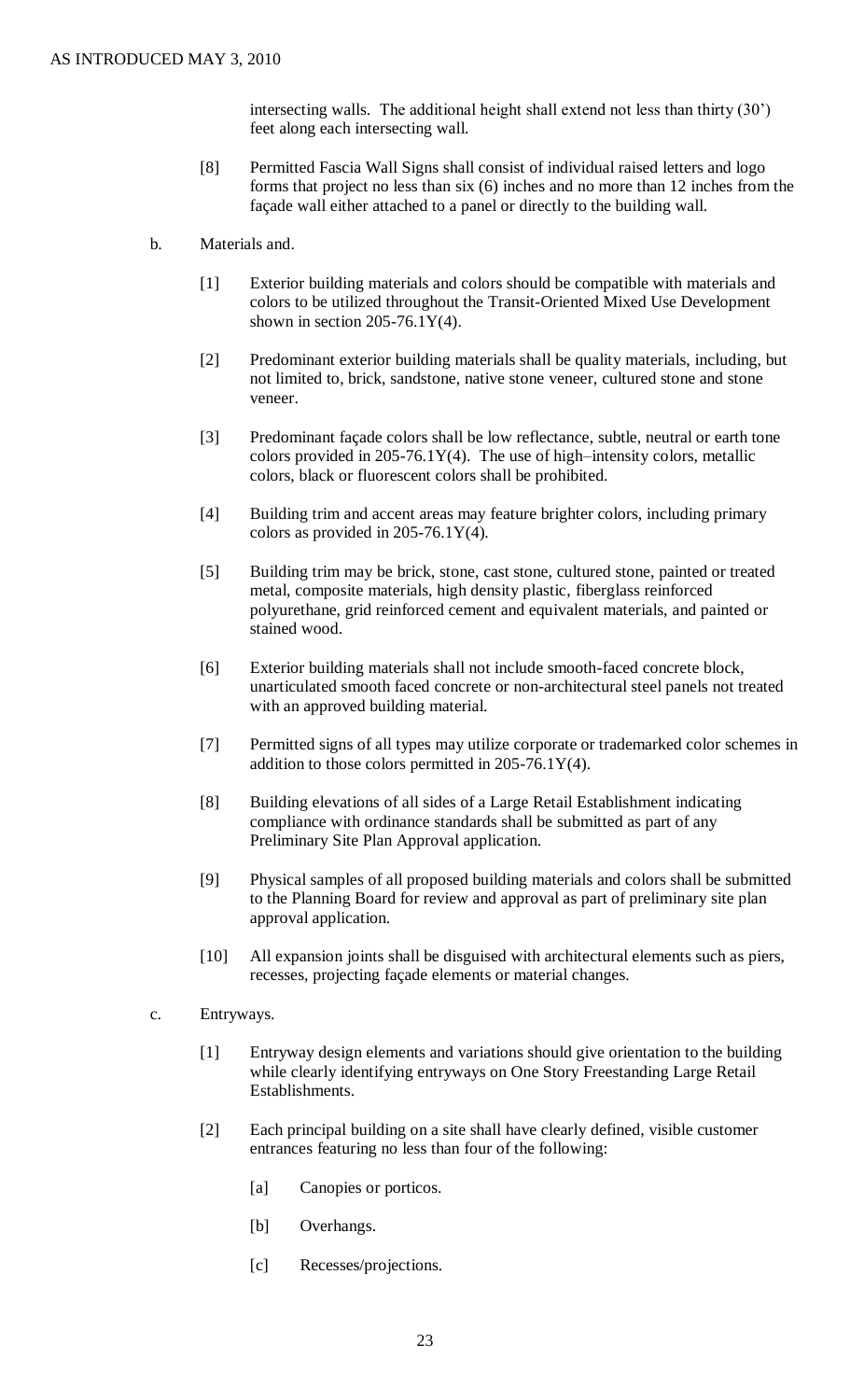- [d] Arcades.
- [e] Raised corniced parapets over the door.
- [f] Peaked roof forms.
- [g] Arches.
- [h] Outdoor patios.
- [i] Display windows.
- [j] Multiple entryways.
- [k] Architectural details such as tile work and moldings which are integrated into the building structure and design.
- [l] Integral planters or wing walls that incorporate landscape areas and/or places for sitting.
- [3] The primary entryway for a One Story Freestanding Large Retail Establishments shall be not less than 133% of the height of the wall of the principal building. This requirement may be reduced to not less than 120% of the height of the principal building upon the inclusion of a unique or distinctive architectural treatment or design element at the primary entryway.
- [4] Where additional stores will be located in the Large Retail Establishments, each such store may have at least one additional exterior customer entrance, which entrance shall conform to the above requirements.
- [5] Uses requiring door or window security gates shall be permitted to install mesh or lattice gates on the interior of windows and doors. Exterior or solid security gates or solid rollup doors that do not permit the passage of light are prohibited. Loading areas that are screened from the view of public streets and parking areas containing in excess of 200 parking spaces shall be exempt from this requirement. Alternatively, loading areas may be recessed from the primary building façade facing a public street or parking area containing more than 200 parking spaces by not less than 60 feet and be exempt from said screening requirement.
- [6] Merchant displays shall be limited to not more than six (6) feet deep along 40% of the façade length. Merchant displays shall be removed and stored inside and enclosed building or space each evening upon store closing.
- d. Roofs.
	- [1] Roof features should be used to compliment the character of the mixed use retail and residential development planned for the Transit-Oriented Mixed Use Development. Variations in roof lines shall be used to add interest to, and reduce the massive scale of large buildings and such variations shall be no less than three (3) feet in height and shall occur no less than every 100 feet. Roofs shall have no less than two of the following features:
		- [a] Parapets concealing flat roofs and rooftop equipment from public view. The average height of such parapets shall not exceed 25 % of the height of the supporting wall and such parapets shall not at any point exceed 33% of the height of the supporting wall. Such parapets shall feature threedimensional cornice treatment.
		- [b] Overhanging eaves, extending no less than two (2) feet past the supporting walls.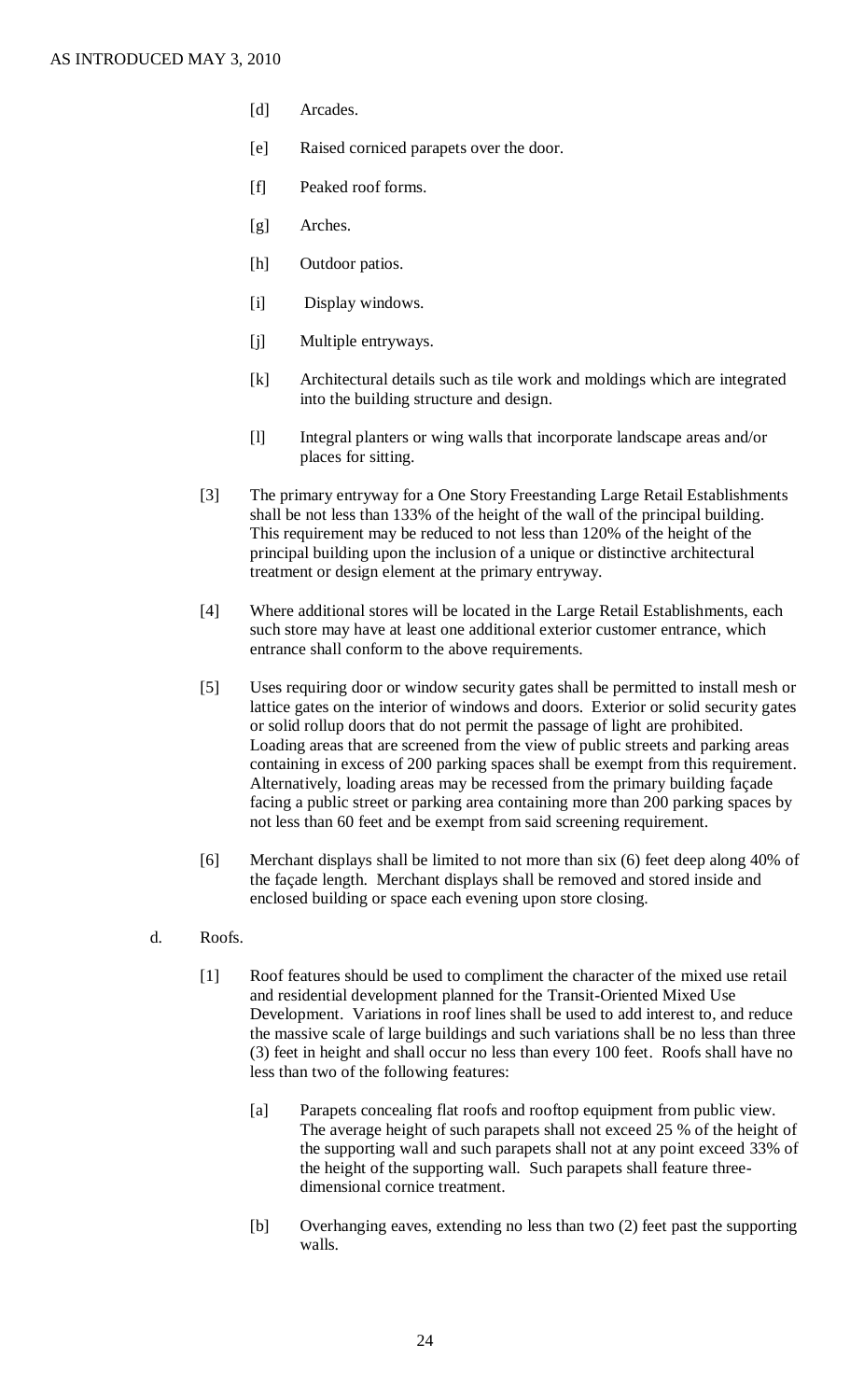- [c] Sloping roofs that do not exceed the average height of the supporting walls, with an average slope greater than or equal to one (1) foot of vertical rise for every three (3) feet of horizontal run, and less than or equal to one (1) foot of vertical rise for every one (1) foot of horizontal run.
- [d] Three or more roof slope planes.
- [e] All facades shall provide an articulated cornice at the eave line or parapet line a minimum of two (2) feet in height and projecting a minimum of one (1) foot from the façade.
- [2] Visible roof materials shall be architectural shingles, slate, tile, metal panels, metal or solar shingles. Flat roofs concealed by a parapet may be any material.
- (5) Off-Street Parking and Loading.
	- (a) No more than 70% of the required off-street parking for any Free-standing One Story Large Retail Establishment building shall be located between the street frontage and the particular building's front elevation. All remaining off-street parking shall be located outside of the area delineated by this standard.
	- (b) Loading areas shall be screened from view of public streets and parking areas containing more than 200 parking spaces by a solid masonry screen wall at least 8 feet high. Required screen walls shall be faced with an approved façade building material compatible with the primary building façade, and have an articulated vertical element not less than every 15 feet along the length of said wall. Alternatively, loading areas that are recessed by a minimum of 60 feet from the primary building façade facing a public street or a parking area containing in excess of 200 parking spaces shall be deemed to comply with the screening requirement.
- (6) Mechanical Equipment.

The following equipment shall be placed away from any RBL and be screened from view from the street on which the building fronts and from US Route 1:

- (a) Air compressors.
- (b) Mechanical pumps.
- (c) Exterior water heaters.
- (d) Water softeners.
- (e) Utility and telephone company meters or boxes.
- (f) Garbage cans for individual uses.
- (g) Trash compactors and dumpsters.
- (h) Storage tanks.
- (i) Roof mounted equipment and safety rails shall be placed away from the RBL frontage and be screened from view from Main Street, parking areas containing in excess of 200 parking spaces and US Route 1.
- J. Commencement of Main Street, Development Phasing, Wind Turbines and Setbacks from Tract Boundary Lines.
	- (1) Any Preliminary Site Plan submitted for Phase 1 shall include a minimum of two (2) Mixed Use Retail Commercial Buildings containing a minimum ground floor area of 15,000 square feet in each Mixed Use Retail Commercial Building fronting on Main Street as indicated on the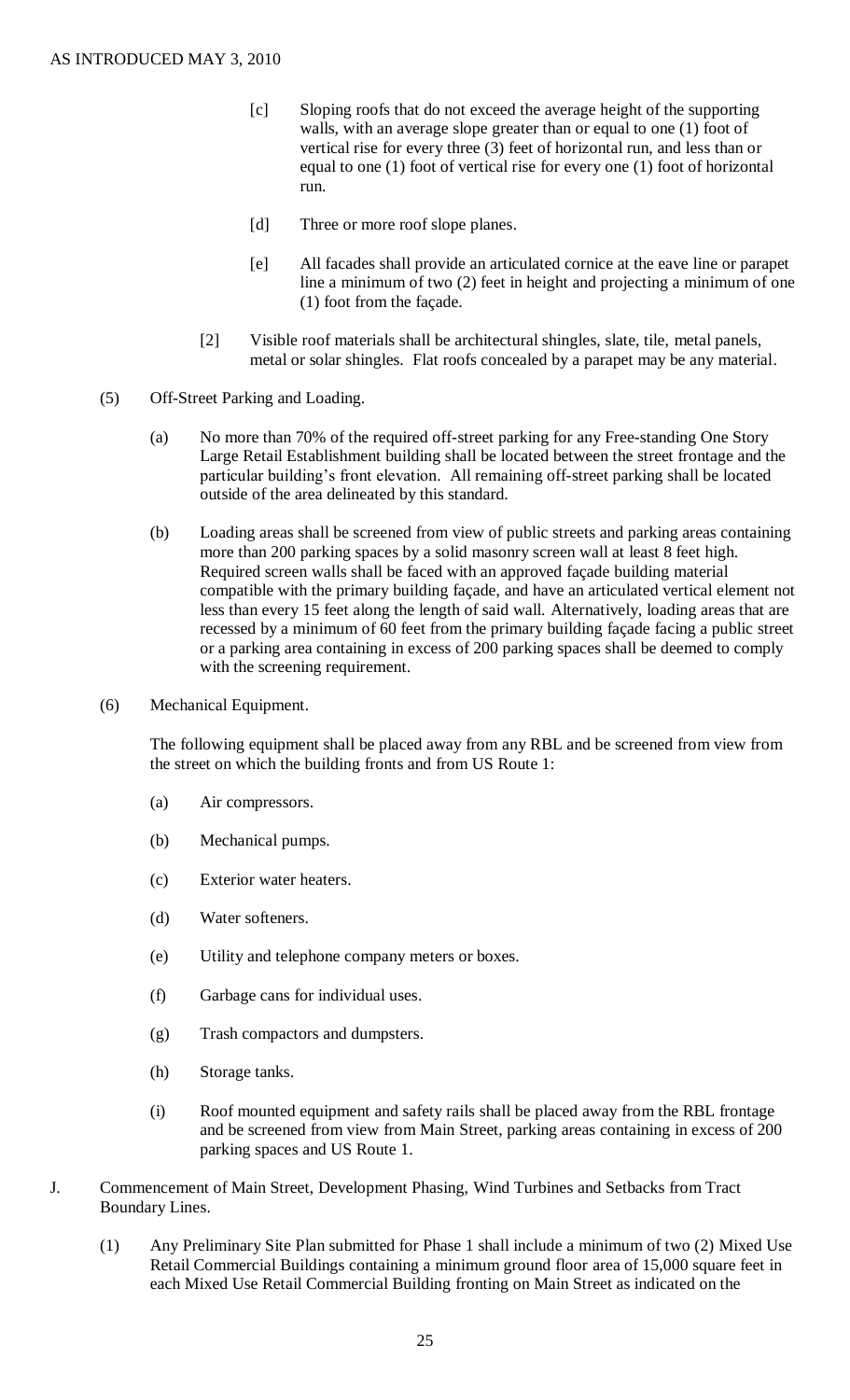Regulating Plan. The requirement may be met in any number of Mixed Use Retail Commercial Buildings provided a total of 30,000 square feet of ground floor area is shown fronting on Main Street.

- (2) Wind turbines shall not exceed a height of 150 feet measured from finished grade level to hub height.
- (3) The following setbacks shall be observed for all Tract boundaries:
	- (a) US Route 1: 75 feet from the existing right-of-way line.
	- (b) Side property lines: 40 feet
	- © Railroad property line: 0 feet
- K. Multi Story Large Retail Establishments & Mixed Use Retail Commercial Buildings.
	- (1) Area Yard and Building Requirements.
		- (a) Minimum Lot size: 1,500 square feet.
		- (b) Minimum Lot width: 20 feet.
		- (c) Minimum Front Setback: 0 feet from the front lot line, a minimum of 20 from site access roads and 6 feet from any drive aisle.
		- (d) Minimum Side Setback: 0 feet.
		- (e) Minimum Rear Setback: 0 feet.
		- (f) Building height: 75 feet, except for Station Circle where the permitted height shall be 125 feet.
		- (g) Maximum Lot Coverage: 100%.
		- (h) Required Building Line: No less than 16 feet and no more than 24 feet from the face of curb on the adjoining street or sidewalk.
		- (i) Parking in accordance with the shared parking matrix 205-76.1W.
		- (j) Signage in accordance with the signage matrix 205-76.1X.
	- (2) General Design Criteria. Multi Story Large Retail Establishments and Mixed Use Retail Commercial buildings are designed to foster active street life.
		- (a) Their ground floor fronts have large windows to encourage a connection between the commercial activity within and the public life of street and sidewalk. Since upper story uses may be office or residences, those windows are appropriately smaller.
		- (b) These guidelines favor steeply pitched gable and hip roofs, overhanging eaves and balconies, simple building walls of stucco, stone or brick and muted exterior colors with rich trim and detail colors.
		- (c) Building materials shall include primarily brick, stucco, native stone, synthetic and composite siding, and pre-cast masonry on building walls fronting on public streets.
		- (d) Roofs should have consistent pitches and generous overhangs in order to provide visual coherence. Roofs should also demonstrate common-sense recognition of the climate by utilizing appropriate pitch, drainage and materials.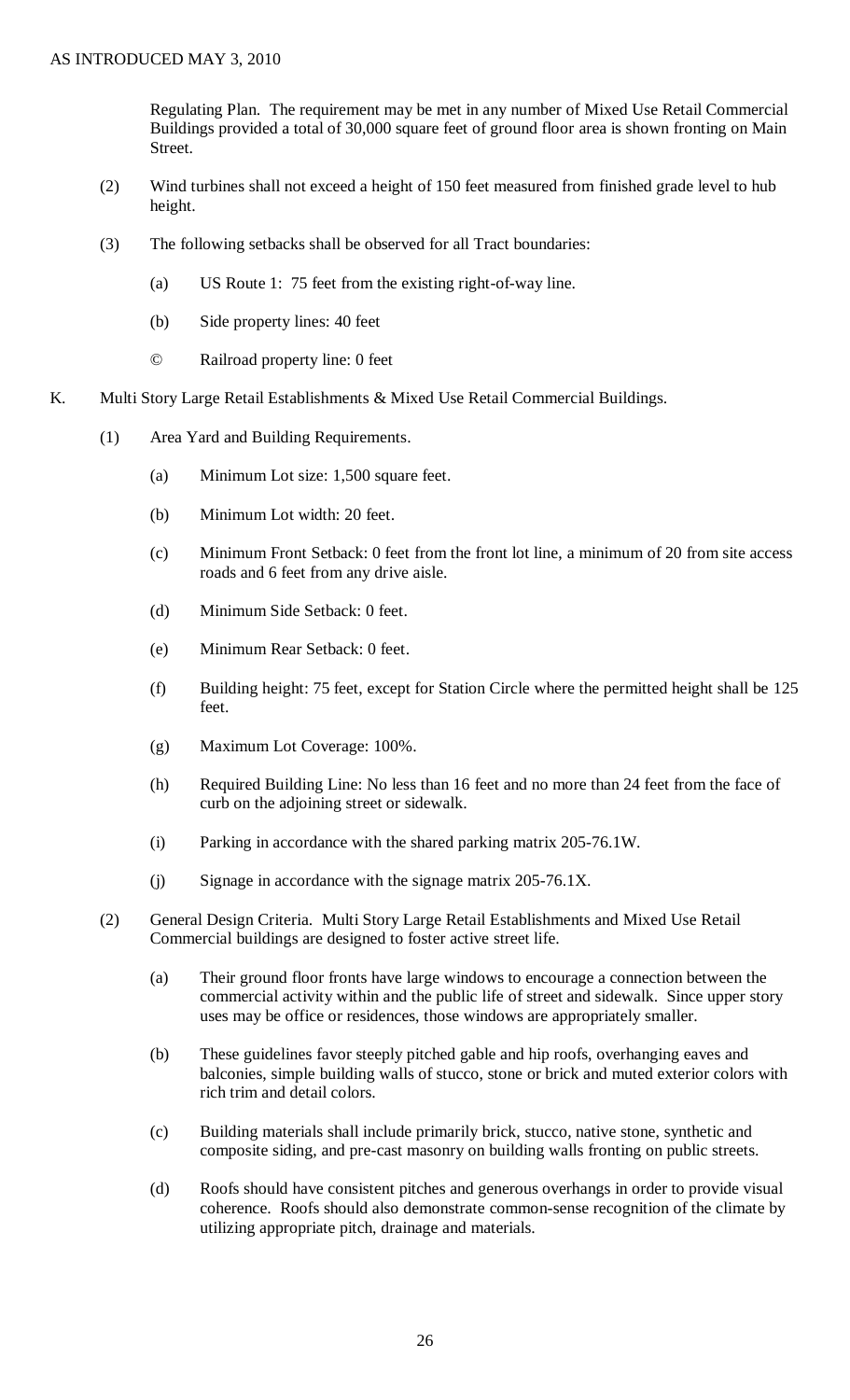- (e) Appropriate lighting is desirable for nighttime visibility, crime deterrence and decoration. Lighting on site shall create light necessary for convenience and safety without causing light pollution or glare.
- (f) At the front of the building, exterior lights shall be mounted between eight (8) feet and 20 feet above grade.
- (3) Building Design Standards
	- (a) Façade & Exterior Walls.
		- [1] The building shall be between two (2) and (6) stories in height, except for Station Circle where they may be in accordance with  $K(1)(f)$ . The gross floor area of any finished floor located above 75 feet in height above finished grade shall be no greater than 20,000 square feet.
		- [2] At least 80 % of the ground floor shall have at least 12 feet clear height.
		- [3] Within 75 feet of a building corner, the building shall be built to the RBL or have an articulated corner detail treatment. In all other areas, buildings shall be built to not-less-than 75% of the RBL.
		- [4] The ground floor shall have not less than 60% fenestration measured between two (2) and 10 feet above the fronting sidewalk.
		- [5] Uses requiring door or window security gates shall be permitted to install mesh or lattice gates on the interior of windows and doors. Exterior or solid gates are prohibited.
		- [6] Upper story facades facing a public street, Main Street or a parking area in excess of 600 parking spaces shall have between 30% and 80% fenestration measured for each story between three (3) feet and nine (9) feet above the finished floor.
		- [7] No less than 50 % of the upper story dwelling units fronting on a street shall have balconies and/or balconettes.
		- [8] Each building shall be required to display an articulated base and roofline or cornice. The base and cornice line shall each equal at least 5% of façade height, and in no instance shall be less than two (2) feet.

[9] Awnings and overhangs are encouraged and may project over the sidewalk at a minimum clearance of eight (8) feet.

- (b) Materials and Colors.
	- [1] Exterior building materials and colors should be compatible with materials and colors to be utilized throughout the Transit-Oriented Mixed Use Development shown in section  $205-76.1Y(4)$ .
	- [2] Predominant exterior building materials on a Primary Façade shall be quality materials, including, but not limited to, brick, sandstone, native stone veneer, cultured stone and stone veneer, stucco, composite siding, and tinted/textured concrete masonry units.
	- [3] Building materials on the Secondary Façade may be those permitted on the primary façade and painted, concrete masonry units, and vinyl siding.
	- [4] Predominant façade colors shall be low reflectance, subtle, neutral or earth tone colors provided in 205-76.1Y(4). The use of high–intensity colors, metallic colors, black or fluorescent colors shall be prohibited.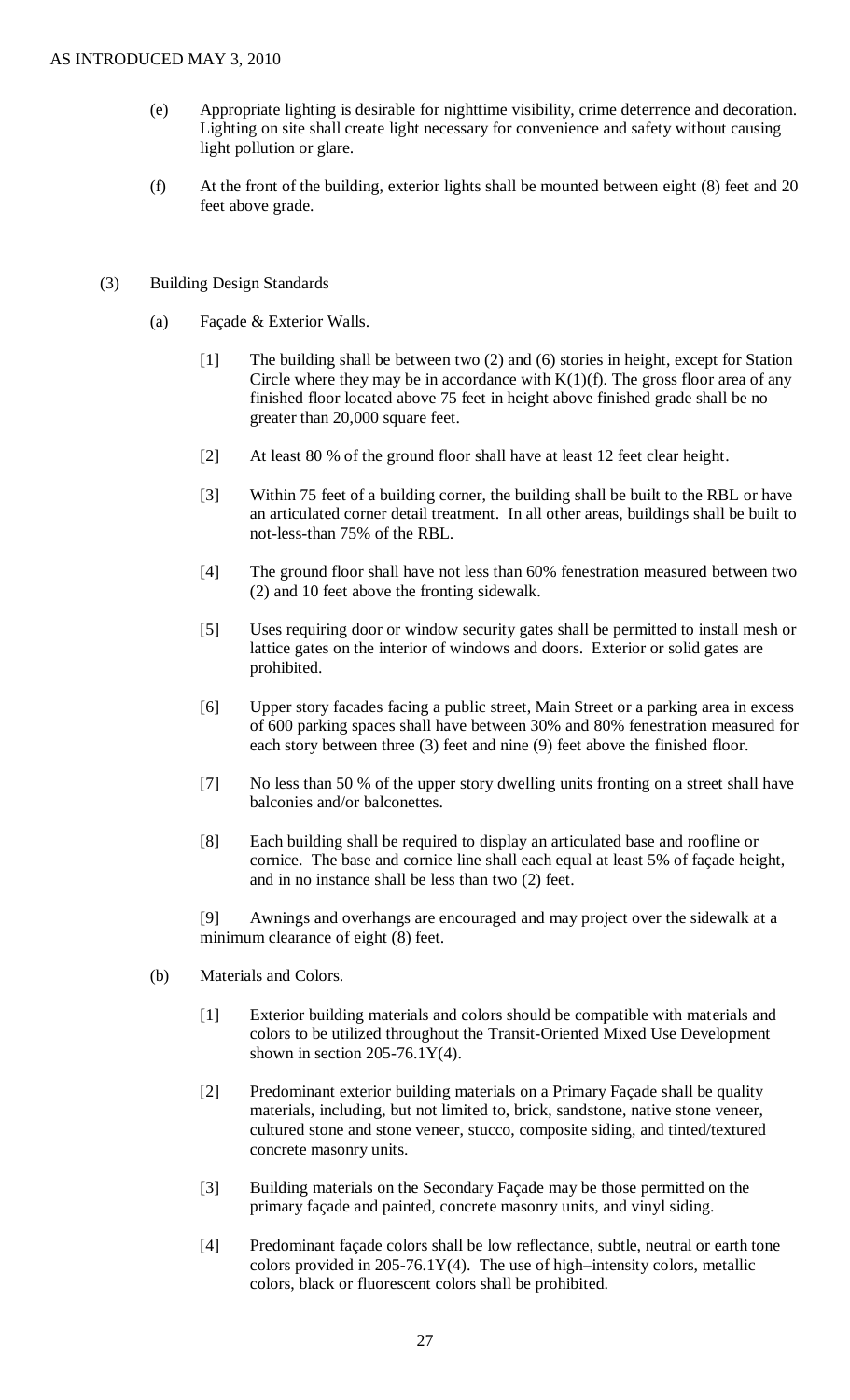- [5] Building trim and accent areas may feature brighter colors, including primary colors as provided in 205-76.1Y(4).
- [6] Building trim may be brick, stone, cast stone, cultured stone, painted or treated metal, composite materials, pre-cast materials, high density plastic, fiberglass reinforced polyurethane, grid reinforced cement and equivalent materials and painted or stained wood.
- [7] Exterior building materials shall not include smooth-faced concrete block, unarticulated smooth faced concrete or non-architectural steel panels not treated with an approved building material.
- [8] Permitted signs of all types may utilize corporate or trademarked color schemes in addition to those colors permitted in 205-76.1Y(4).

### (c) Entryways.

Entry design elements and variations shall give orientation and identity to the building and uses within.

- [1] Each Mixed Use Retail Building shall have a clearly defined, visible customer, visitor and or resident entrance(s).
- [2] Each building entrance shall feature no fewer than three of the following:
	- [a] Canopies or porticos.
	- [b] Overhangs.
	- [c] Recesses/projections.
	- [d] Arcades.
	- [e] Raised cornice parapets over the door.
	- [f] Peaked or arched roof forms.
	- [g] Awnings.
	- [h] Architectural details such as tile work and moldings which are integrated into the building structure and design.
- (d) Roofs.
	- [1] Roof features should be used to complement the character of the mixed use retail and residential buildings on the Transit-Oriented Mixed Use Development. Variations in roof lines shall be used to add visual interest to, and reduce the scale of large buildings. Roofs shall have no less than two (2) of the following features:
		- [a] Parapets concealing flat roofs.
		- [b] Overhanging eaves, extending no less than two (2) feet past supporting walls.
		- [c] Sloping roofs that do not exceed the average height of supporting walls.
		- [d] Three or more roof planes.
		- [e] An articulated cornice at the eave line or parapet line a minimum of two (2) feet in height and projecting a minimum of one (1) foot from the façade.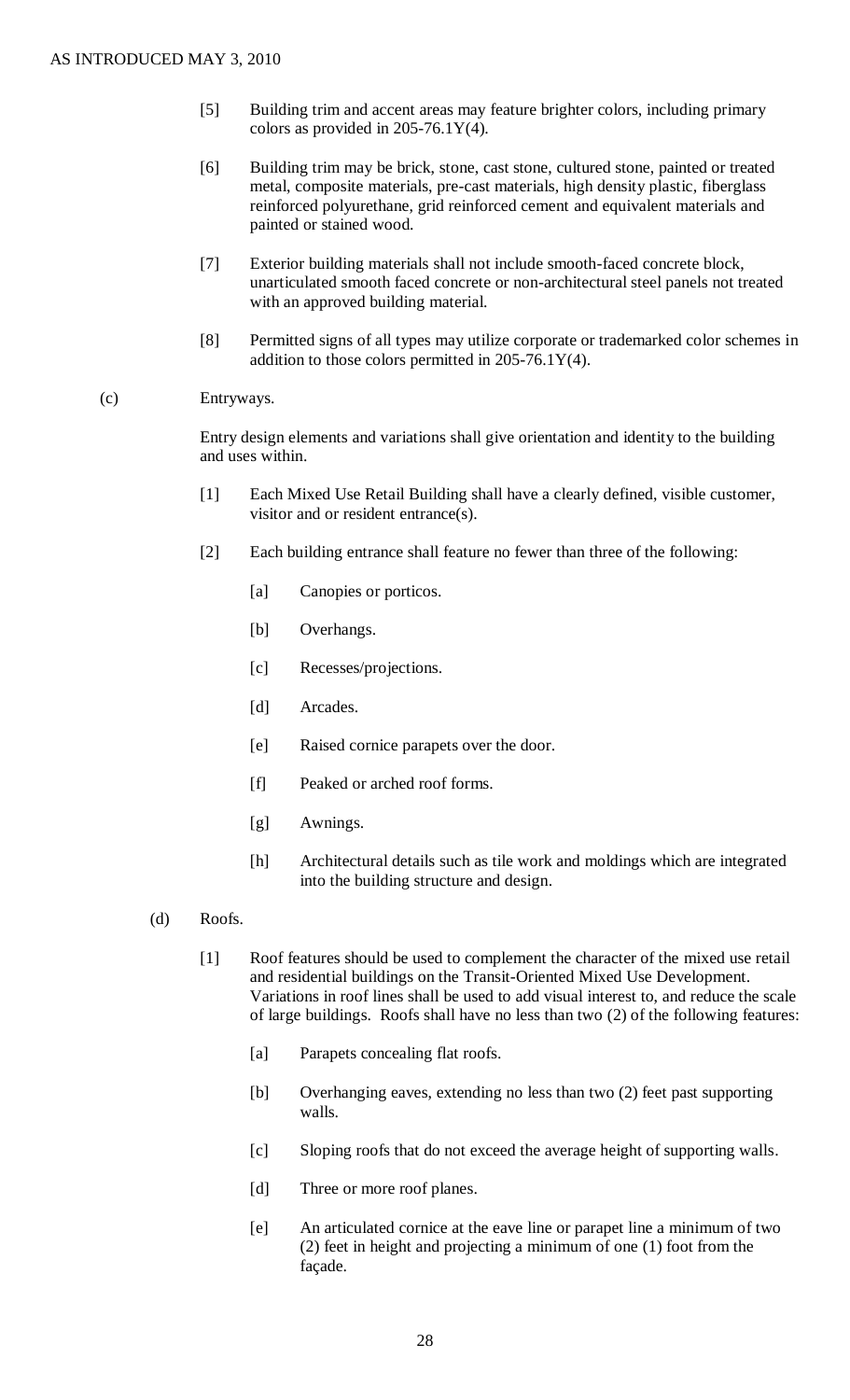- [2] Visible Roof materials shall be architectural shingles, slate, tile, metal panels, metal or solar shingles. Flat roofs, concealed by a parapet may be any material
- (4) Mechanical Equipment.

The following equipment shall be placed away from any RBL and be screened from view from the street on which the building fronts:

- (a) Air compressors.
- (b) Mechanical pumps.
- (c) Exterior water heaters.
- (d) Water softeners.
- (e) Utility and telephone company meters or boxes.
- (f) Garbage cans for individual uses.
- (g) Storage tanks.
- (h) Roof mounted equipment and safety rails shall be placed away from the RBL frontage and be screened from view from the street.
- (5) Parking and Loading.
	- (a) Parking is prohibited within the front setback between the front of the building and the front property line. For all Main Street properties, all required off-street parking shall be located between the rear property line and an imaginary line extended from the rear of the building to the side property lines.
	- (b) Loading areas shall be screened from view of public streets and parking areas containing more than 200 parking spaces by a solid masonry screen wall at least eight (8) feet high. Required screen walls shall be faced with an approved façade building material compatible with the primary building façade, and have an articulated vertical element not less than every 15 feet along the length of said wall.
- L. Free Standing Retail and Restaurant Pads.
	- (1) Area Yard and Building Requirements.
		- (a) Minimum Lot size: 5,000 square feet.
		- (b) Minimum Lot width: 50 feet.
		- (c) Minimum Front Setback: 0 feet from front lot lines, except for site access roads where minimum setback shall be 20 feet and site drive aisles where minimum setback shall be six (6) feet.
		- (d) Minimum Side Setback: 0 feet.
		- (e) Minimum Rear Setback: 0 feet.
		- (f) Building height: 75 feet.
		- (g) Maximum Lot Coverage: 100%.
		- (h) Required Building Line: n/a.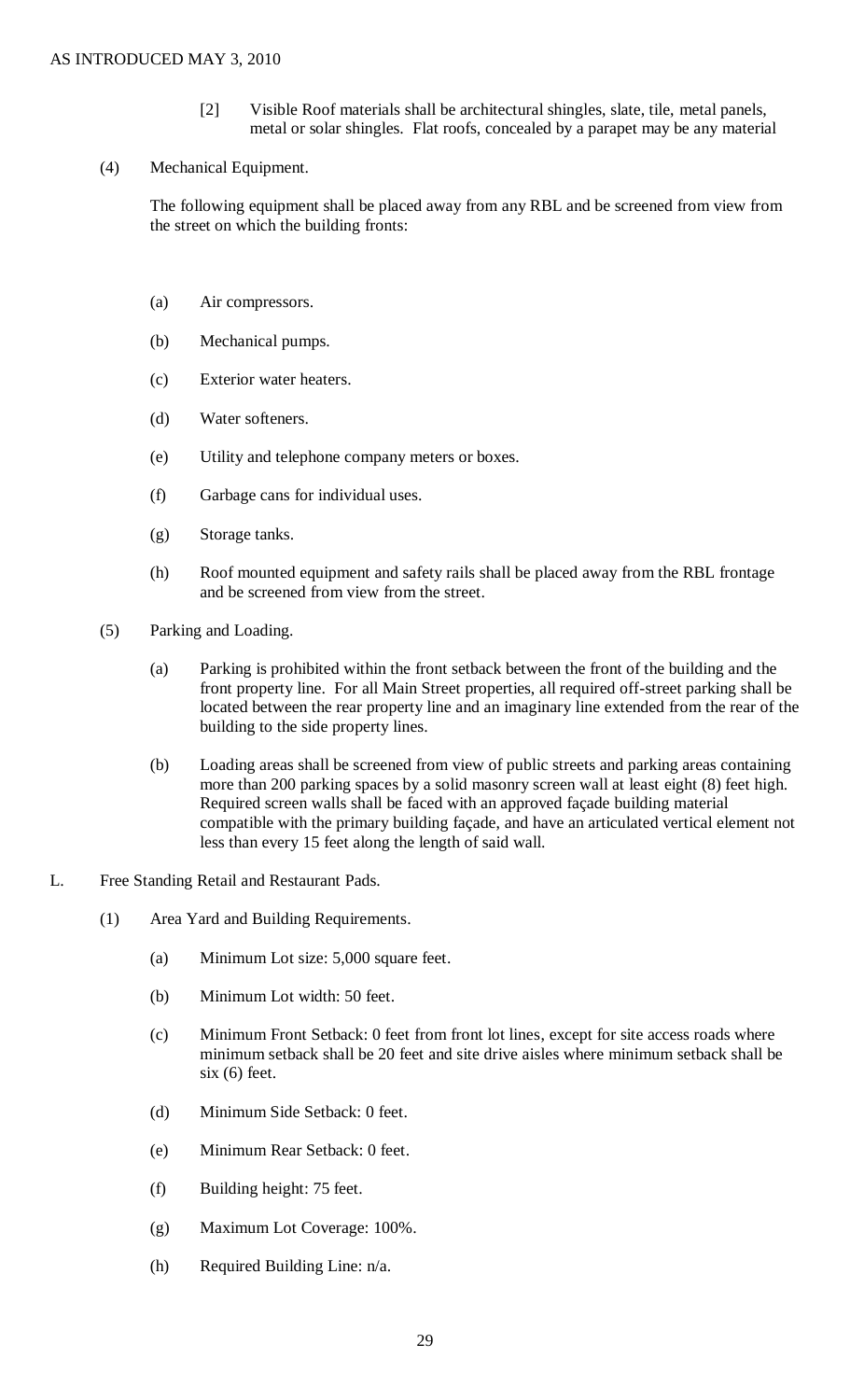- (i) Parking in accordance with the shared parking matrix 205-76.1W.
- (j) Signage in accordance with the signage matrix 205-76.1X.
- (2) Other Provisions.
	- (a) Building Orientation.
		- [1] Buildings may be oriented to the street or site access roads with primary pedestrian access points directly accessing the street façade
		- [2] Buildings may be located to break up the appearance of large parking fields and to screen parking areas from the viewshed of US Route 1.
- (3) Building Design Standards.
	- (a) Façade and Exterior Walls.
		- [1] The building shall be between one (1) and two (2) stories in height.
		- [2] At least 80 % of the ground floor shall have at least 12 feet clear height.
		- [3] The ground floor shall have not less than 60% fenestration measured between two (2) and 10 feet above the fronting sidewalk, and not less than 30% fenestration on at least two (2) additional sides.
		- [4] Each building shall be required to display an articulated base and roofline or cornice. The base course and cornice line shall each equal 5% of façade height, and in no instance shall be less than two (2) feet.
		- [5] Awnings and overhangs are encouraged and may project over the sidewalk at a minimum clearance of eight (8) feet.
	- (b) Materials and Colors.
		- [1] Exterior building materials and colors should be compatible with materials and colors to be utilized throughout the Transit-Oriented Mixed Use Development shown in section  $205-76.1Y(4)$ .
		- [2] Predominant exterior building materials shall be quality materials, including, but not limited to, brick, sandstone, native stone veneer, cultured stone and stone veneer, stucco, composite siding, and tinted/textured concrete masonry units.
		- [3] Predominant façade colors shall be low reflectance, subtle, neutral or earth tone colors provided in 205-76.1Y(4). The use of high–intensity colors, metallic colors, black or fluorescent colors shall be prohibited.
		- [4] Building trim and accent areas may feature brighter colors, including primary colors as provided in  $205-76.1Y(4)$ .
		- [5] Building trim may be brick, stone, cast stone, cultured stone, painted or treated metal, composite materials, pre-cast materials, high density plastic, fiberglass reinforced polyurethane, grid reinforced cement and equivalent materials, and painted or stained wood.
		- [6] Visible Roof materials shall be architectural shingles, slate, tile, metal panels, metal or solar shingles. Flat roofs, concealed by a parapet may be any material.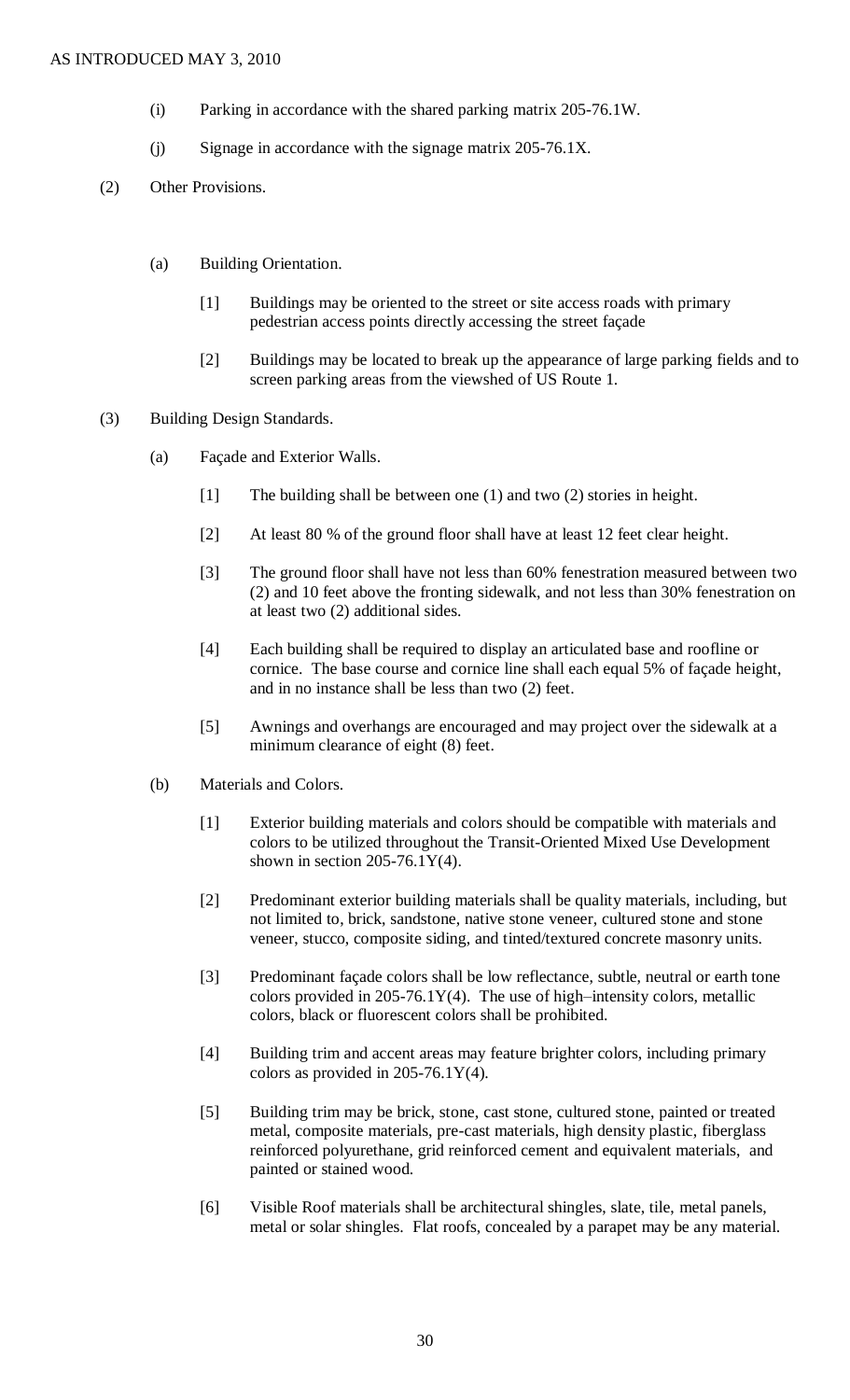- [7] Exterior building materials shall not include smooth-faced concrete block, unarticulated smooth faced concrete or non-architectural steel panels not treated with an approved building material.
- [8] Permitted signs of all types may utilize corporate or trademarked color schemes in addition to those colors permitted in 205-76.1Y(4).
- (c) Entryways.

Entry design elements and variations shall give orientation and identity to the building and uses within.

- [1] Each Freestanding retail or Restaurant Building shall have a clearly defined, visible customer, visitor and or resident entrance(s).
- [2] Each building entrance shall feature no fewer than three of the following:
	- [a] Canopies or porticos.
	- [b] Overhangs.
	- [c] Recesses/projections.
	- [d] Arcades.
	- [e] Raised cornice parapets over the door.
	- [f] Peaked or arched roof forms.
	- [g] Awnings.
	- [h] Architectural details such as tile work and moldings which are integrated into the building structure and design.
- (d) Roofs.
	- [1] Roof features should be used to complement the character of the mixed use retail and residential buildings on the Transit-Oriented Mixed Use Development. Variations in roof lines shall be used to add visual interest to, and reduce the scale of large buildings. Roofs shall have no less than two of the following features:
		- [a] Parapets concealing flat roofs.
		- [b] Overhanging eaves, extending no less than two (2) feet past supporting walls.
		- [c] Sloping roofs that do not exceed the average height of supporting walls.
		- [d] Three or more roof planes.
		- [e] An articulated cornice at the eave line or parapet line a minimum of two (2) feet in height and projecting a minimum of one (1) foot from the façade.
- (4) Mechanical Equipment.

The following equipment shall be placed away from any RBL and be screened from view from the street on which the building fronts:

(a) Air compressors.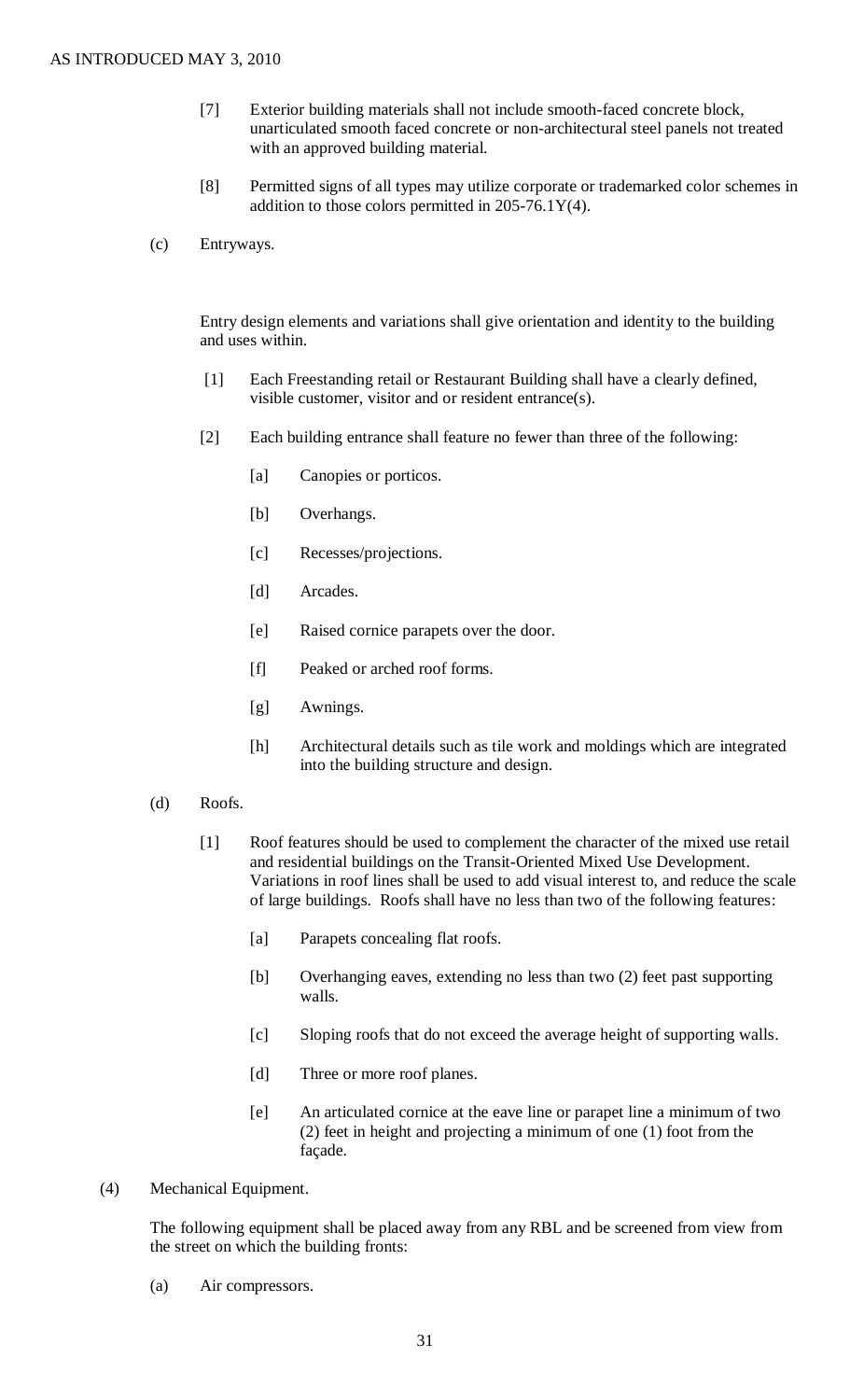- (b) Mechanical pumps.
- (c) Exterior water heaters.
- (d) Water softeners.
- (e) Utility and telephone company meters or boxes.
- (f) Garbage cans for individual uses.
- (g) Storage tanks.
- (h) Roof mounted equipment shall be placed away from the RBL frontage and be screened from view from the street and from US Route 1.
- (5) Appurtenances (Porches, Stoops, Screening Bay Windows)
	- (a) Solar screens, awnings and arcades may be used to provide user comfort, energy conservation and design unity.
	- (b) Architecture may reflect the difference between public vs. private doors and entry's.
	- (c) The use of prominent corner elements and features is encouraged.
	- (d) Service areas and loading zones shall be screened from view of US Route 1, Main Street and customer parking areas.

#### M. Office Buildings.

Freestanding office buildings are permitted in accordance with the following standards.

- (1) Area Yard and Building Requirements.
	- (a) Minimum Lot Size: 5,000 square feet.
	- (b) Minimum Lot width: 50 feet, except for Station Circle where minimum may be 20 feet.
	- (c) Minimum Front Setback: 0 feet, except for site access roads where minimum setback shall be 20 feet and site drive aisles where the minimum setback shall be six (6) feet.
	- (d) Minimum Side Setback: 0 feet.
	- (e) Minimum Rear Setback: 0 feet.
	- (f) Building height: 75 feet, except for any office building located within 350 feet of the Northeast Corridor, where permitted height may be equal to 125 feet.
	- (g) Maximum Lot Coverage: 100%.
	- (h) Required Building Line: n/a.
	- (i) Parking in accordance with shared parking matrix 205-76.1W.
	- (j) Signage in accordance with the signage matrix 205-76.1X.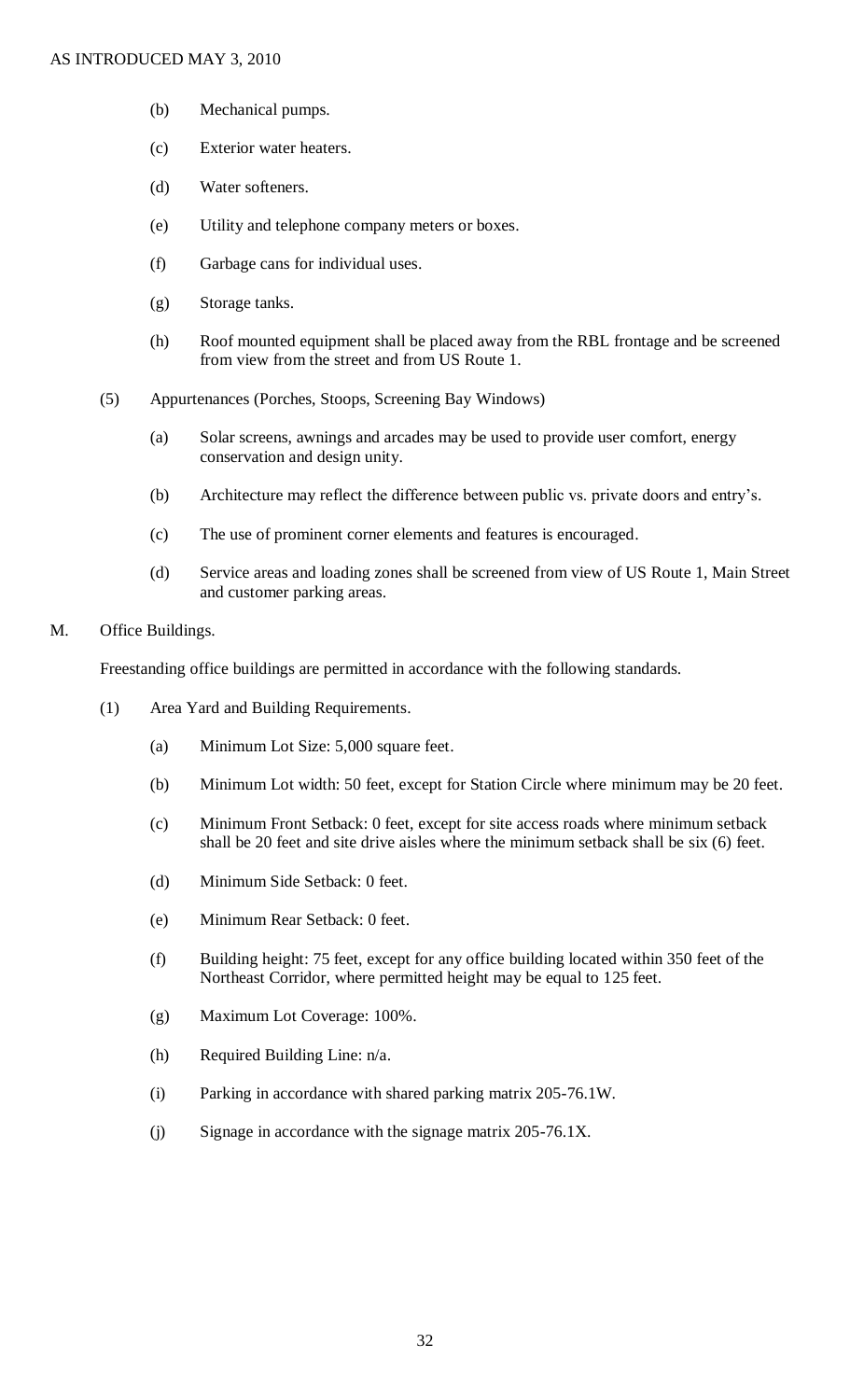- (2) Other Provisions.
	- (a) Permitted Commercial uses may be located within the ground or street level floor area.
	- (b) Building Orientation
		- [1] Buildings may be oriented to the street with primary pedestrian access points directly accessing the street façade
		- [2] At least 50 percent of a buildings front façade must be built to the minimum setback line, except for buildings fronting on site access roads, where the build to line may be established between the front setback line and a distance equal to half the height of the building.
- (3) Building Design Standards.
	- (a) Façade and Exterior Walls.
		- [1] The building shall be between three (3) and 12 stories in height. The gross floor area of any finished floor located above 75 feet in height above finished grade shall be no greater than 20,000 square feet.
		- [2] At least 80 % of the ground floor shall have at least 12 feet clear height.
		- [3] The ground floor shall have not less than 60% fenestration measured between two (2) and 10 feet above the fronting sidewalk, and not less than 30% fenestration on at least two (2) additional sides.
		- [4] Each building shall be required to display an articulated base and roofline or cornice. The base course and cornice line shall each equal 5% of façade height, and in no instance shall be less than two (2) feet.
		- [5] Awnings and overhangs are encouraged and may project over the sidewalk at a minimum clearance of eight (8) feet.
	- (b) Materials and Colors.
		- [1] Exterior building materials and colors should be compatible with materials and colors to be utilized throughout the Transit-Oriented Mixed Use Development shown in section  $205-76.1Y(4)$ .
		- [2] Predominant exterior building materials shall be quality materials, including, but not limited to, brick, sandstone, native stone veneer, cultured stone and stone veneer, stucco, glass, composite siding, and tinted/textured concrete masonry units.
		- [3] Predominant Façade colors shall be low reflectance, subtle, neutral or earth tone colors provided in  $205-76.1Y(4)$ . The use of high–intensity colors, metallic colors, black or fluorescent colors shall be prohibited.
		- [4] Building trim and accent areas may feature brighter colors, including primary colors as provided in 205-76.1Y(4).
		- [5] Building trim may be brick, stone, cast stone, cultured stone, painted or treated metal, composite materials, pre-cast materials, high density plastic, fiberglass reinforced polyurethane, grid reinforced cement and equivalent materials, and painted or stained wood.
		- [6] Visible Roof materials shall be architectural shingles, slate, tile, metal panels, metal or solar shingles. Flat roofs, concealed by a parapet may be any material.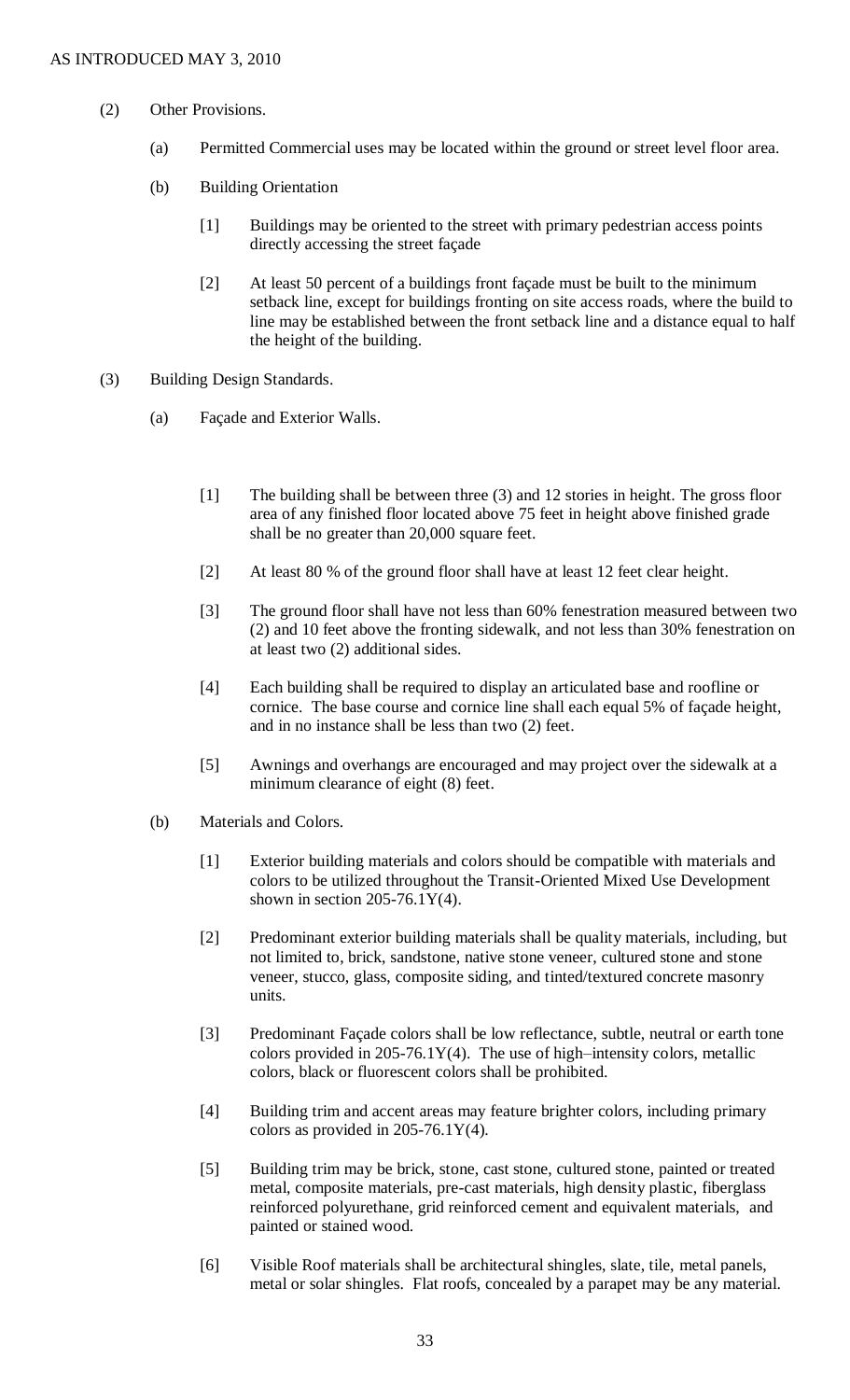- [7] Exterior building materials shall not include smooth-faced concrete block, unarticulated smooth faced concrete or non-architectural steel panels not treated with an approved building material.
- [8] Permitted signs of all types may utilize corporate or trademarked color schemes in addition to those colors permitted in  $205-76.1Y(4)$ .
- (c) Entryways.

Entry design elements and variations shall give orientation and identity to the building and uses within.

- [1] Each Freestanding Office Building shall have a clearly defined, visible customer, visitor and or resident entrance(s).
- [2] Each building entrance shall feature no fewer than three of the following:
	- [a] Canopies or porticos.
	- [b] Overhangs.
	- [c] Recesses/projections.
	- [d] Arcades.
	- [e] Raised cornice parapets over the door.
	- [f] Peaked or arched roof forms.
	- [g] Awnings.
	- [h] Architectural details such as tile work and moldings which are integrated into the building structure and design.
- (d) Roofs.
	- [1] Roof features should be used to complement the character of the mixed use retail and residential buildings on the Transit-Oriented Mixed Use Development. Variations in roof lines shall be used to add visual interest to, and reduce the scale of large buildings. Roofs shall have no less than two of the following features:
		- [a] Parapets concealing flat roofs.
		- [b] Overhanging eaves, extending no less than two (2) feet past supporting walls.
		- [c] Sloping roofs that do not exceed the average height of supporting walls.
		- [d] Three or more roof planes.
		- [e] An articulated cornice at the eave line or parapet line a minimum of two (2) feet in height and projecting a minimum of one (1) foot from the façade.
- 4. Mechanical Equipment.

The following equipment shall be placed away from any RBL and be screened from view from the street on which the building fronts:

(a) Air compressors.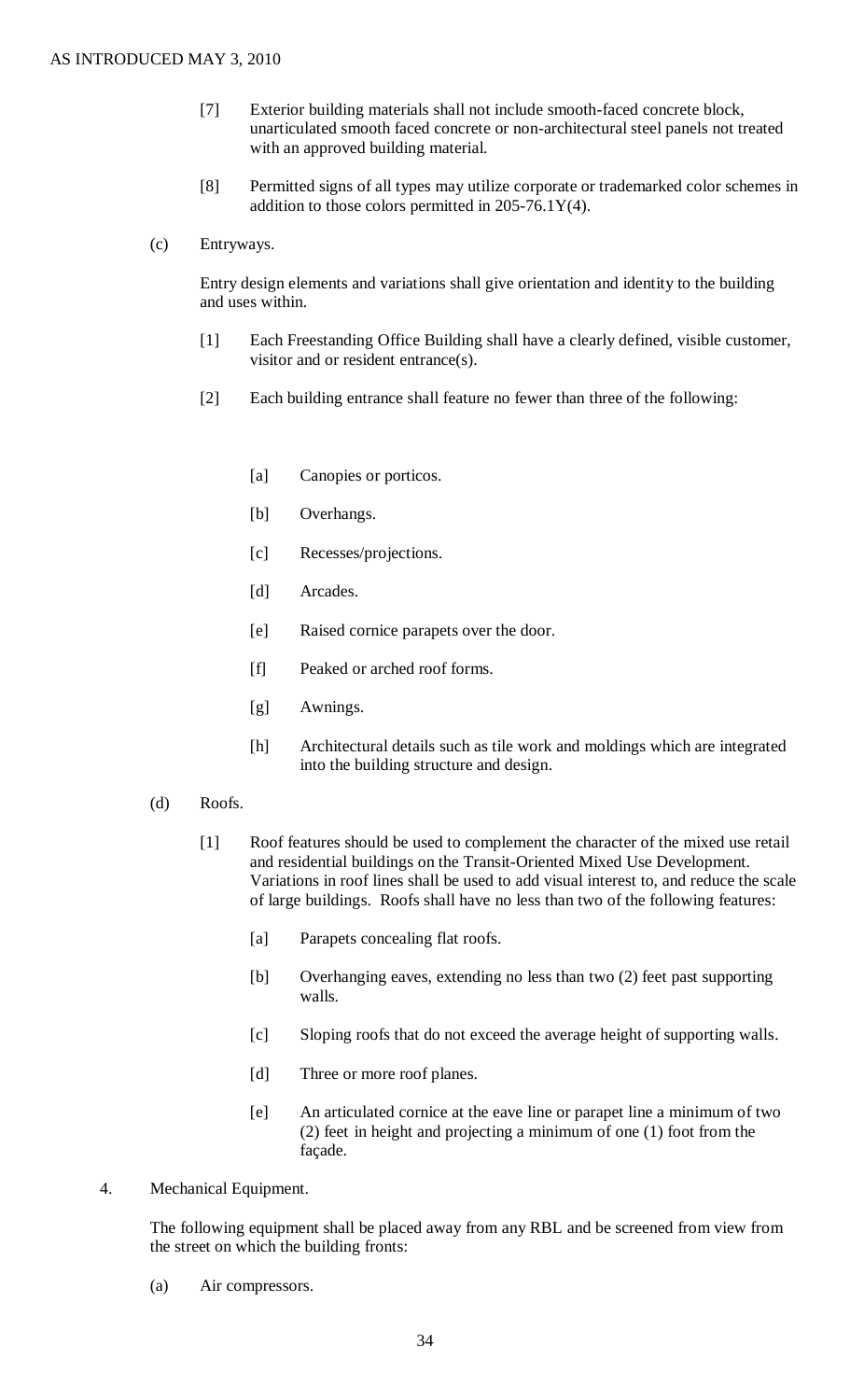- (b) Mechanical pumps.
- (c) Exterior water heaters.
- (d) Water softeners.
- (e) Utility and telephone company meters or boxes.
- (f) Garbage cans for individual uses.
- (g) Storage tanks.
- (h) Roof mounted equipment shall be placed away from the RBL frontage and be screened from view from the street and from US Route 1.
- 5. Appurtenances (Porches, Stoops, Screening Bay Windows).
	- (a) Solar screens, awnings and arcades may be used to provide user comfort, energy conservation and design unity
	- (b) Architecture may reflect the difference between public vs. private doors and entry's.
	- (c) The use of prominent corner elements and features is encouraged.
	- (d) Service areas and loading zones shall be screened from view of US Route 1, Main Street and customer parking areas.
- N. Hotels and Extended Stay Hotels.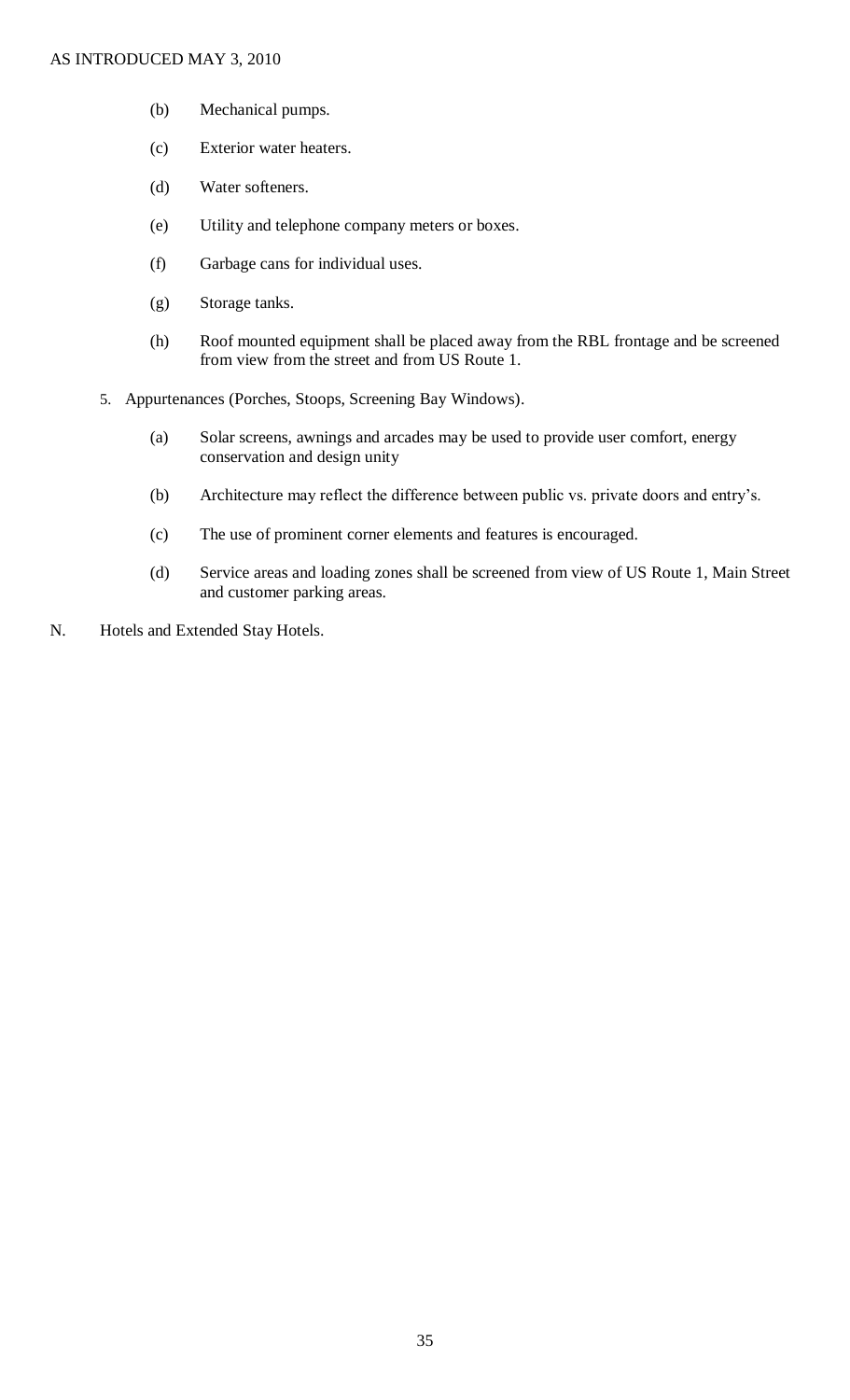- (1) Area Yard and Building Requirements.
	- (a) Minimum Lot size: 5,000 square feet.
	- (b) Minimum Lot width: 50 feet, except for Station Circle where minimum may be 20 feet.
	- (c) Minimum Front Setback: 0 feet, except for site access roads where minimum setback shall be 20 feet and site drive aisles where the minimum setback shall be six (6) feet.
	- (d) Minimum Side Setback: 0 feet.
	- (e) Minimum Rear Setback: 0 feet.
	- (f) Building height: 75 feet, except for Station Circle, where permitted height may be 125 feet.
	- (g) Maximum Lot Coverage: 100%.
	- (h) Required Building Line: n/a
	- (i) Parking in accordance with the shared parking matrix 205-76.1W.
	- (j) Signage in accordance with the signage matrix 205-76.1X.
- (2) Other Provisions.
	- (a) Permitted Commercial Uses may be located within first floor or ground floor area.
	- (b) Building Orientation.
		- [1] Buildings may be oriented to the street with primary pedestrian access points directly accessing the street façade.
		- [2] At least 50 percent of a buildings front façade must be built to the minimum setback line, except for buildings fronting on site access roads, where the build to line may be established between the front setback line and a distance equal to half the height of the building.
- (3) Building Design Standards.
	- (a) Façade and Exterior Walls.
		- [1] The building shall be between three (3) and six (6) stories in height, except for Station Circle, where permitted height may be equal to that permitted in subsection  $N(1)(f)$ . The gross floor area of any finished floor located above 75 feet in height above finished grade shall be no greater than 20,000 square feet.
		- [2] The ground floor shall have not less than 60% fenestration measured between two (2) and 10 feet above the fronting sidewalk, and not less than 30% fenestration on at least two (2) additional sides.
		- [3] Each building shall be required to display an articulated base and roofline or cornice. The base course and cornice line shall each equal 5% of façade height, and in no instance shall be less than 2 feet. Further delineation of the façade through changing bands of color or different materials or lighting is also encouraged.
		- [4] Awnings and overhangs are encouraged and may project over the sidewalk at a minimum clearance of eight (8) feet.
	- (b) Materials and Colors.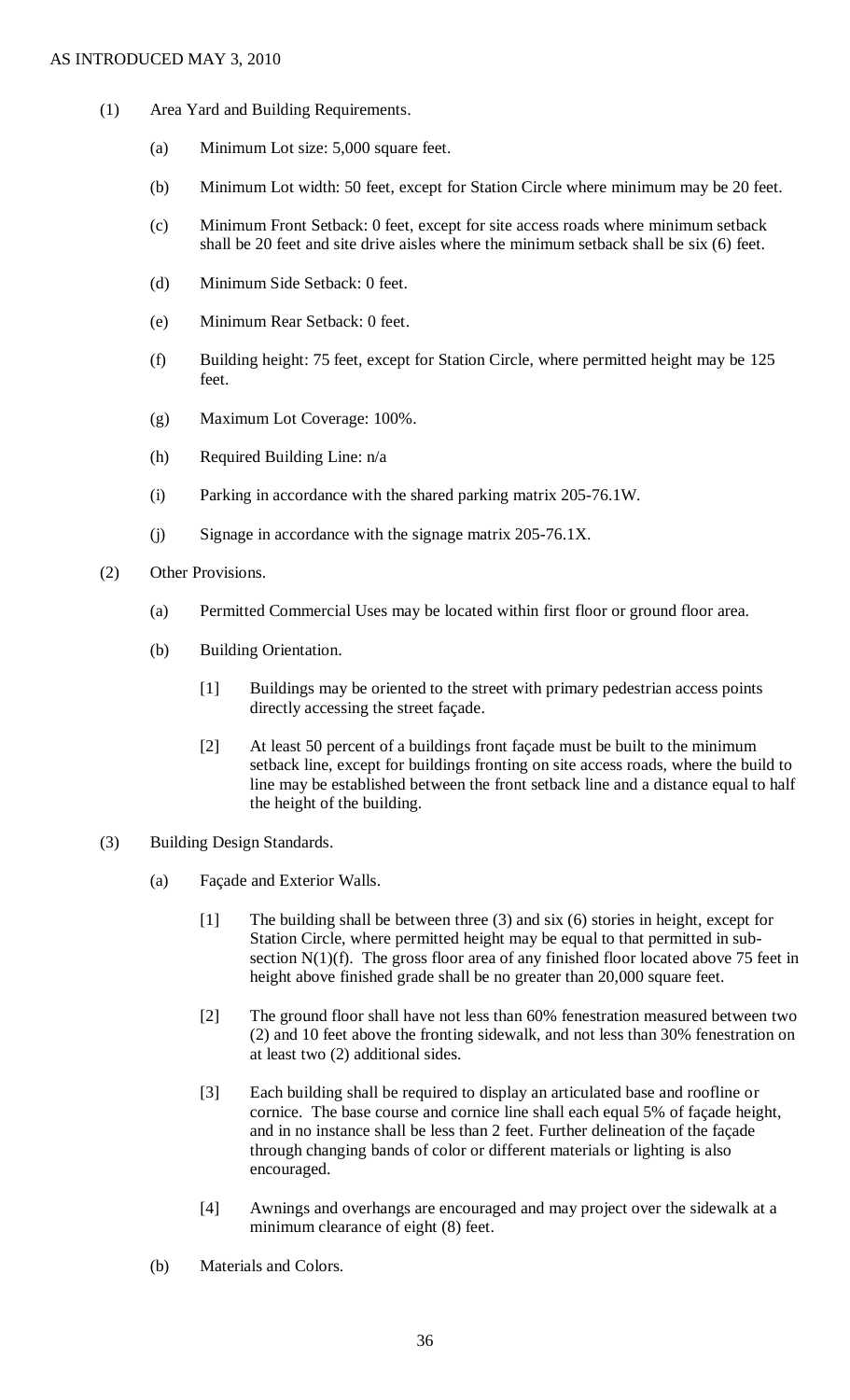- [1] Exterior building materials and colors should be compatible with materials and colors to be utilized throughout the Transit-Oriented Mixed Use Development shown in section  $205-76.1Y(4)$ .
- [2] Predominant exterior building materials shall be quality materials, including, but not limited to, brick, sandstone, native stone veneer, cultured stone and stone veneer, stucco, composite siding, and tinted/textured concrete masonry units.
- [3] Predominant façade colors shall be low reflectance, subtle, neutral or earth tone colors provided in 205-76.1Y(4). The use of high–intensity colors, metallic colors, black or fluorescent colors shall be prohibited.
- [4] Building trim and accent areas may feature brighter colors, including primary colors as provided in  $205-76.1Y(4)$ .
- [5] Building trim may be brick, stone, cast stone, cultured stone, painted or treated metal, composite materials, pre-cast materials, high density plastic, fiberglass reinforced polyurethane, grid reinforced cement and equivalent materials, and painted or stained wood.
- [6] Visible Roof materials shall be architectural shingles, slate, tile, metal panels, metal or solar shingles. Flat roofs, concealed by a parapet may be any material.
- [7] Exterior building materials shall not include smooth-faced concrete block, unarticulated smooth faced concrete or non-architectural steel panels not treated with an approved building material.
- [8] Permitted signs of all types may utilize corporate or trademarked color schemes in addition to those colors permitted in  $205-76.1Y(4)$ .
- (c) Entryways.

Entry design elements and variations shall give orientation and identity to the building and uses within.

- [1] Each Hotel or Extended Stay Hotel Building shall have a clearly defined, visible customer, visitor and or resident entrance(s).
- [2] Each building entrance shall feature no fewer than three of the following:
	- [a] Canopies or porticos.
	- [b] Overhangs.
	- [c] Recesses/projections.
	- [d] Arcades.
	- [e] Raised cornice parapets over the door.
	- [f] Peaked or arched roof forms.
	- [g] Awnings.
	- [h] Architectural details such as tile work and moldings which are integrated into the building structure and design
- (d) Roofs.
	- [1] Roof features should be used to complement the character of the mixed use retail and residential buildings on the Transit-Oriented Mixed Use Development.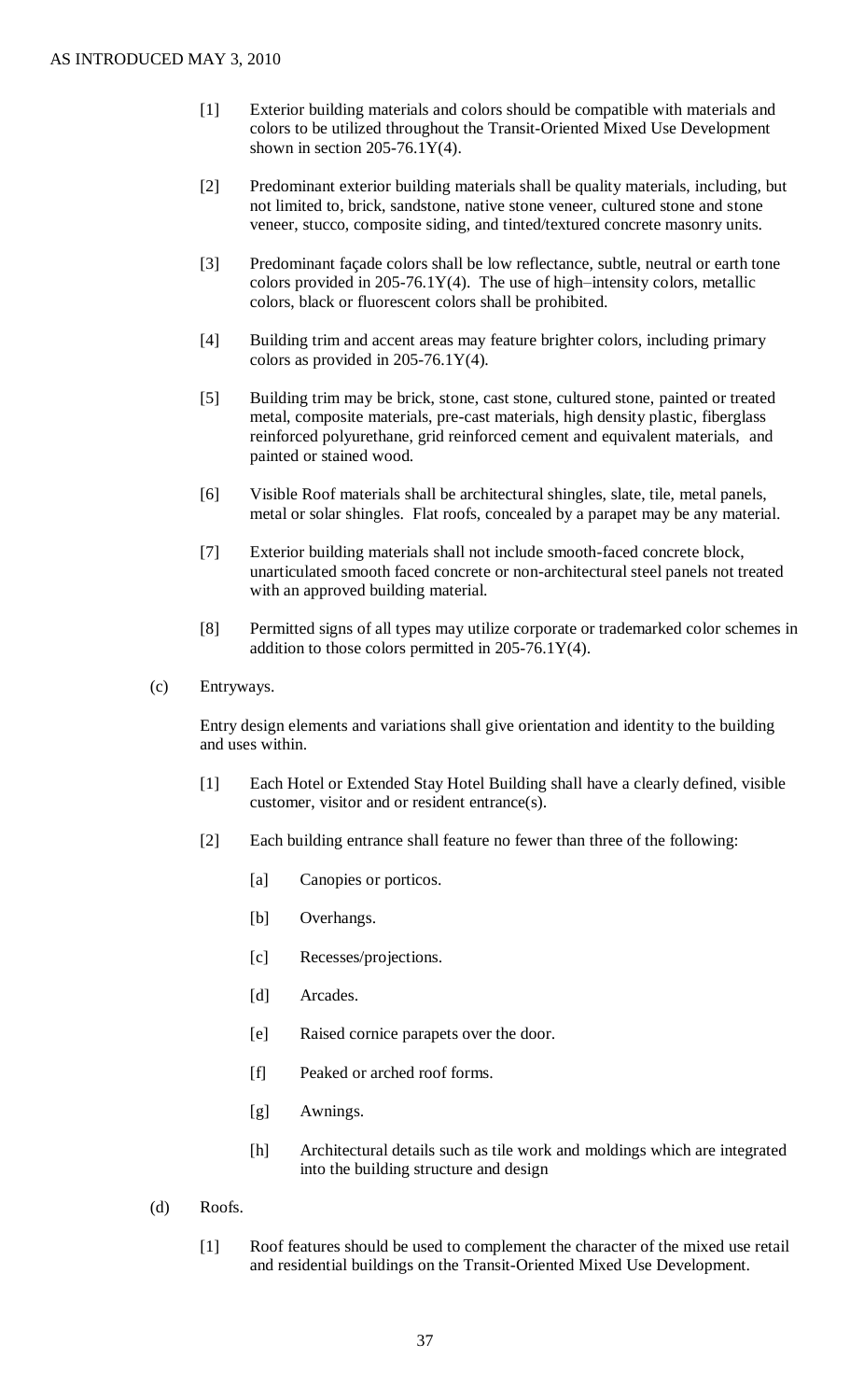Variations in roof lines shall be used to add visual interest to, and reduce the scale of large buildings. Roofs shall have no less than two of the following features:

- [a] Parapets concealing flat roofs.
- [b] Overhanging eaves, extending no less than two (2) feet past supporting walls.
- [c] Sloping roofs that do not exceed the average height of supporting walls.
- [d] Three or more roof planes.
- [e] An articulated cornice at the eave line or parapet line a minimum of two (2) feet in height and projecting a minimum of one (1) foot from the façade.
- (4) Mechanical Equipment.

The following equipment shall be placed away from any RBL and be screened from view from the street on which the building fronts:

- (a) Air compressors.
- (b) Mechanical pumps.
- (c) Exterior water heaters.
- (d) Water softeners.
- (e) Utility and telephone company meters or boxes.
- (f) Garbage cans for individual uses.
- (g) Storage tanks.
- (h) Roof mounted equipment shall be placed away from the RBL frontage and be screened from view from the street and from US Route 1.
- (5) Appurtenances (Porches, Stoops, Balconies, Balconettes, Bay Windows).
	- (a) Solar screens, awnings and arcades may be used to provide user comfort, energy conservation and design unity.
	- (b) Architecture may reflect the difference between public vs. private doors and entry's.
	- (c) Balconies and balconettes encouraged.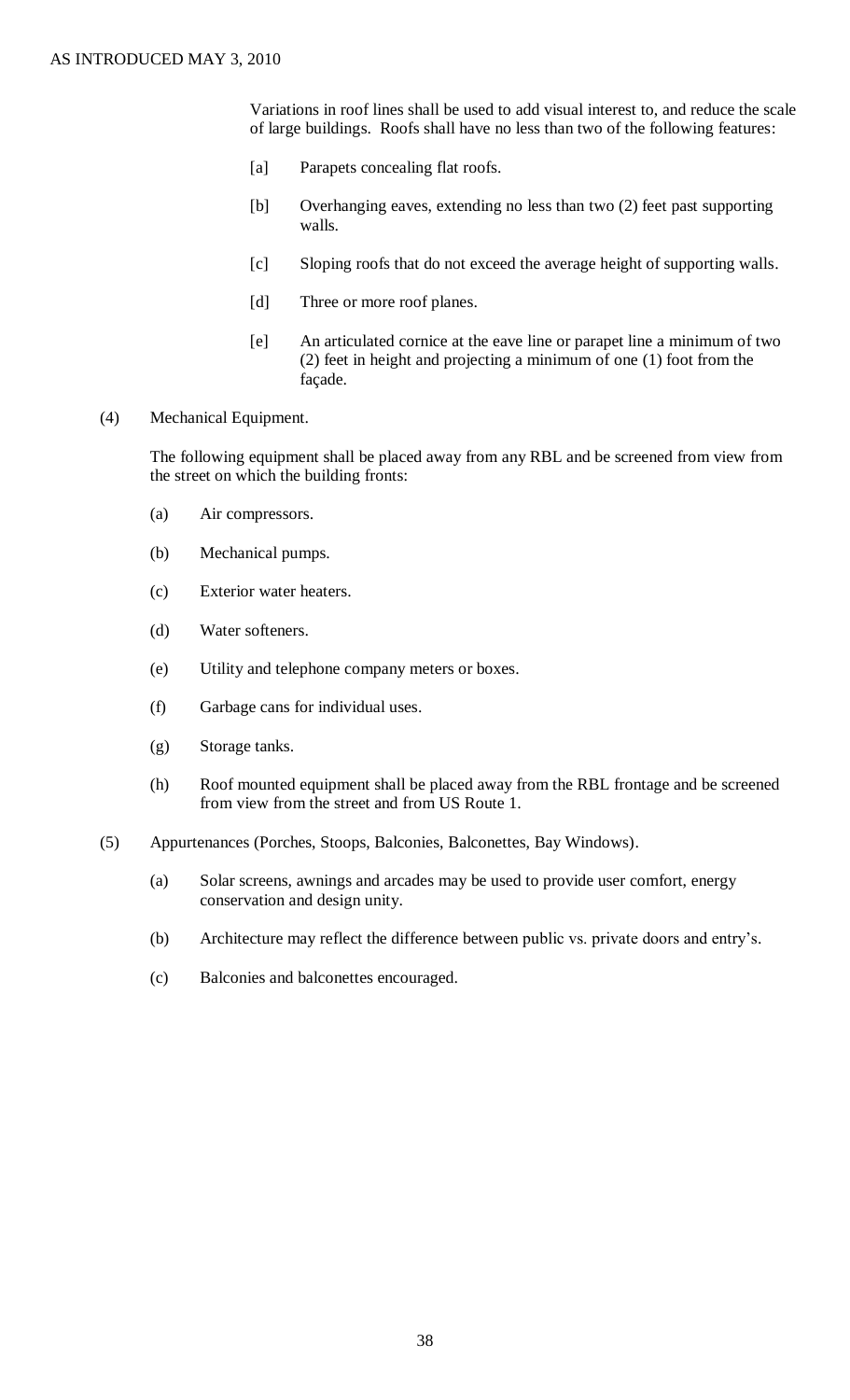- (d) Use of accent lighting such as neon, LED, uplighting and other creative techniques are permitted and encouraged to distinguish large façade areas.
- O. Residential Flats, Loft Flats, Townhouses, Multifamily Buildings, Duplex Lofts, Live/Work Units
	- (1) Area Yard and Building Requirements.
		- (a) Minimum Lot size: 1,000 square feet.
		- (b) Minimum Lot width: 18 feet.
		- (c) Minimum Front Setback: 0 feet, except for site access roads where minimum setback shall be 20 feet and site drive aisles where the minimum setback shall be six (6) feet.
		- (d) Minimum Side Setback: 0 feet.
		- (e) Minimum Rear Setback: 0 feet.
		- (f) Building height: 75 feet, except for Station Circle, where the permitted height shall be 125 feet.
		- (g) Maximum Lot Coverage: 100%.
		- (h) Required Building Line: Not less than 10 feet and not more than 16 feet from the face of curb of the adjoining street or parking area.
		- (i) Parking in accordance with shared parking matrix 205-76.1W.
		- (j) Signage in accordance with signage matrix 205-76.1X.
	- (2) General Provisions.
		- (a) Permitted Commercial Uses up to 2,000 square feet gross leaseable area shall be permitted on the first or ground floors of residential buildings permitted in the section provided said use has an outside entrance accessible from a public sidewalk.
		- (b) The building shall be a minimum of three (3) stories in height.
		- (c) The gross floor area of any finished floor located above 75 feet in height above finished grade shall be no greater than 20,000 square feet.
		- (d) Any parking structure within the block shall not exceed the eave height of any residential building within 75 feet.
		- (e) Fenestration shall be between 30 % and 70 % for all RBL building facades measured between three (3) and nine (9) feet above the finished floor.
		- (f) Blank lengths of wall greater than 30 linear feet shall be prohibited.
		- (g) Off-street surface parking or garage parking shall be at least 20 feet from any RBL on a street. Garage or surface parking is permitted within six feet of any alley.
	- (3) Building Design Standards.
		- (a) Materials and Colors.
			- [1] Exterior building materials and colors should be compatible with materials and colors to be utilized throughout the Transit-Oriented Mixed Use Development shown in section  $205-76.1Y(4)$ .
			- [2] Predominant exterior building materials on the Primary Façade shall be quality materials, including, but not limited to, brick, sandstone, native stone veneer,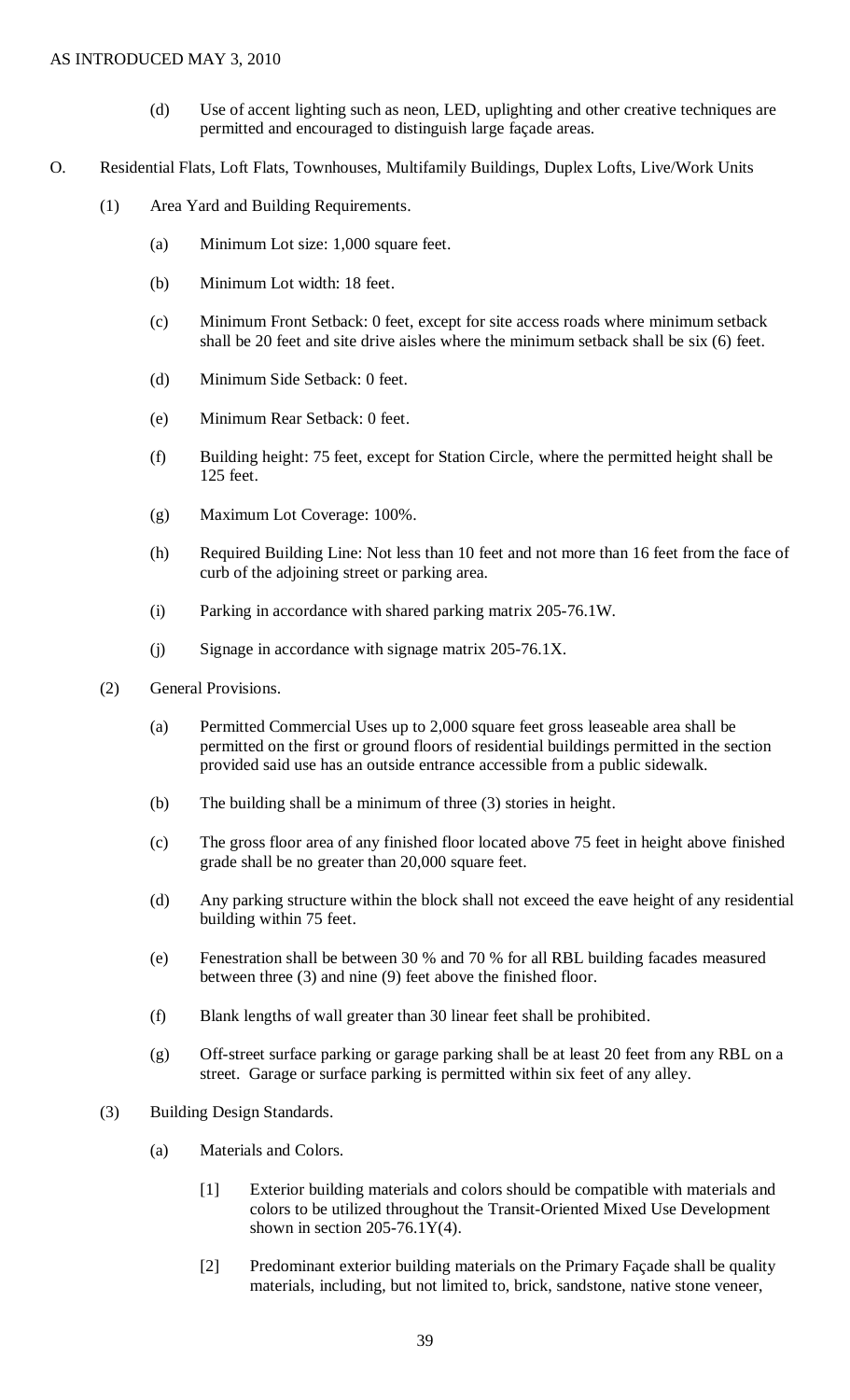cultured stone and stone veneer, stucco, composite siding, and tinted/textured concrete masonry units.

- [3] Building materials on the Secondary Façade may be those permitted on the primary façade and painted, concrete masonry units, and vinyl siding.
- [4] Predominant façade colors shall be low reflectance, subtle, neutral or earth tone colors provided in 205-76.1Y(4). The use of high–intensity colors, metallic colors, black or fluorescent colors shall be prohibited.
- [5] Building trim and accent areas may feature brighter colors, including primary colors as provided in  $205-76.1Y(4)$ .
- [6] Building trim may be brick, stone, cast stone, cultured stone, painted or treated metal, composite materials, high density plastic, fiberglass reinforced polyurethane, grid reinforced cement and equivalent materials, and painted or stained wood.
- [7] Roof materials may be architectural asphalt shingles, metal panels, metal, tile, slate and solar shingles or tiles.
- [8] Permitted signs of all types may utilize corporate or trademarked color schemes in addition to those colors permitted in  $205-76.1Y(4)$ .
- (b) Entryways.

Entry design elements and variations shall give orientation and identity to the building and uses within.

- [1] Each Residential Building shall have a clearly defined, visible visitor and or resident entrance(s).
- [2] Each building entrance shall feature no fewer than three of the following:
	- [a] Canopies or porticos.
	- [b] Overhangs.
	- [c] Recesses/projections.
	- [d] Arcades.
	- [e] Raised cornice parapets over the door.
	- [f] Peaked or arched roof forms.
	- [g] Awnings.
	- [h] Architectural details such as tile work and moldings which are integrated into the building structure and design.
- (c) Roofs.
	- [1] Roof features should be used to complement the character of the mixed use retail and residential buildings on the Transit-Oriented Mixed Use Development. Variations in roof lines shall be used to add visual interest to, and reduce the scale of large buildings. Roofs shall have no less than two of the following features:
		- [a] Parapets concealing flat roofs.
		- [b] Overhanging eaves, extending no less than two (2) feet past supporting walls.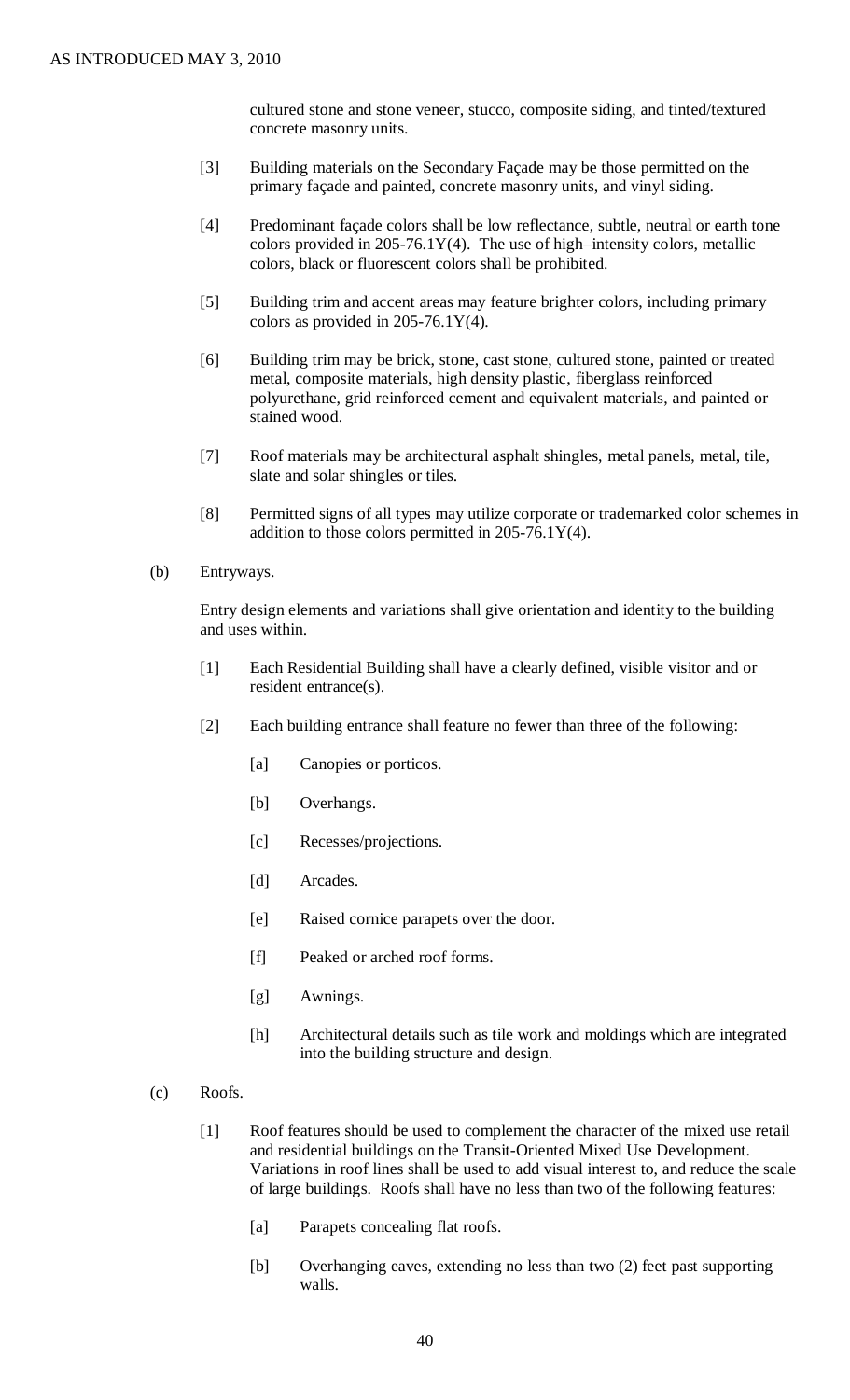- [c] Sloping roofs that do not exceed the average height of supporting walls
- [d] Three or more roof planes
- [e] An articulated cornice at the eave line or parapet line a minimum of two (2) feet in height and projecting a minimum of one (1) foot from the façade.
- (4) Mechanical Equipment.

The following equipment shall be placed away from any RBL and be screened from view from the street on which the building fronts:

- (a) Air compressors.
- (b) Mechanical pumps.
- (c) Exterior water heaters.
- (d) Water softeners.
- (e) Utility and telephone company meters or boxes.
- (f) Garbage cans for individual uses.
- (g) Storage tanks.
- (h) Roof mounted equipment shall be placed away from the RBL frontage and be screened from view from the street.
- (5) Appurtenances (Porches, Stoops, Screening Bay Windows).
	- (a) Solar screens, awnings and arcades may be used to provide user comfort, energy conservation and design unity
	- (b) Architecture may reflect the difference between public vs. private doors and entry's
	- (c) The use of prominent corner elements and features is encouraged.
- P. Indoor Recreation Facilities.

Indoor Recreation Facilities are permitted in accordance with the following standards.

- (1) Area Yard and Building Requirements.
	- (a) Minimum Lot Size: 5,000 square feet.
	- (b) Minimum Lot width: 50 feet.
	- (c) Minimum Front Setback: 0 feet, except for site access roads where minimum setback shall be 20 feet and site drive aisles where the minimum setback shall be six (6) feet.
	- (d) Minimum Side Setback: 0 feet.
	- (e) Minimum Rear Setback: 0 feet.
	- (f) Building height: 75 feet.
	- (g) Maximum Lot Coverage: 100%
	- (h) Required Building Line: n/a.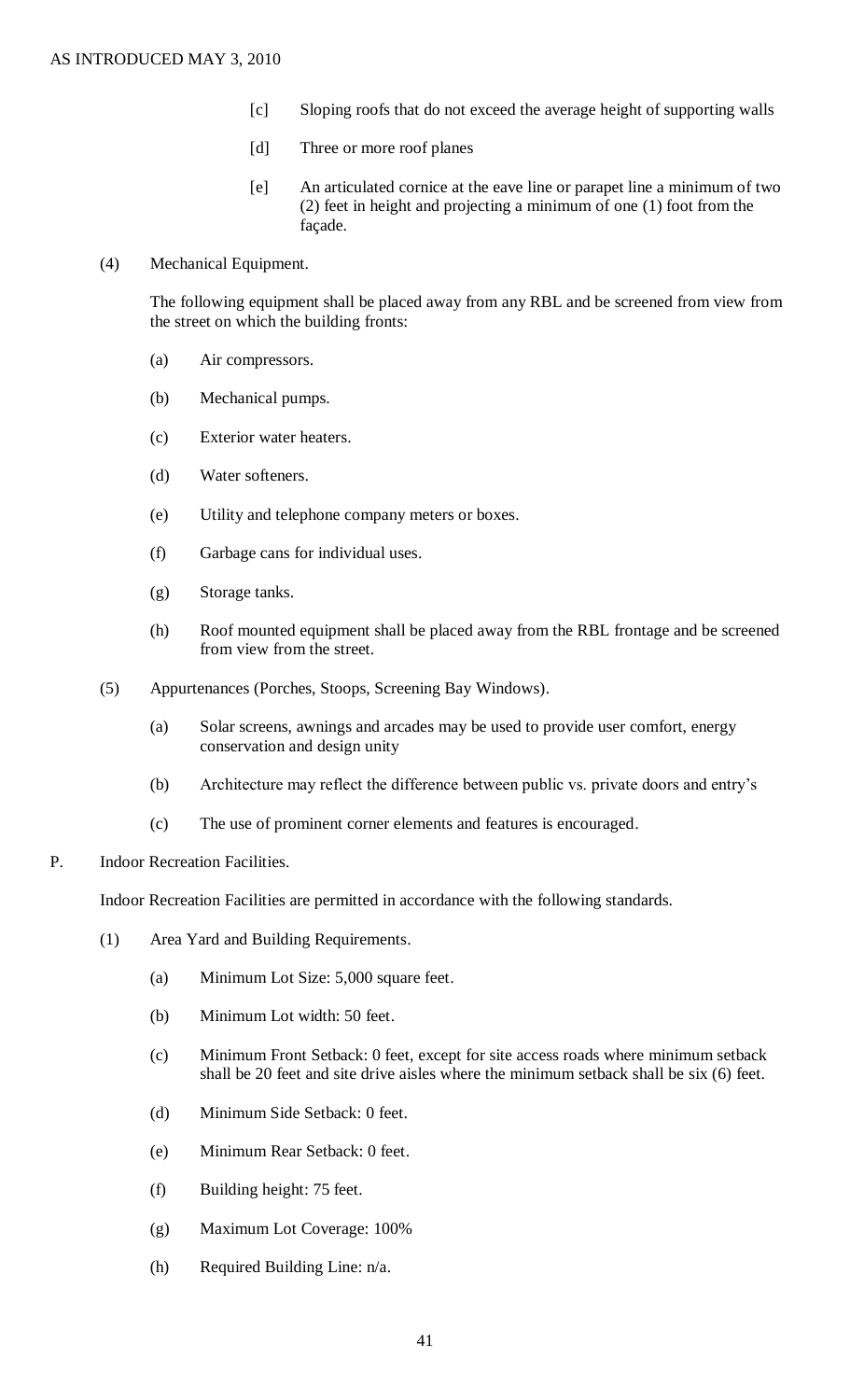- (i) Parking in accordance with shared parking matrix 205-76.1W.
- (j) Signage in accordance with the signage matrix 205-76.1X.
- (2) Other Provisions.
	- (a) Permitted Commercial uses may be located within the ground or street level floor area. Permitted residential uses may be used as liner buildings or integrated into a Mixed Use Building.
	- (b) Building Orientation.
		- [1] Buildings may be oriented to the street with primary pedestrian access points directly accessing the street façade
		- [2] At least 50 percent of a buildings front façade must be built to the minimum setback line, except for buildings fronting on site access roads, where the build to line may be established between the front setback line and a distance equal to half the height of the building.
- (3) Building Design Standards.
	- (a) Façade and Exterior Walls.
		- [1] The building shall be between one (1) and six (6) stories in height.
		- [2] At least 80 % of the ground floor shall have at least 12 feet clear height.
		- [3] The ground floor shall have not less than 40% fenestration measured between two (2) and 10 feet above the fronting sidewalk, and not less than 20% fenestration on at least two (2) additional sides.
		- [4] Each building shall be required to display an articulated base and roofline or cornice. The base course and cornice line shall each equal 5% of façade height, and in no instance shall be less than two (2) feet.
		- [5] Awnings and overhangs are encouraged and may project over the sidewalk at a minimum clearance of eight (8) feet.
	- (b) Materials and Colors.
		- [1] Indoor Recreation facilities shall be constructed of the following:
			- [a] Exterior building materials and colors should be compatible with materials and colors to be utilized throughout the Transit-Oriented Mixed Use Development shown in section 205-76.1Y(4).
			- [b] Predominant exterior building materials shall be quality materials, including, but not limited to, brick, sandstone, native stone veneer, cultured stone and stone veneer, stucco, glass, composite siding, and tinted/textured concrete masonry units.
			- [c] Predominant Façade colors shall be low reflectance, subtle, neutral or earth tone colors provided in  $205-76.1Y(4)$ . The use of high-intensity colors, metallic colors, black or fluorescent colors shall be prohibited.
			- [d] Building trim and accent areas may feature brighter colors, including primary colors as provided in 205-76.1Y(4).
			- [e] Building trim may be brick, stone, cast stone, cultured stone, painted or treated metal, composite materials, pre-cast materials, high density plastic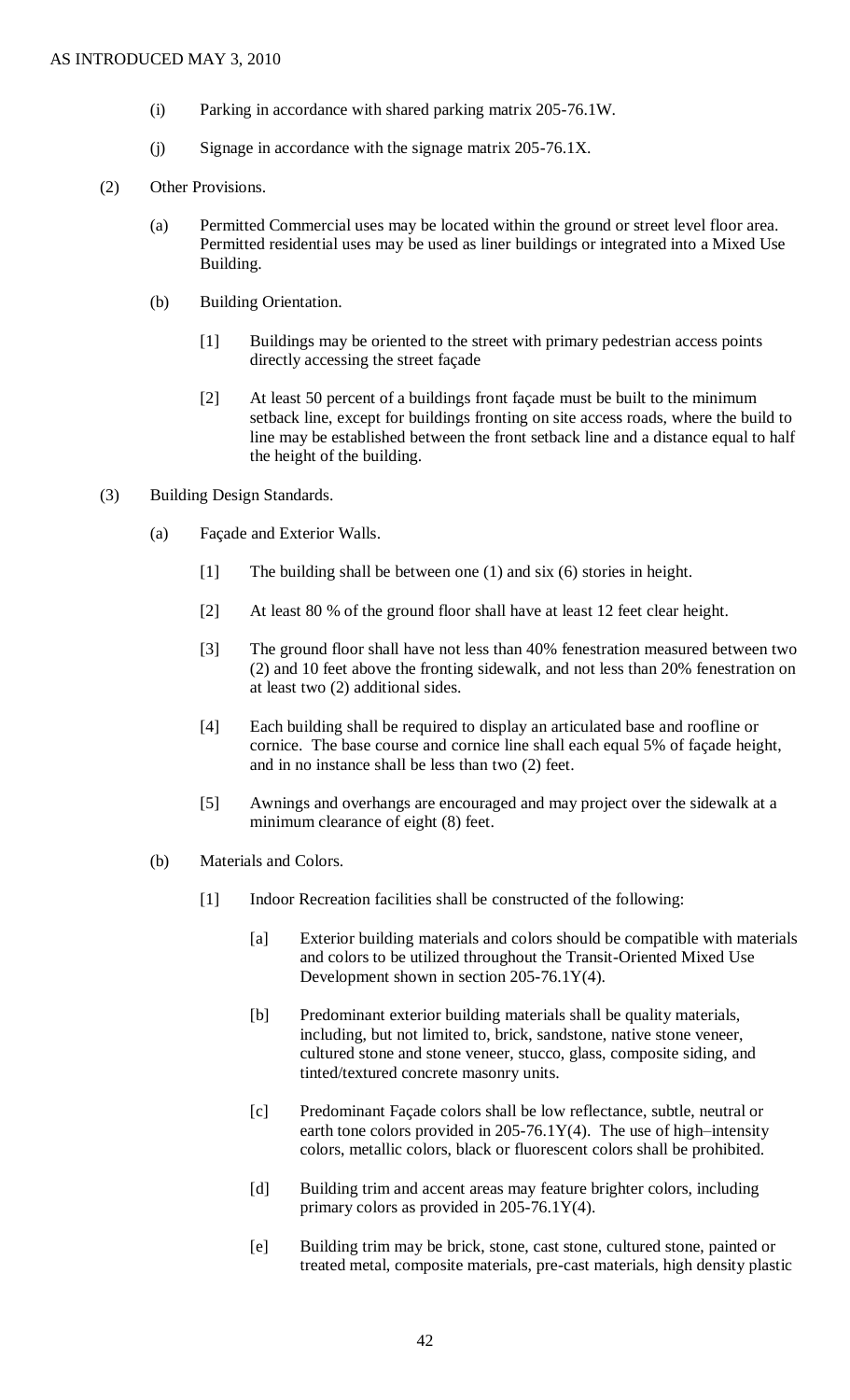fiberglass reinforced polyurethane, grid reinforced cement and equivalent materials, and painted or stained wood.

- [f] Visible Roof materials shall be architectural shingles, slate, tile, metal panels, metal or solar shingles. Flat roofs, concealed by a parapet may be any material.
- [g] Exterior building materials shall not include smooth-faced concrete block, unarticulated smooth faced concrete or non-architectural steel panels not treated with an approved building material.
- [h] Permitted signs of all types may utilize corporate or trademarked color schemes in addition to those colors permitted in 205-76.1.Y.4
- (c) Entryways.

Entry design elements and variations shall give orientation and identity to the building and uses within.

- [1] Each Indoor recreation facility shall have a clearly defined, visible customer, visitor and or resident entrance(s).
- [2] Each building entrance shall feature no fewer than three of the following:
	- [a] Canopies or porticos.
	- [b] Overhangs.
	- [c] Recesses/projections.
	- [d] Arcades.
	- [e] Raised cornice parapets over the door.
	- [f] Peaked or arched roof forms.
	- [g] Awnings.
	- [h] Architectural details such as tile work and moldings which are integrated into the building structure and design.
- (4) Roofs.
	- (a) Roof features should be used to complement the character of the mixed use retail and residential buildings on the Transit-Oriented Mixed Use Development. Variations in roof lines shall be used to add visual interest to, and reduce the scale of large buildings. Roofs shall have no less than two of the following features;
		- [1] Parapets concealing flat roofs.
		- [2] Overhanging eaves, extending no less than two (2) feet past supporting walls.
		- [3] Sloping or arched roofs that do not exceed the average height of supporting walls.
		- [4] Three or more roof planes.
		- [5] An articulated cornice at the eave line or parapet line a minimum of two (2) feet in height and projecting a minimum of one (1) foot from the façade.
- (5) Mechanical Equipment.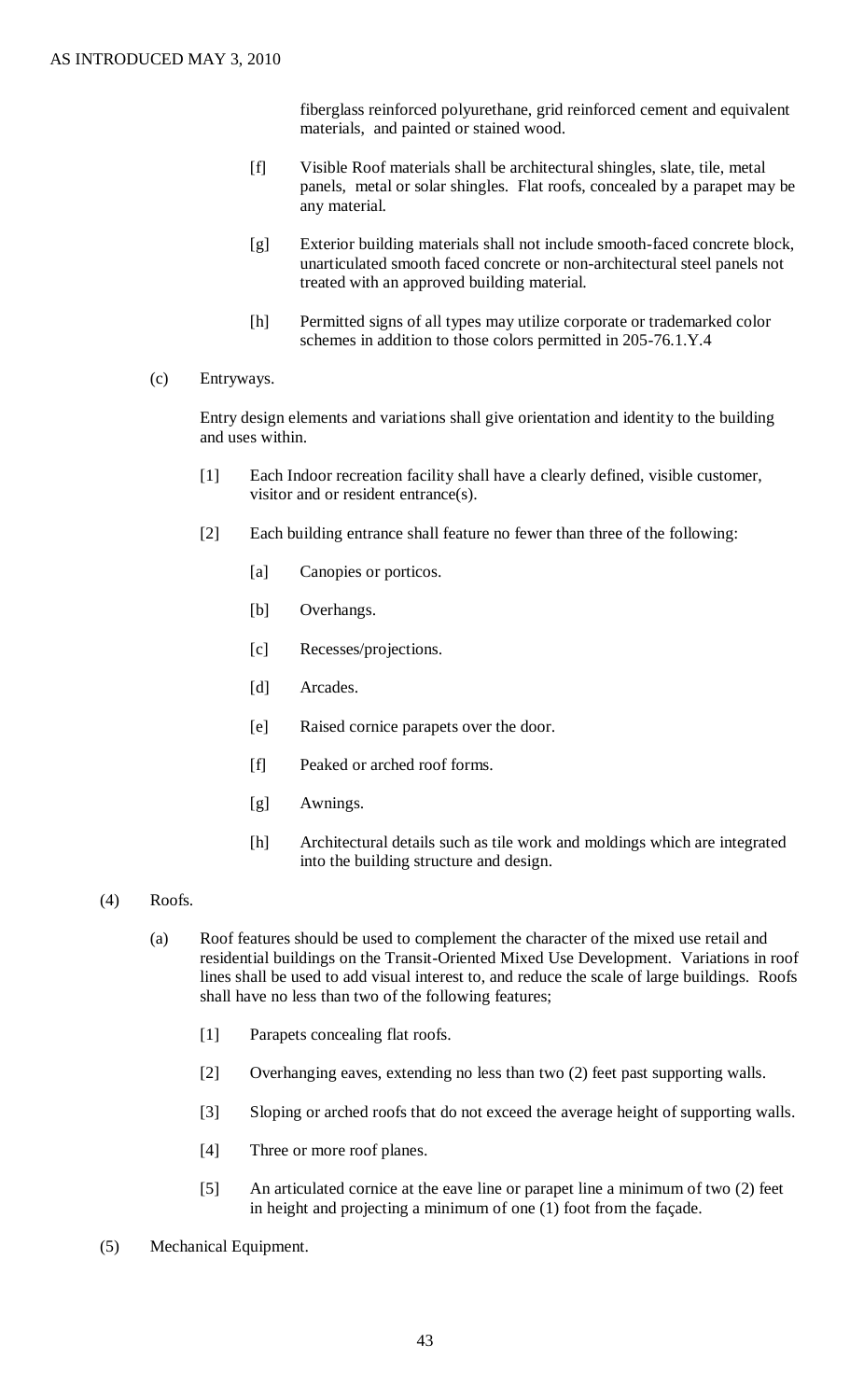The following equipment shall be placed away from any RBL and be screened from view from the street on which the building fronts:

- (a) Air compressors.
- (b) Mechanical pumps.
- (c) Exterior water heaters.
- (d) Water softeners.
- (e) Utility and telephone company meters or boxes.
- (f) Garbage cans for individual uses.
- (g) Storage tanks.
- (h) Roof mounted equipment shall be placed away from the RBL frontage and be screened from view from the street and from US Route 1.
- (6) Appurtenances (Porches, Stoops, Screening Bay Windows).
	- (a) Solar screens, awnings and arcades may be used to provide user comfort, energy conservation and design unity.
	- (b) Architecture may reflect the difference between public vs. private doors and entry's.
	- (c) The use of prominent corner elements and features is encouraged.
	- (d) Service areas and loading zones shall be screened from view of US Route 1, Main Street and customer parking areas.
- Q. Green-Engineering Performance Standards.

The following green engineering performance standards shall be met by the development:

- (1) All buildings constructed pursuant to applicable bonus provisions of this ordinance shall be designed to achieve LEED Certification. Paperwork indicating proposed scoring for achieving LEED Certification shall be submitted to the Department of Community Development for approval prior to a final site plan approval for any building
- (2) The utilization of potable water for non-potable (i.e. irrigation, fountains, etc) purposes shall be prohibited.
- (3) All parking lot lights shall be L.E.D. (light emitting diodes). Other exterior lighting, including interior lighting for exterior identification signs, shall be L.E.D. or equivalent energy saving technology available at the time of construction, dependent upon availability of suitable architectural lighting.
- (4) The use of recycled materials is encouraged, including demolition materials from the existing facilities on the premises. Where an existing design standard would preclude the use of a recycled material, including demolition material, the use of the recycled material shall take precedence and waive said design standard.
- R. Requirement for Street Connections to Adjacent Developable Parcels and/or the Finnegans Lane Extension.
	- (1) A location shall be provided on the Regulating Plan for a vehicle connection to the planned future Finnegans Lane Extension running parallel to the site along the Northeast Corridor Line.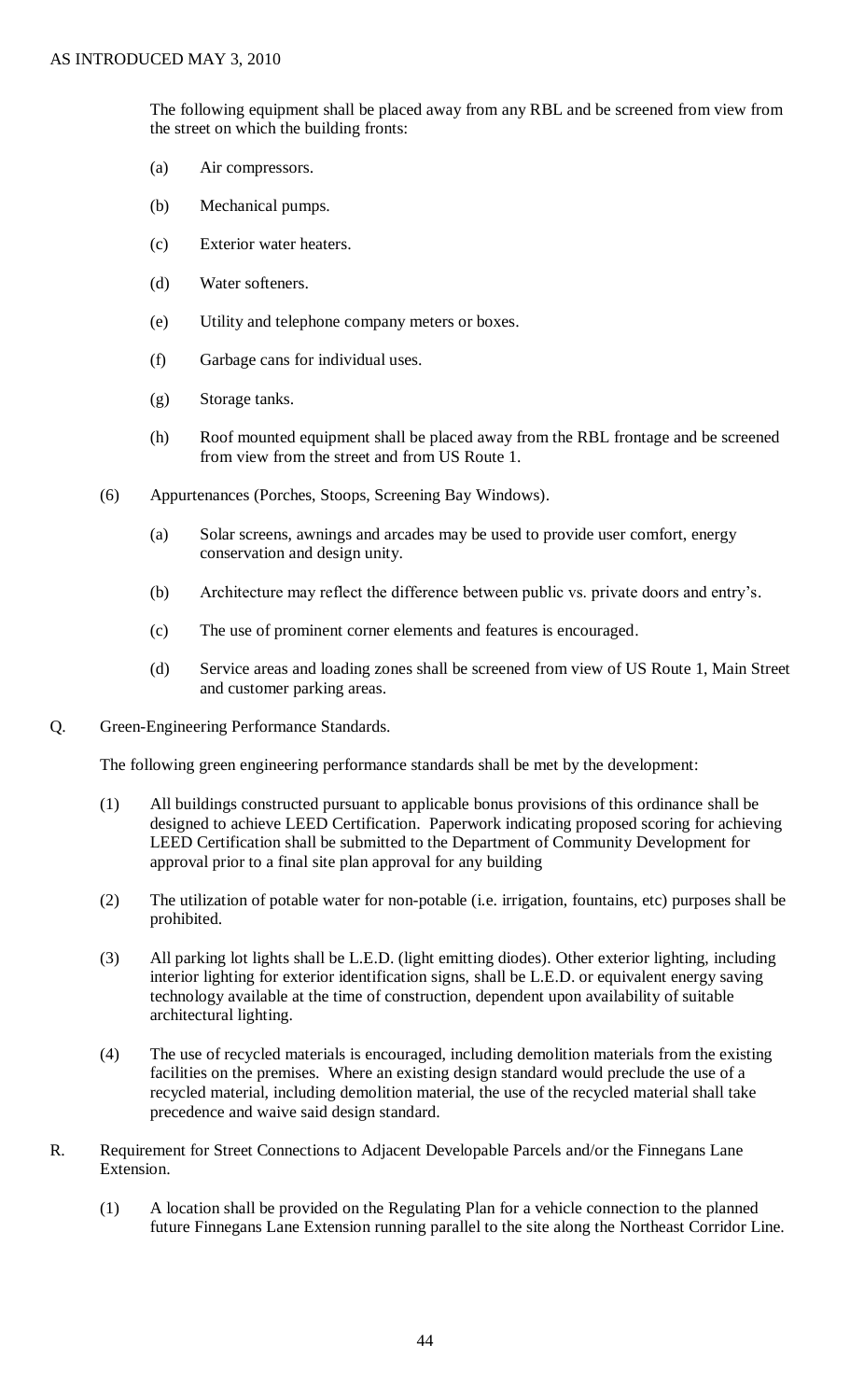- (2) A location shall be provided on the Regulating Plan for a vehicle connection to the adjacent parcel to the north of the Transit-Oriented Mixed Use Development.
- S. Street Network Standards.
	- (1) Elements of Street Cross-sections.
		- (a) Roadside Zone. The Roadside Zone includes the area between the curb face and the front property line of adjoining parcels. It should contain four sub-zones, including the edge zone, furnishings zoned, throughway zone and frontage zone. These zones provide flexibility along the length of a street for the necessary landscaping, street furnishings, pedestrian through movements and roadside activities.
			- [1] Edge Zone. The Edge Zone provides interface between parked vehicles and street furniture. This zone should generally be kept clear of any objects. Parking meters may be placed here with consideration to door swings. The edge zone should have a minimum width of 1.5 feet and may be widened to a minimum of four (4) feet at transit stops with shelters.
			- [2] Furnishings Zone. The Furnishings Zone is the key buffer component between the active pedestrian walking area and the vehicle traveled way area. Street trees, planting strips, street furniture, bollards, signal poles, signals, electrical, telephone and traffic signal cabinets, signs, fire hydrants and bicycle racks should be consolidated in this zone to keep them from becoming obstacle to pedestrians. The furnishings zone should have a minimum width of seven (7') feet.
			- [3] Throughway Zone. The Throughway Zone is intended for pedestrian travel only and should be entirely clear of obstacles and provide a smooth walking surface. The Throughway Zone shall be a minimum of six (6') feet wide.
			- [4] Frontage Zone. The Frontage Zone is the area adjacent to the property line that may be defined by a building façade, landscaping area, fence or screened parking area. A minimum width of 1.5 feet should be provided for the frontage zone. The width of the frontage zone may be increased to accommodate a variety of activities associated with adjacent uses, such as outdoor seating or merchant displays. Merchant displays shall be limited to not more than three (3) feet deep along 40% of the façade length or 24 linear feet, whichever is less.
		- (b) Traveled Way. The Traveled Way is the street pavement area between curbs. It includes the following key components:
			- [1] Vehicle Travel Lanes. Vehicle travel lanes shall range from 10 feet to 12 feet in width.
			- [2] Bicycle Lanes. A minimum bicycle lane width of four (4) feet should be provided.
			- [3] Medians. Medians should be used as an additional location for landscaping. Medians should also serve as pedestrian refuge islands within the traveled way when needed.
			- [4] On-Street Parallel Parking. Parallel parking is the on-street parking spaces that are parallel to the driving lanes. A seven foot width should be provided for parallel parking.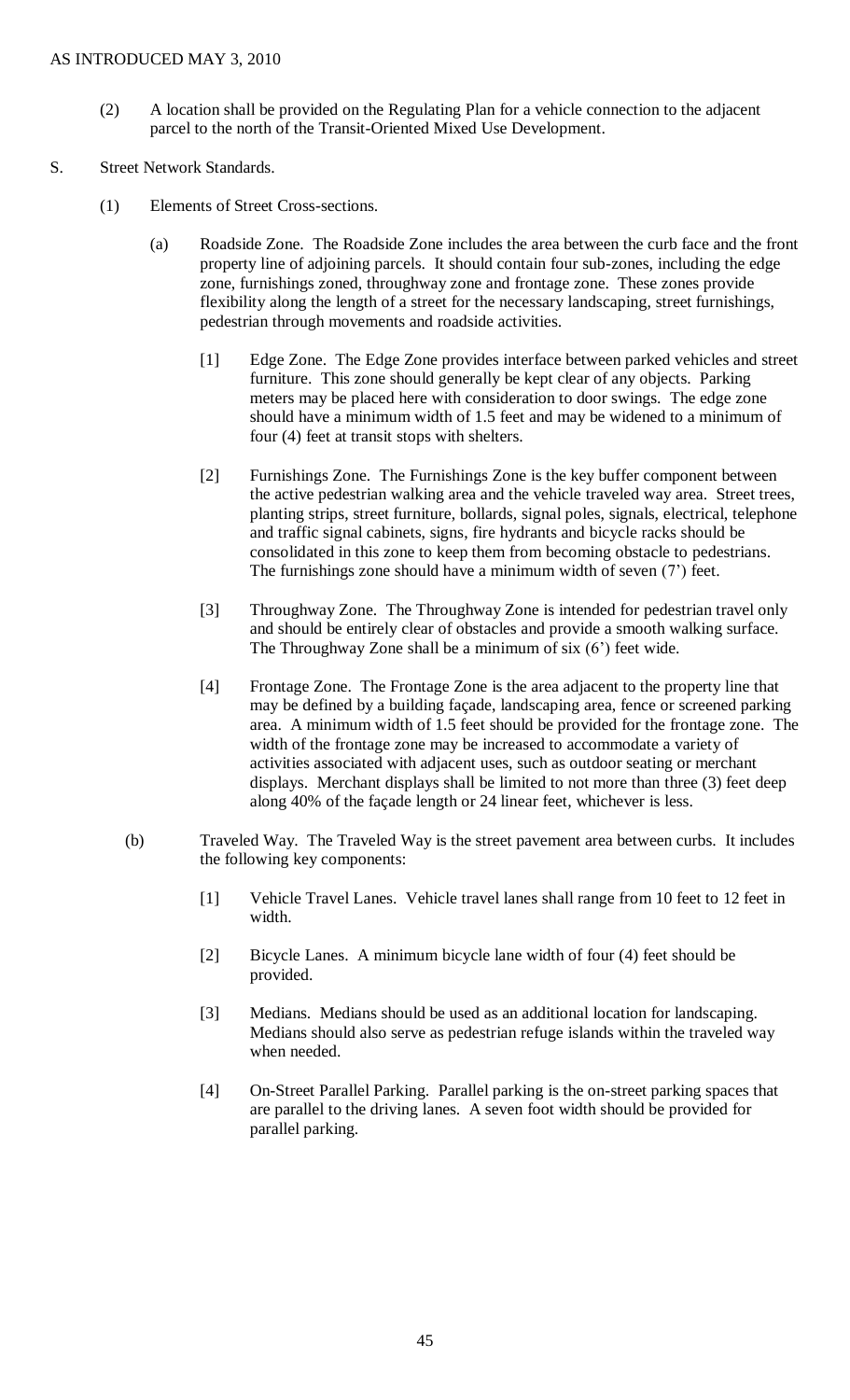(2) Permitted Street Cross Sections – The standards below are minimum standards and may be exceeded in accordance with an approve subdivision or site plan.

RESIDENTIAL STREET (TWO-WAY)





# RESIDENTIAL STREET (ONE-WAY)





# SERVICE ROAD (SITE ACCESS)

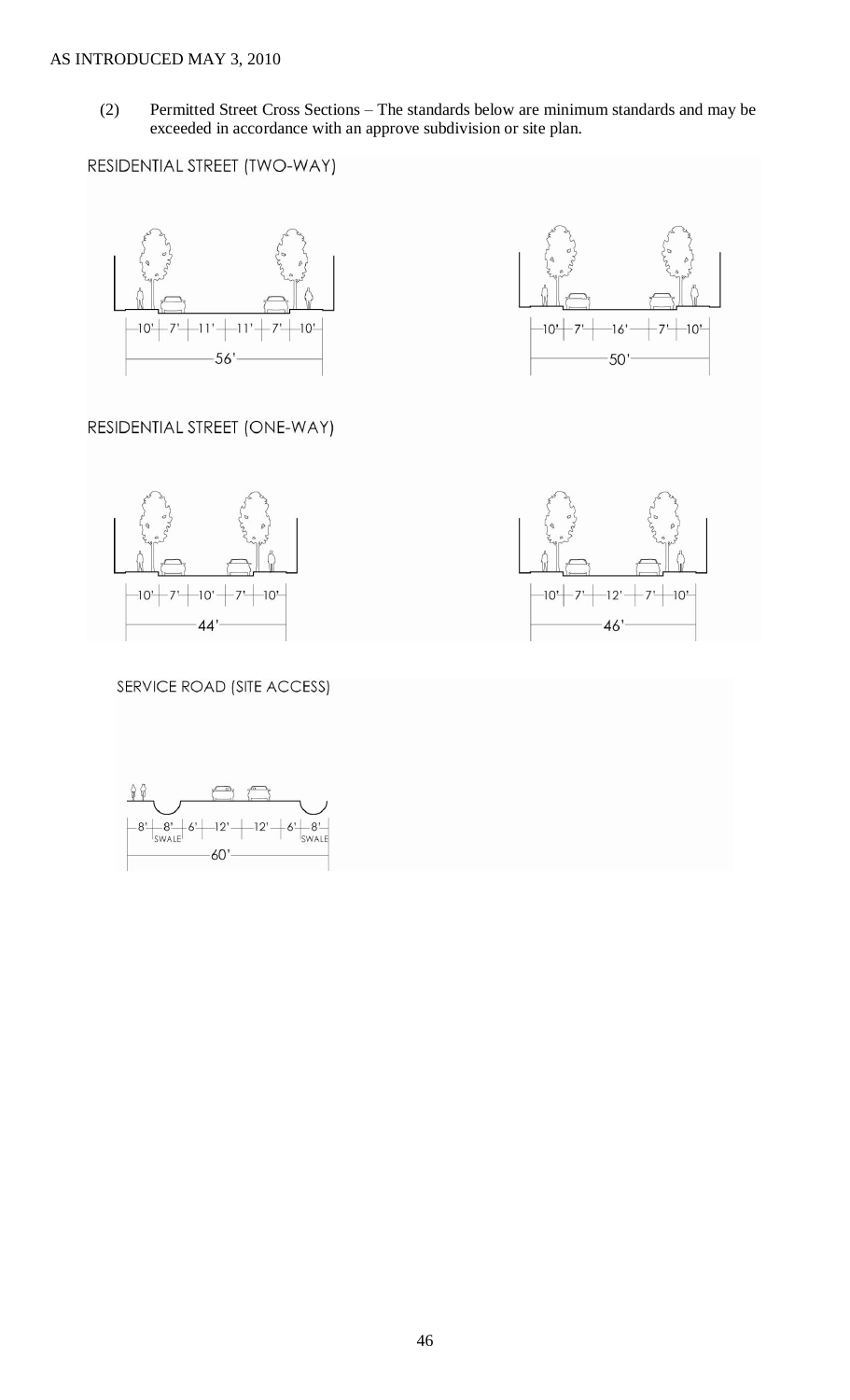# MAIN STREET (WITHOUT PARKING)



# MAIN STREET (WITH PARKING)



# MAIN STREET (VILLAGE GREEN WITHOUT PARKING)



# MAIN STREET (VILLAGE GREEN WITH PARKING)

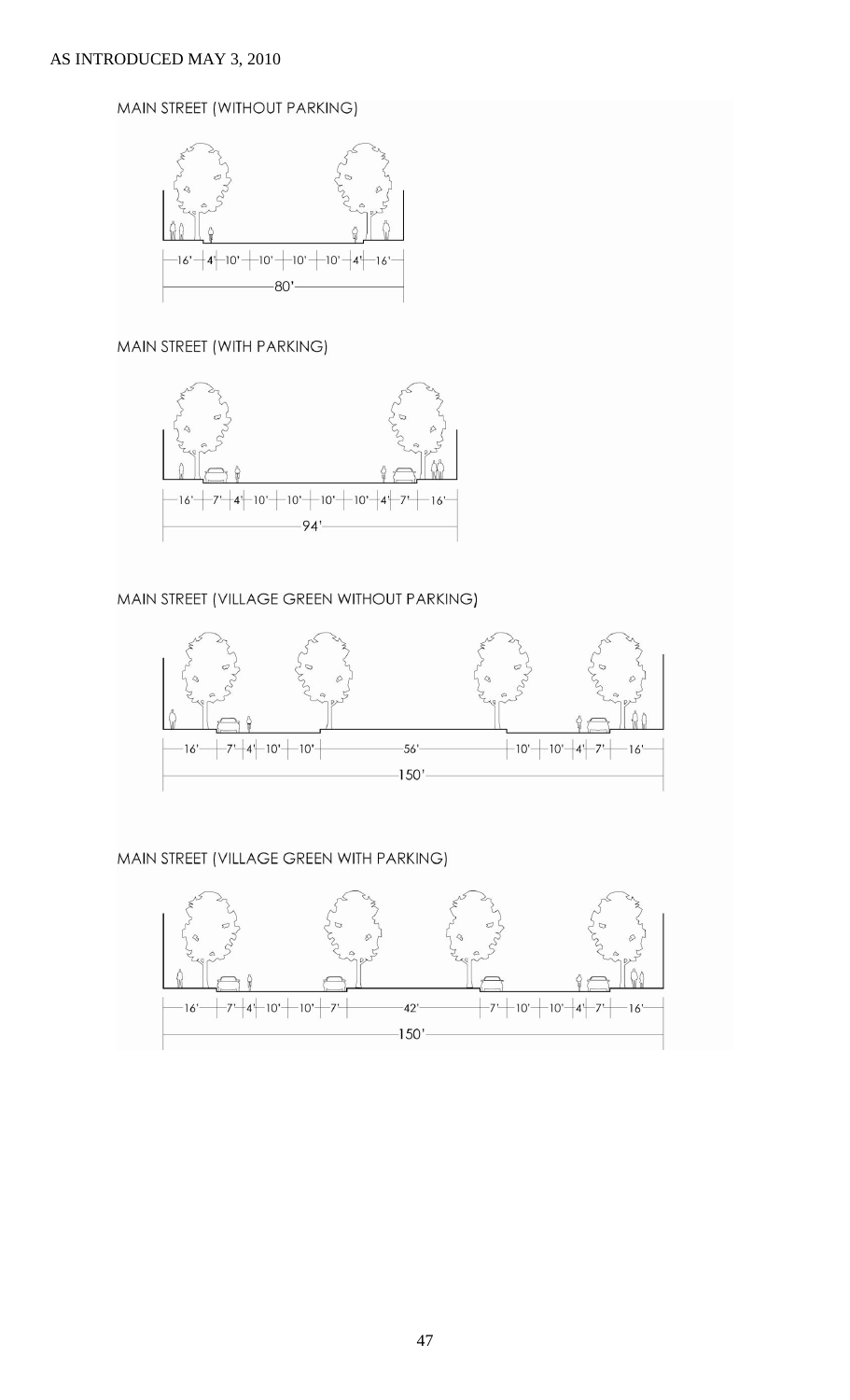## Permitted Commercial Sidewalk Permitted Residential Sidewalk Cross-section and Plan Cross-section & Plan



## T. Public Art

- (1) Locations for public art shall be provided on the Regulating Plan approved by the Planning Board.
- (2) Public art shall be provided in prominent Civic Greens, Plazas and Squares.
- U. Landscaping and Lighting
	- (1) General Development of the transit-oriented development shall require the establishment of groves and belts of trees along all public streets, in and around parking lots, and in all landscape areas that are located within fifty feet of any building or structure in order to establish at least a partial urban tree canopy.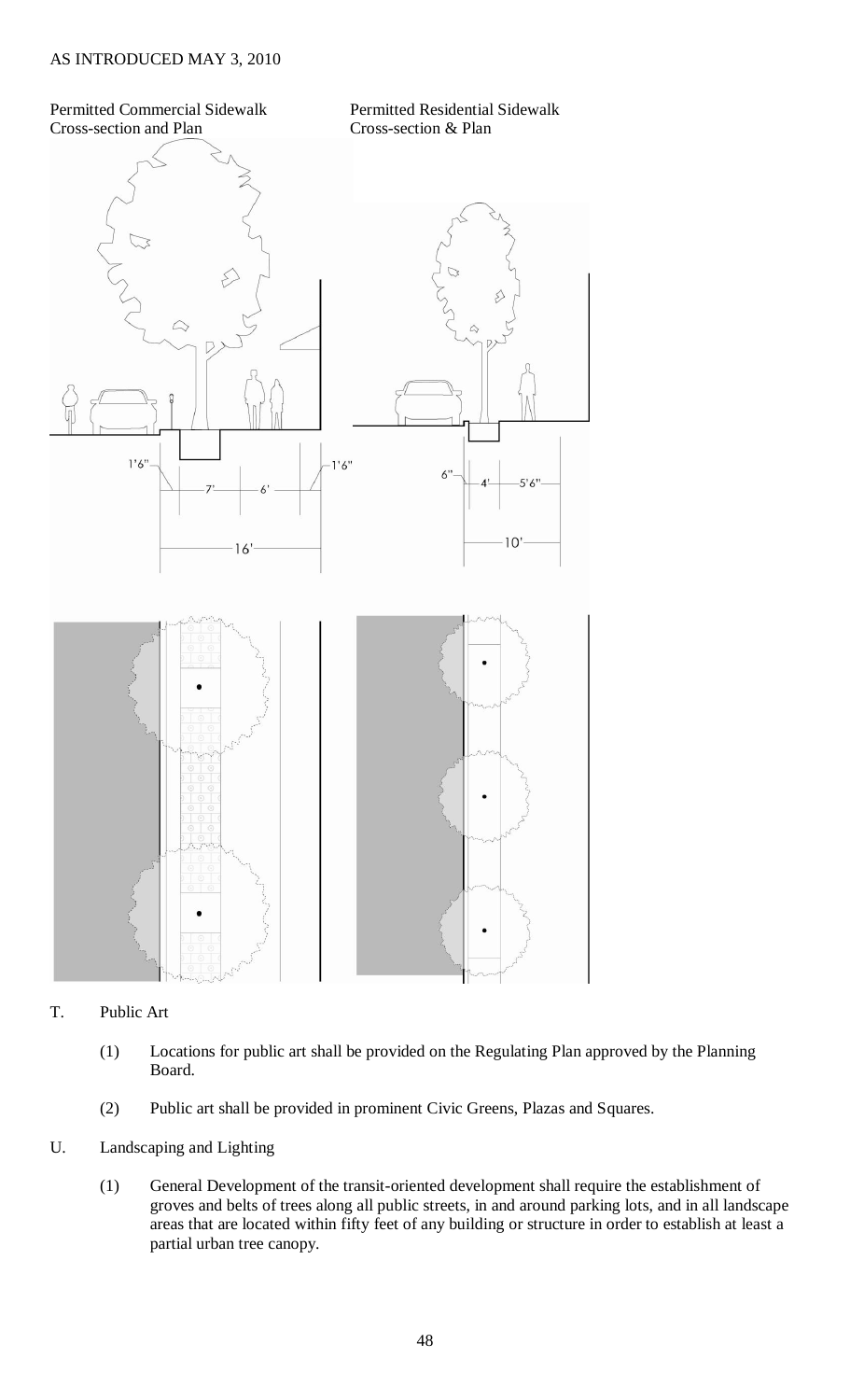- (2) Xeriscape Landscape Principles. All landscaping plans shall be designed to incorporate water conservation materials and techniques though application of xeriscape landscaping principles. Xeriscape landscaping principles do not include or allow artificial plants, mulched (including gravel) beds or areas without landscape plant material, paving of areas not required for walkways, plazas or parking lots, bare ground, weed covered or infested surfaces or any landscaping that does not comply with the following landscaping principles:
	- (a) Plants with similar water requirements shall be grouped together on the same irrigation zones.
	- (b) High-irrigation turf and plantings shall be limited to appropriate high-use areas with high visibility and functional needs.
	- (c) Use of low-water demanding plants and turf where practicable.
- (3) Parking Lot Landscaping.
	- (a) All parking lot islands, connecting walkways through parking lots and driveways through or to parking lots shall be landscaped with a combination of deciduous and evergreen trees and shrubs suitable to a parking environment.
	- (b) Five (5%) percent of the interior space of all parking lots shall be landscaped or public plaza areas.
	- (c) An intervening island a minimum of eight (8) feet wide shall be provided between every 11 parking spaces along a row.
	- (d) An intervening island a minimum of eight (8) feet wide shall be provided between every three (3) bays of parking or every two hundred (200) feet, whichever is less.
	- (e) The perimeter of any parking lot fronting on Main Street or US Route 1 shall be screened by a decorative wall, fence or hedge a minimum of three (3) feet high.
- (4) Parking Lot Lighting.
	- (a) All parking areas shall be illuminated to provide a safe pedestrian and vehicle operating environment.
	- (b) The mounting height of parking lot light fixtures shall not exceed the height of the tallest building fronting on the parking area or thirty (30) feet whichever is less.
	- (c) All parking lot lighting shall be shielded and directed downward to minimize incidence of sky glow and minimize impact on residential uses.
	- (d) All parking lot lighting shall be LED or equivalent energy saving technology available at the time of construction.
- (5) Street Lighting.
	- (a) All streets and public plazas, parks and squares shall be adequately illuminated for pedestrian safety and vehicular operation.
	- (b) Main Street sidewalks, pedestrian walkways and plaza areas shall be illuminated by pedestrian scale fixtures no greater than eighteen (18) feet in height, spaced not more than ninety (90) feet on center.
	- (c) Streets and intersections shall be illuminated in accordance with their function, with the mounting height of street lighting not to exceed thirty (30) feet.
	- (d) A comprehensive lighting plan shall be established and approved by the Planning Board at the time of General Development Plan or Site Plan Approval as appropriate.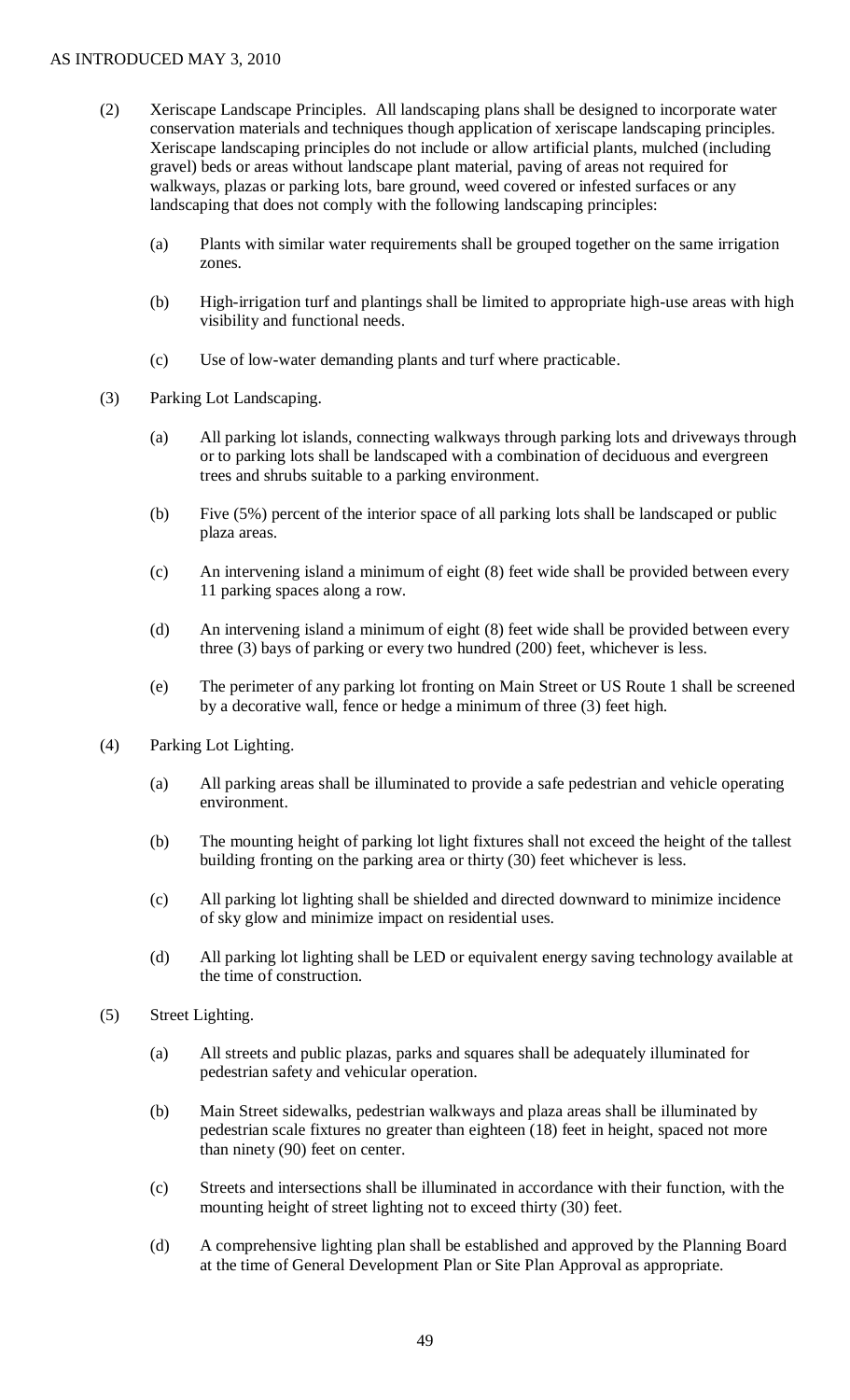- (e) The operation of search lights and other upward-directed and moving lights used to promote business activity is strictly prohibited.
- U. Streetscape and Site Furniture,
	- (1) A comprehensive street furniture plan shall be established and approved by the Planning Board at the time of General Development Plan or Site Plan Approval as appropriate.
	- (2) A street furniture plan shall be compatible with the selected lighting fixtures for the Transit-Oriented Mixed Use Development and shall incorporate (a) through (e) below and at least four (4) of the remaining following elements at a minimum:
		- (a) Benches.
		- (b) Bicycle Racks.
		- (c) Bus Shelters.
		- (d) Street Name Signs.
		- (e) Trash and Recycling Containers.
		- (f) Bollards.
		- (g) Information Posting Centers.
		- (h) Directional Signage.
		- (i) Banners.
		- (j) Hanging baskets.
		- (k) Flags.
		- (l) Vending Machine Kiosks.
		- (m) Tables and/or Chairs.
		- (n) Telephone Booths.
		- (o) Table game tables.
		- (p) Fireplaces and pits.
		- (q) Fountains.
		- (r) Public art.
		- (s) Topiary and other planters and plantings.
		- (t) Trellises.
		- (u) Seasonal Decorations.
		- (v) Other items of interest as may be determined by the developer in accordance with the Regulating Plan.
	- (3) A comprehensive sidewalk plan shall be established and approved by the Planning Board at the time of General Development Plan or Site Plan Approval as appropriate.
		- (a) Sidewalks and pedestrian walkways shall be a minimum of six (6) feet wide in commercial and mixed use areas and five (5) feet wide in residential areas.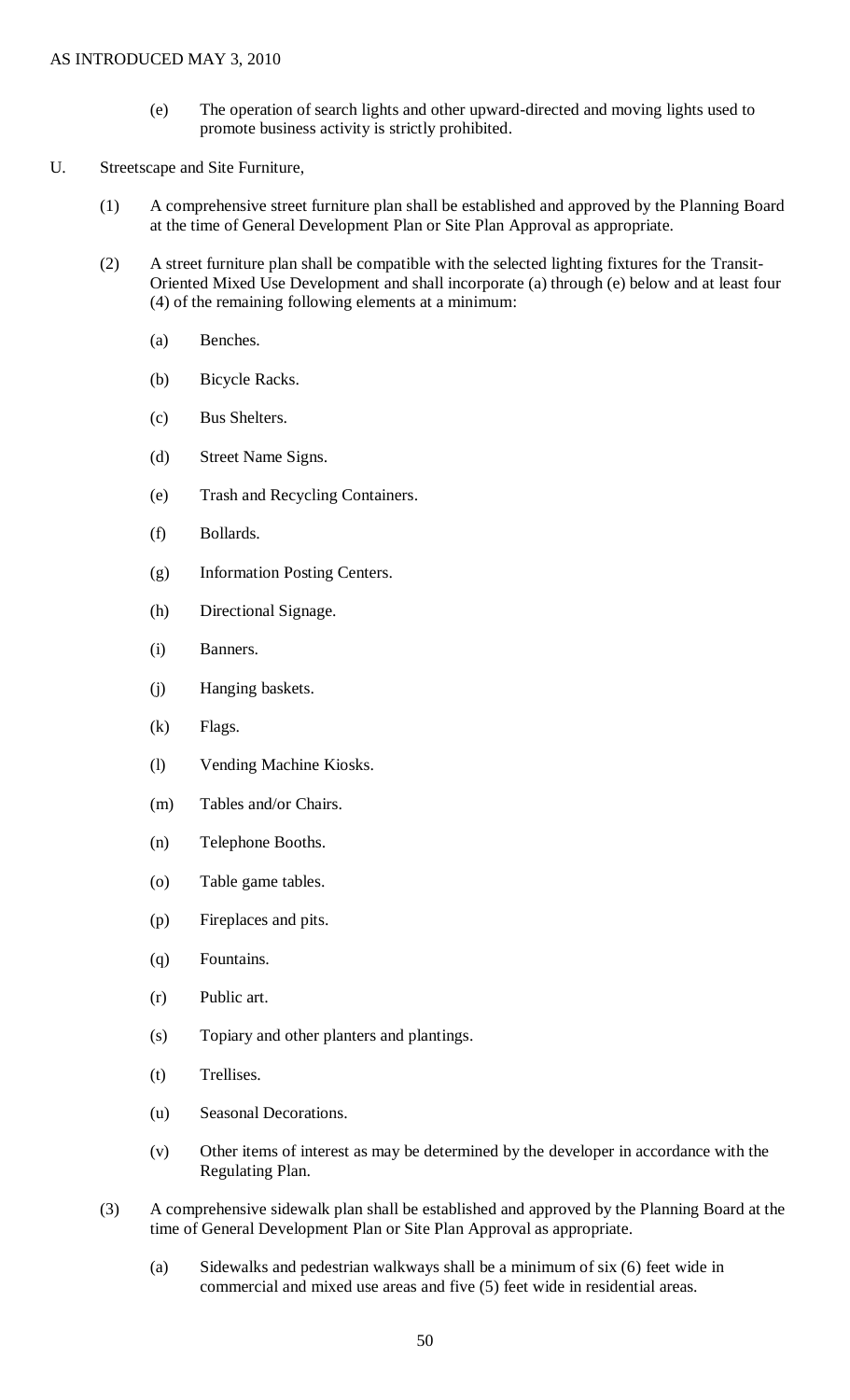- (b) Sidewalks shall be primarily concrete, with 25% of the surface area of the sidewalks and pedestrian walkways consisting of colored concrete, scored and colored in a contrasting manner to the primary sidewalk, or unit pavers at the discretion of the developer.
- (c) Sidewalks, walkways, crosswalks, curbcuts, parking areas and public plazas shall be accessible to those with disabilities in accordance with applicable ADA codes and standards.
- (d) Sidewalk cafes, eating and drinking establishments are permitted and encouraged. Said cafes may be located anywhere on the sidewalk as long as a six (6) foot throughway is maintained. Said areas may be enclosed by railings or planters as required, may include permanent structures or seasonal enclosures as an extension of the building in the storefront frontage zone.
- (e) Awnings may project over the sidewalk so long as an 8 foot clear height is maintained. Awnings may extend to the curb with supports located within the furniture zone only.
- (f) Archways may extend over streets and sidewalks provided adequate clearance is maintained for pedestrians (8 feet) and vehicles (15 feet).
- W. Off-street and Shared Parking Requirements
	- (1) Parking shall be provided in accordance with the following standards, which recognize the mixed and multiple use of the Transit-Oriented Mixed Use Development, the potential for transit service, trip reduction, internal trip capture and increased opportunities for walking and bicycling to reduce off-site traffic impacts and the need for excessive on-site parking.
	- (2) Parking Requirement Matrix:

| <b>Use</b>                          | <b>Parking Required</b> |                  |
|-------------------------------------|-------------------------|------------------|
| <b>Banks</b>                        | 5 spaces                | $/ 1,000$ sf     |
| Bed & Breakfast Inn                 | 1 space                 | $/$ room         |
| Civic                               | 2 spaces                | $/ 1,000$ sf     |
| Fitness center                      | 4 spaces                | $/ 1,000$ sf     |
| Hotel/Extended Stay Hotel           | 1 space                 | $/$ room         |
| <b>Indoor Recreation Facilities</b> | 30 spaces               | / field or court |
| Large Retail Establishments         | 4.5 spaces              | $/ 1,000$ sf     |
| Mixed Use Retail Commercial         | 4.5 spaces              | $/ 1,000$ sf     |
| Office                              | 3.3 spaces              | $/ 1,000$ sf     |
| Residential <sup>*</sup>            | 1.5 space               | $/$ unit         |
| Restaurant/ Eating & Drinking       |                         |                  |
| <b>Establishments</b>               | 10 spaces               | $/ 1,000$ sf     |

\* The residential parking requirement shall revert to 1.0 space per unit with the commencement of operation of scheduled rail transit service.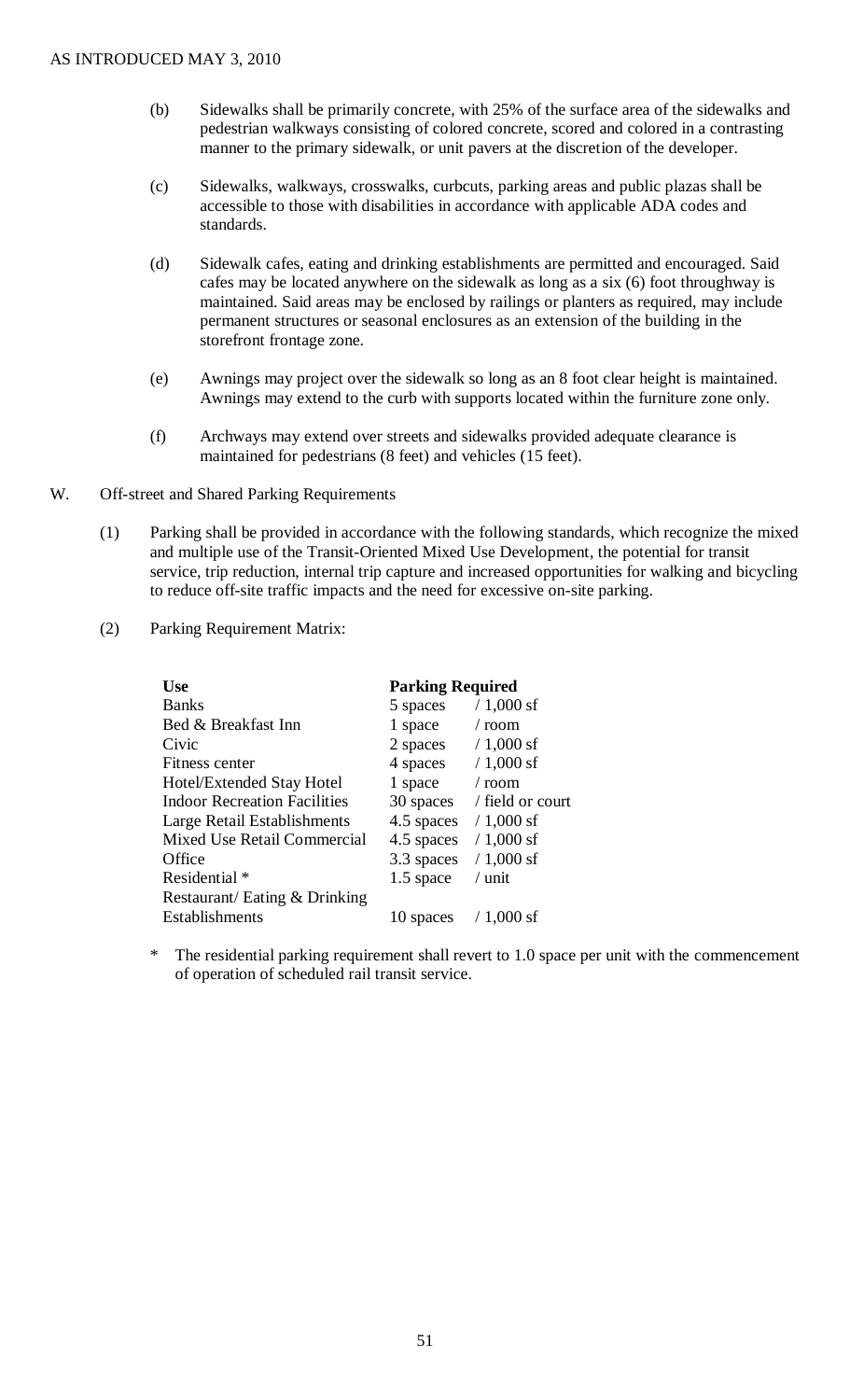(3) Shared Parking Matrix- The matrix indicates the percentage of peak parking demand required by time of day for each use permitted in the Transit-Oriented Mixed Use Development.

|                               | 6am  | 7am             | 8am  | 9am  | 10am  | 11am | 12noon |
|-------------------------------|------|-----------------|------|------|-------|------|--------|
| % Large Retail                |      |                 |      |      |       |      |        |
| <b>Establishments</b>         | 2%   | 10%             | 10%  | 35%  | 65%   | 85%  | 95%    |
| % Main Street retail          | 2%   | 10%             | 10%  | 35%  | 65%   | 85%  | 95%    |
| % Hotel                       | 95%  | 90%             | 84%  | 79%  | 74%   | 69%  | 64%    |
| % Civic                       | 2%   | 5%              | 15%  | 42%  | 65%   | 76%  | 51%    |
| % Residential Lofts           | 96%  | 83%             | 83%  | 51%  | 44%   | 40%  | 37%    |
| % Office                      | 2%   | 2%              | 68%  | 80%  | 90%   | 95%  | 90%    |
| $%$ Restaurant/Eating $\&$    |      |                 |      |      |       |      |        |
| <b>Drinking Establishment</b> | 0.1% | 0.1%            | 0.1% | 5%   | 10%   | 25%  | 64%    |
| % Fitness Center/ Indoor      |      |                 |      |      |       |      |        |
| <b>Recreation</b>             | 70%  | 45%             | 45%  | 70%  | 70%   | 80%  | 60%    |
| <b>% Commuter Parking</b>     | 10%  | 50%             | 80%  | 98%  | 100%  | 100% | 97%    |
|                               |      |                 |      |      |       |      |        |
|                               | 1pm  | 2 <sub>pm</sub> | 3pm  | 4pm  | 5pm   | 6pm  | 7pm    |
| % Large Retail                |      |                 |      |      |       |      |        |
| <b>Establishments</b>         | 100% | 95%             | 95%  | 88%  | 85%   | 87%  | 90%    |
| % Main Street Retail          | 100% | 95%             | 95%  | 88%  | 85%   | 87%  | 90%    |
| % Hotel                       | 65%  | 69%             | 75%  | 75%  | 70%   | 67%  | 75%    |
| % Civic                       | 72%  | 75%             | 100% | 85%  | 79%   | 46%  | 98%    |
| % Residential Lofts           | 34%  | 34%             | 34%  | 37%  | 45%   | 68%  | 78%    |
| % Office                      | 80%  | 80%             | 95%  | 92%  | 62%   | 33%  | 10%    |
| % Restaurant/ Eating &        |      |                 |      |      |       |      |        |
| <b>Drinking Establishment</b> | 65%  | 74%             | 31%  | 50%  | 39%   | 72%  | 100%   |
| % Fitness Center/ Indoor      |      |                 |      |      |       |      |        |
| <b>Recreation</b>             | 70%  | 70%             | 70%  | 80%  | 90%   | 100% | 90%    |
| % Commuter Parking            | 92%  | 87%             | 77%  | 70%  | 65%   | 50%  | 33%    |
|                               | 8pm  | 9pm             | 10pm | 11pm | 12mid |      |        |
| % Large Retail                |      |                 |      |      |       |      |        |
| <b>Establishments</b>         | 85%  | 70%             | 38%  | 20%  | 0.1%  |      |        |
| % Main Street Retail          | 85%  | 70%             | 38%  | 20%  | 0.1%  |      |        |
| % Hotel                       | 67%  | 67%             | 67%  | 67%  | 67%   |      |        |
| % Civic                       | 83%  | 45%             | 1%   | 0.1% | 0.1%  |      |        |
| % Residential Lofts           | 86%  | 91%             | 93%  | 96%  | 98%   |      |        |
| % Office                      | 5%   | 3%              | 1%   | 1%   | 0.1%  |      |        |
| % Restaurant/ Eating &        |      |                 |      |      |       |      |        |
| <b>Drinking Establishment</b> | 88%  | 67%             | 45%  | 10%  | 8%    |      |        |
| % Fitness Center/ Indoor      |      |                 |      |      |       |      |        |
| <b>Recreation</b>             | 80%  | 70%             | 30%  | 10%  | 1%    |      |        |
| <b>% Commuter Parking</b>     | 20%  | 10%             | 5%   | 3%   | 2%    |      |        |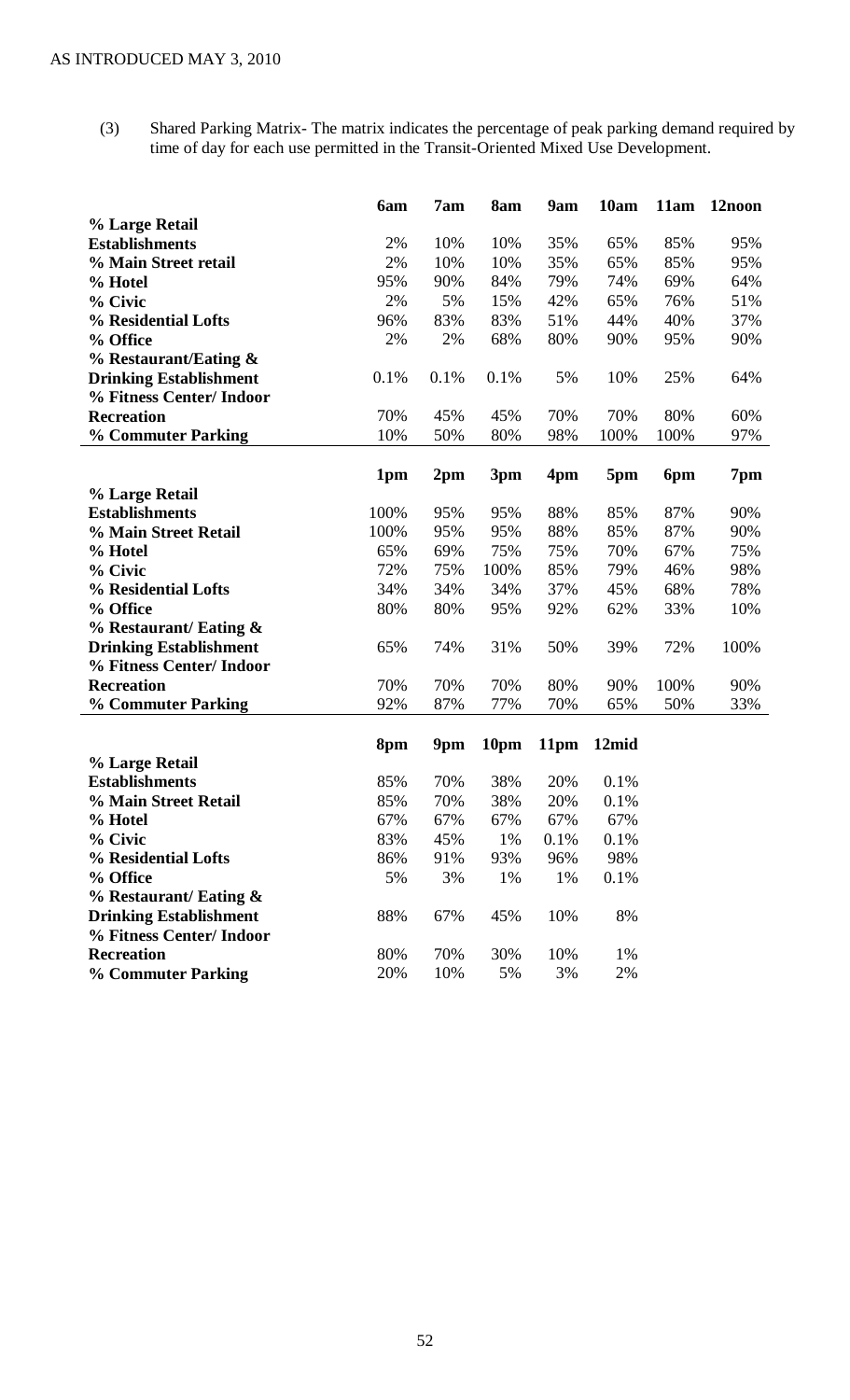# **X. Signage Regulations**

- (1) Signage shall be permitted in accordance with the following regulations and standards.
	- (a) Signage Matrix for Retail/Restaurant Tenants under 25,000 square feet leaseable area.

**Signage Matrix for Retail/Restaurant Tenants under 25,000 square feet leaseable area** Total maximum allowable signage per tenant less than 25,000 square feet is not to exceed 1.5 square feet per lineal foot of tenant frontage for Primary identification signage and 0.75 square feet per lineal foot of tenant frontage for Secondary identification Signage. Primary Identification signage is not to exceed a total of 225 square feet. Secondary identification signage is not to exceed 100 square feet. Maximum letter/logo height is 3 feet unless otherwise approved.

| Sign Type-Description           | Formula for Determining Sign                      | Allowable<br>Max.           |  |  |  |
|---------------------------------|---------------------------------------------------|-----------------------------|--|--|--|
|                                 | Area/Quantity                                     | Individual Sign Area        |  |  |  |
|                                 | Primary Identification Signage                    |                             |  |  |  |
| Type A- Fascia wall sign        | 1.5 square feet per lineal foot<br>75 square feet |                             |  |  |  |
|                                 | tenant frontage                                   |                             |  |  |  |
| Type B                          | 3 square feet per lineal foot of                  | 75 square feet              |  |  |  |
|                                 | marquee or canopy                                 |                             |  |  |  |
| Type C                          | 1.5 square feet per lineal foot of                | 75 square feet              |  |  |  |
|                                 | tenant frontage                                   |                             |  |  |  |
| Type E1-Awning<br>Sign          | 1.5 square feet per lineal foot of                | 75 square feet              |  |  |  |
| Primary ID                      | tenant frontage                                   |                             |  |  |  |
|                                 | Secondary Identification Signage                  |                             |  |  |  |
| Type D-Projecting Blade<br>Sign | 1 Blade sign per tenant frontage                  | 10 square feet              |  |  |  |
| Type E2-Awning<br>Sign          | Up to 25% of the surface area of                  | 20<br>square<br>feet<br>per |  |  |  |
| Secondary ID                    | each awning to which graphics                     | awning                      |  |  |  |
|                                 | will be applied. Lettering on                     |                             |  |  |  |
|                                 | valance shall not exceed 8" in                    |                             |  |  |  |
|                                 | height                                            |                             |  |  |  |
| Type $F -$ Plaque<br>$\&$       | 1 per main entry                                  | 4 square feet per tenant    |  |  |  |
| <b>Medallion Sign</b>           |                                                   |                             |  |  |  |
| Type G - Window/Door            | 15% of glazing area.                              | 10<br>square<br>feet<br>per |  |  |  |
| sign                            |                                                   | structural bay              |  |  |  |
| Type H- Changeable Sign         |                                                   |                             |  |  |  |
| a. Shadow Boxes                 |                                                   | 6 square feet               |  |  |  |
| b. Poster Display Cases         |                                                   | 60 square feet              |  |  |  |
| c. Banners                      | 1 banner per structural building<br>bay           | 50 square feet per banner   |  |  |  |
| d. Flags                        | 1 corporate flag per business                     | 24 square feet              |  |  |  |
|                                 | premises                                          |                             |  |  |  |
| e. Display Stands/Easels        | 1 per street frontage                             | 8 square feet               |  |  |  |
| Type J- Additional Signs        |                                                   |                             |  |  |  |
| a. Mobile retail cart           | Total for each cart                               | 16 square feet              |  |  |  |
| b. Posting Information          | Per sign (up to 24 square feet                    | 8 square feet               |  |  |  |
| <b>Board Placard</b>            | maximum per PIB)                                  |                             |  |  |  |
| c. Temporary Sign               | per street frontage per use                       | 12 square feet              |  |  |  |
| d. Construction sign            | 1 per tenant                                      | 40 square feet              |  |  |  |
| e. Showcase Display             | 1 per unfenestrated wall in excess                | 96 square feet              |  |  |  |
| Windows                         | of 16 feet in length fronting on a                |                             |  |  |  |
|                                 | sidewalk or pedestrian way                        |                             |  |  |  |
| f. Umbrella Graphics            | 1 per umbrella                                    | 1 per table                 |  |  |  |

Allowable Sign Types Quantities:

Primary Identification Signage (A, B, C, E1) Tenants under 25,000 sf with frontage on one principal street shall be permitted one of the A, B, C or E1 sign types as the primary Identification Sign. Tenants in corner locations or with frontage on two principal streets or parking areas may be permitted to have a total of any three of the A, B or E1 sign types.

Secondary Identification Signage (D, E2, F, G, H) All tenants may be allowed to use a total of three of the D, E2, F, G, H sign types.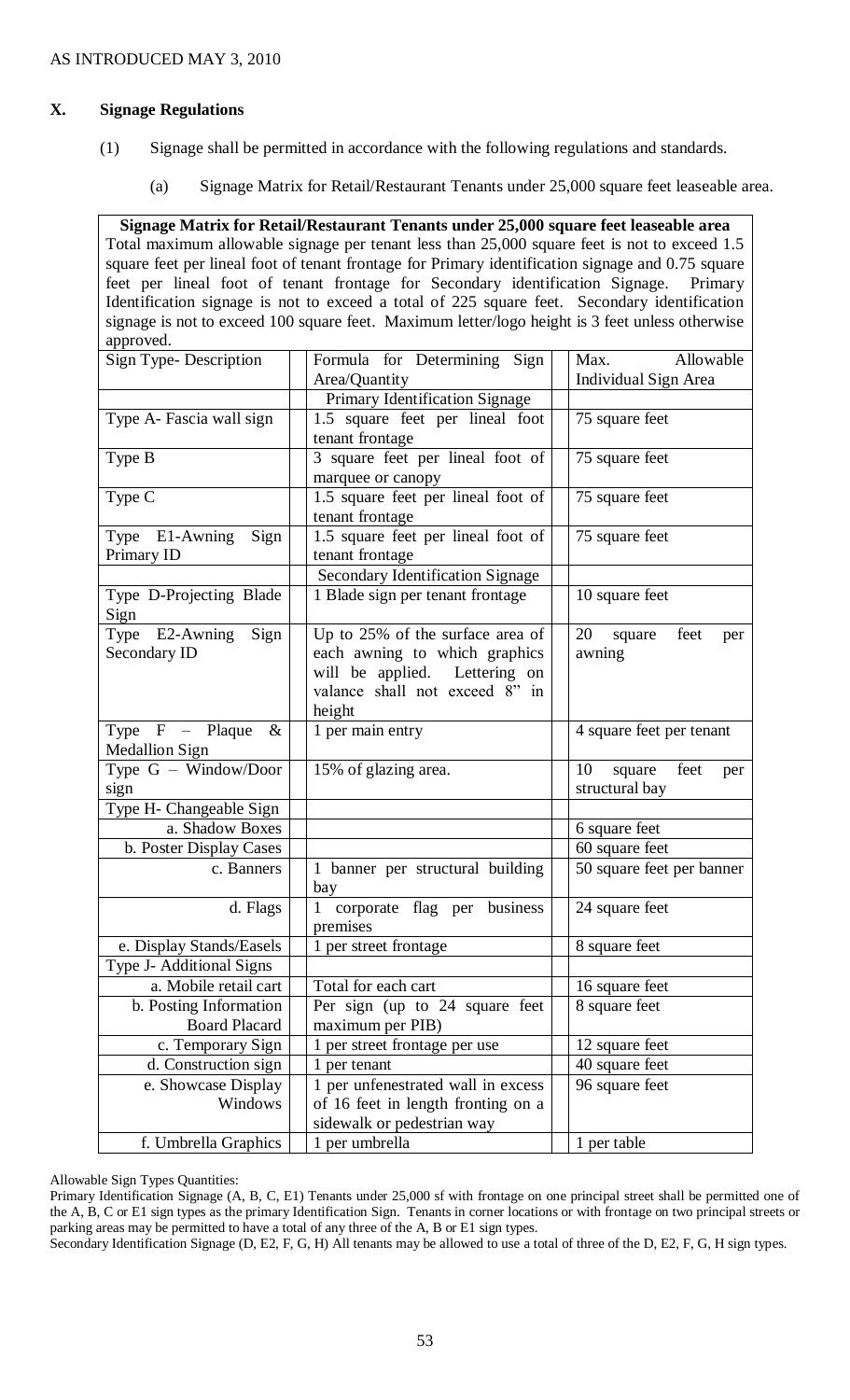(b) Signage Matrix for Major Office Tenants.

### **Signage Matrix for Major Office Tenants**

Total maximum allowable signage per Office tenant greater than 7,500 square feet is not to exceed 0.75 square feet per lineal foot of tenant frontage for Primary identification signage and 0.5 square feet per lineal foot of tenant frontage for Secondary identification Signage. Primary Identification signage is not to exceed a total of 150 square feet. Secondary identification signage is not to exceed 75 square feet. Maximum letter/logo height is 3 feet unless otherwise approved.

| Sign Type-Description     | Formula for Determining Sign          | Allowable<br>Max.           |  |  |  |  |
|---------------------------|---------------------------------------|-----------------------------|--|--|--|--|
|                           | Area/Quantity                         | Individual Sign Area        |  |  |  |  |
|                           | <b>Primary Identification Signage</b> |                             |  |  |  |  |
| Type A- Fascia wall sign  | 0.75 square feet per lineal feet      | 75 square feet              |  |  |  |  |
|                           | tenant frontage                       |                             |  |  |  |  |
| Type B-Marquee/Canopy     | 1.5 square feet per lineal foot of    | 50 square feet              |  |  |  |  |
| sign                      | marquee or canopy                     |                             |  |  |  |  |
| Type C- Feature Sign      | 0.75 square feet per lineal foot of   | 50 square feet              |  |  |  |  |
|                           | tenant frontage                       |                             |  |  |  |  |
| Type E1-Awning Sign       | 0.75 square feet per lineal foot of   | 50 square feet              |  |  |  |  |
| Primary ID                | tenant frontage                       |                             |  |  |  |  |
|                           | <b>Secondary Identification</b>       |                             |  |  |  |  |
|                           | <b>Signage</b>                        |                             |  |  |  |  |
| Type D-Projecting Blade   | 1 Blade sign per tenant frontage      | 10 square feet              |  |  |  |  |
| Sign                      |                                       |                             |  |  |  |  |
| Type E2-Awning<br>Sign    | Up to 25% of the surface area of      | 20 square<br>feet<br>per    |  |  |  |  |
| Secondary ID              | each awning to which graphics         | awning                      |  |  |  |  |
|                           | will be applied. Lettering on         |                             |  |  |  |  |
|                           | valance shall not exceed 8" in        |                             |  |  |  |  |
|                           | height                                |                             |  |  |  |  |
| Type $F -$ Plaque<br>$\&$ | 1 per main entry                      | 4 square feet per tenant    |  |  |  |  |
| <b>Medallion Sign</b>     |                                       |                             |  |  |  |  |
| Type G - Window/Door      | 15% of glazing area.                  | 10<br>square<br>feet<br>per |  |  |  |  |
| sign                      |                                       | structural bay              |  |  |  |  |
| Type H- Changeable Sign   |                                       |                             |  |  |  |  |
| a. Banners                | 1 banner per structural building      | 50 square feet per banner   |  |  |  |  |
|                           | bay                                   |                             |  |  |  |  |
| b. Flags                  | 1 corporate flag per business         | 24 square feet              |  |  |  |  |
|                           | premises                              |                             |  |  |  |  |
| Type J- Additional Signs  |                                       |                             |  |  |  |  |
| a. Temporary Sign         | 1 pr street frontage                  | 12 square feet              |  |  |  |  |
| b. Construction sign      | 1 per tenant                          | 40 square feet              |  |  |  |  |
| Showcase Display<br>e.    | 1 per unfenestrated wall in excess    | $\overline{96}$ square feet |  |  |  |  |
| Windows                   | of 16 feet in length fronting on a    |                             |  |  |  |  |
|                           | sidewalk or pedestrian way            |                             |  |  |  |  |
|                           |                                       |                             |  |  |  |  |

Allowable Sign Types Quantities:

Primary Identification Signage (A, B, C, E1) Tenants over 7,500 sf with frontage on one principal street shall be permitted one of the A, B, C or E1 sign types as the Primary Identification Sign. Tenants in corner locations or with frontage on two principal streets or parking areas may be permitted to have a total of any three of the A, B, C or E1 sign types.

Secondary Identification Signage (D, E2, F, G, H) All tenants may be allowed to use a total of three of the D, E2, F, G, H sign types. Tenants having railroad frontage shall be permitted additional signage facing the railroad in accordance with their Primary Identification Signage Requirement.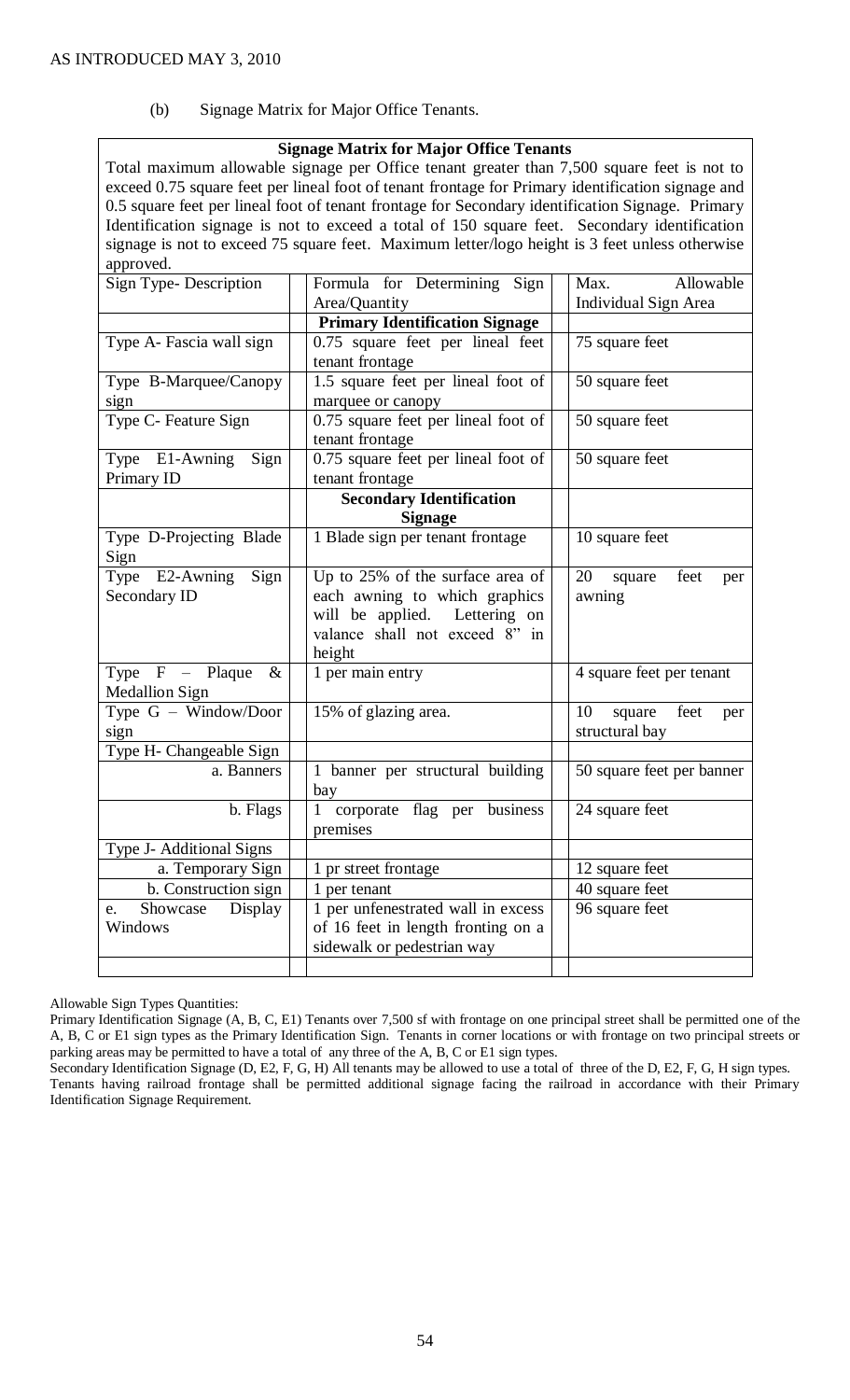(c) Signage Matrix for Minor Office Tenants.

# **Signage Matrix for Minor Office Tenants**

| Total maximum allowable signage per Office tenant less than 7,500 square feet is not to exceed                                          |                                                                                                                                                                                                                                                                                                                                                                                                                                                                                                                                                                                                                                                                             |  |  |  |  |
|-----------------------------------------------------------------------------------------------------------------------------------------|-----------------------------------------------------------------------------------------------------------------------------------------------------------------------------------------------------------------------------------------------------------------------------------------------------------------------------------------------------------------------------------------------------------------------------------------------------------------------------------------------------------------------------------------------------------------------------------------------------------------------------------------------------------------------------|--|--|--|--|
| Max.<br>Allowable                                                                                                                       |                                                                                                                                                                                                                                                                                                                                                                                                                                                                                                                                                                                                                                                                             |  |  |  |  |
|                                                                                                                                         | Individual Sign Area                                                                                                                                                                                                                                                                                                                                                                                                                                                                                                                                                                                                                                                        |  |  |  |  |
|                                                                                                                                         |                                                                                                                                                                                                                                                                                                                                                                                                                                                                                                                                                                                                                                                                             |  |  |  |  |
| 0.25 square feet per lineal feet<br>tenant frontage                                                                                     | 50 square feet                                                                                                                                                                                                                                                                                                                                                                                                                                                                                                                                                                                                                                                              |  |  |  |  |
| 0.75 square feet per lineal foot of<br>tenant frontage                                                                                  | 50 square feet                                                                                                                                                                                                                                                                                                                                                                                                                                                                                                                                                                                                                                                              |  |  |  |  |
| 0.75 square feet per lineal foot of<br>tenant frontage                                                                                  | 50 square feet                                                                                                                                                                                                                                                                                                                                                                                                                                                                                                                                                                                                                                                              |  |  |  |  |
| <b>Secondary Identification</b><br><b>Signage</b>                                                                                       |                                                                                                                                                                                                                                                                                                                                                                                                                                                                                                                                                                                                                                                                             |  |  |  |  |
|                                                                                                                                         | 10 square feet                                                                                                                                                                                                                                                                                                                                                                                                                                                                                                                                                                                                                                                              |  |  |  |  |
| Up to 25% of the surface area of<br>each awning to which graphics<br>will be applied.<br>Lettering on<br>valance shall not exceed 8" in | 20<br>feet<br>square<br>per<br>awning                                                                                                                                                                                                                                                                                                                                                                                                                                                                                                                                                                                                                                       |  |  |  |  |
| 1 per main entry                                                                                                                        | 4 square feet per tenant                                                                                                                                                                                                                                                                                                                                                                                                                                                                                                                                                                                                                                                    |  |  |  |  |
| 15% of glazing area.                                                                                                                    | 10<br>feet<br>square<br>per<br>structural bay                                                                                                                                                                                                                                                                                                                                                                                                                                                                                                                                                                                                                               |  |  |  |  |
|                                                                                                                                         |                                                                                                                                                                                                                                                                                                                                                                                                                                                                                                                                                                                                                                                                             |  |  |  |  |
| corporate flag per<br>business<br>1<br>premises                                                                                         | 24 square feet                                                                                                                                                                                                                                                                                                                                                                                                                                                                                                                                                                                                                                                              |  |  |  |  |
|                                                                                                                                         |                                                                                                                                                                                                                                                                                                                                                                                                                                                                                                                                                                                                                                                                             |  |  |  |  |
| 1 pr street frontage                                                                                                                    | 12 square feet                                                                                                                                                                                                                                                                                                                                                                                                                                                                                                                                                                                                                                                              |  |  |  |  |
| 1 per tenant                                                                                                                            | 24 square feet                                                                                                                                                                                                                                                                                                                                                                                                                                                                                                                                                                                                                                                              |  |  |  |  |
| of 16 feet in length fronting on a<br>sidewalk or pedestrian way                                                                        | 96 square feet                                                                                                                                                                                                                                                                                                                                                                                                                                                                                                                                                                                                                                                              |  |  |  |  |
|                                                                                                                                         | 0.75 square feet per lineal foot of tenant frontage for Primary identification signage and 0.5<br>square feet per lineal foot of tenant frontage for Secondary identification Signage. Primary<br>Identification signage is not to exceed a total of 50 square feet (80 square feet for tenants in<br>corner locations or with frontage on two primary streets or parking areas). Secondary<br>identification signage is not to exceed 50 square feet. Maximum letter/logo height is 1.5 feet<br>Formula for Determining Sign<br>Area/Quantity<br><b>Primary Identification Signage</b><br>1 Blade sign per tenant frontage<br>height<br>1 per unfenestrated wall in excess |  |  |  |  |

Allowable Sign Types Quantities:

Primary Identification Signage (A, C, E1) Tenants under 7,500 sf with frontage on one principal street shall be permitted one of the A, C or E1 sign types as the Primary Identification Sign. Tenants in corner locations or with frontage on two principal streets or parking areas may be permitted to have a total of any three of the A, C or E1 sign types.

Secondary Identification Signage (D, E2, F, G, H) All tenants may be allowed to use a total of any three of the D, E2, F, G, H sign types.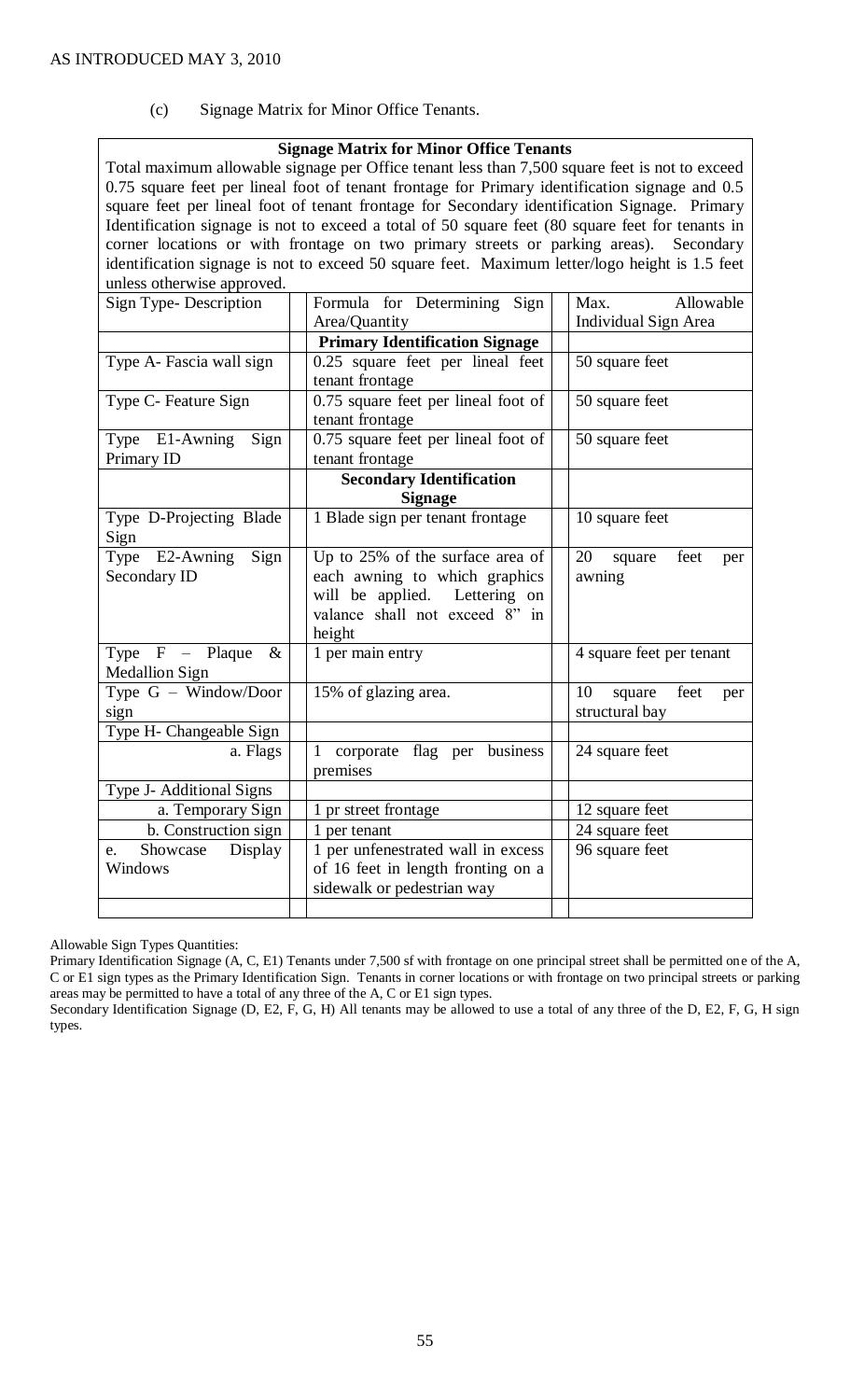(d) Signage Matrix for Retail/Hotel Tenants in excess of 25,000 square feet leaseable area.

| Signage Matrix for Retail / Hotel Tenants in excess of 25,000 square feet leaseable area   |                                                   |                           |  |                   |  |  |      |  |  |
|--------------------------------------------------------------------------------------------|---------------------------------------------------|---------------------------|--|-------------------|--|--|------|--|--|
| The total maximum allowable signage per tenant of 25,000 square feet or greater is not to  |                                                   |                           |  |                   |  |  |      |  |  |
| exceed the square footage in the chart below. The maximum letter/logo height is seven feet |                                                   |                           |  |                   |  |  |      |  |  |
|                                                                                            |                                                   | $(7^{\circ} - 0^{\circ})$ |  |                   |  |  |      |  |  |
| <b>Tenant Leaseable Area</b>                                                               | Primary identification Signage<br>Combined<br>Max |                           |  |                   |  |  |      |  |  |
|                                                                                            | Max Allowable                                     |                           |  | Allowable for all |  |  | sign |  |  |
|                                                                                            |                                                   |                           |  | types used        |  |  |      |  |  |
|                                                                                            | Single Sign                                       | Aggregate                 |  |                   |  |  |      |  |  |
| 25,000 sf to 50,000 sf                                                                     | $250$ sf                                          | 250sf                     |  | 300sf             |  |  |      |  |  |
| 50,000 sf to 75,000 sf                                                                     | 300sf                                             | 400sf                     |  |                   |  |  |      |  |  |
| 75,000 sf to 99,999 sf                                                                     | $350$ sf                                          | $450$ sf                  |  |                   |  |  |      |  |  |
| 100,000 sf to 125,000 sf                                                                   | 400sf                                             | $600$ sf                  |  | 800sf             |  |  |      |  |  |
| 125,000 sf to 150,000 sf                                                                   | $500$ sf                                          | 750 sf                    |  | $1,000$ sf        |  |  |      |  |  |
| $150,000$ sf or greater                                                                    | $600$ sf                                          | 900sf                     |  | $1,200$ sf        |  |  |      |  |  |

- (2) Large Retail Establishment and Hotel Signage.
	- (a) Leaseable area is gross square footage on all levels.
	- (b) Sign area restrictions for Secondary Identification Signage for retail tenants less than 25,000 sf shall apply, except all size limitation shall be increased by 50%.
	- (c) Tenants in corner locations or with frontage on two principal streets or parking areas shall be permitted to have up to three primary identification signs with an additional 200 square feet above the maximum allowable area per chart above.
	- (d) Tenants in locations with frontage on US Route 1, Main Street and a parking area in excess of 300 parking spaces shall be permitted to have up to four Primary identification Signs with an additional 400 square feet above the maximum allowable area per the chart above.
	- (e) Tenants in locations with frontage on the railroad shall be permitted additional signage facing the railroad in accordance with their Primary Identification Signage.
	- (f) Primary Identification Signage All tenants may be allowed to choose two of the following as their Primary Identification Signs: Type A Fascia Wall Signs, Type B Marquee/Canopy sign, Type C Feature Sign, Type E1 Awning Sign.
	- (g) Secondary Identification Signage All tenants may be allowed to choose four of the following as their Secondary Identification Signs: Type D Blade Sign, Type E2 Awning Sign, Type F Plaque Sign, Type G Window/Door Sign, Type H Changeable Sign.
- (3) Free Standing Signage.
	- (a) A Transit-Oriented Mixed Use Development may have two (2) freestanding pylon signs not to exceed 50 feet in height and 750 square feet in area, located in accordance with the Regulating Plan.
	- (b) The three (3) existing on-site billboard style signs may be retained at the same size and location and be reused for on-site advertising and information for the identification of the Transit-Oriented Mixed Use Development as a whole. Said signs may also be upgraded to include changeable message technology not to exceed 25% of the existing sign area for each respective sign in accordance with an overall sign plan approved by the Planning Board.
	- (c) Directional, informational, residential identification and regulatory signage is permitted in accordance with a comprehensive sign plan approved by the Planning Board.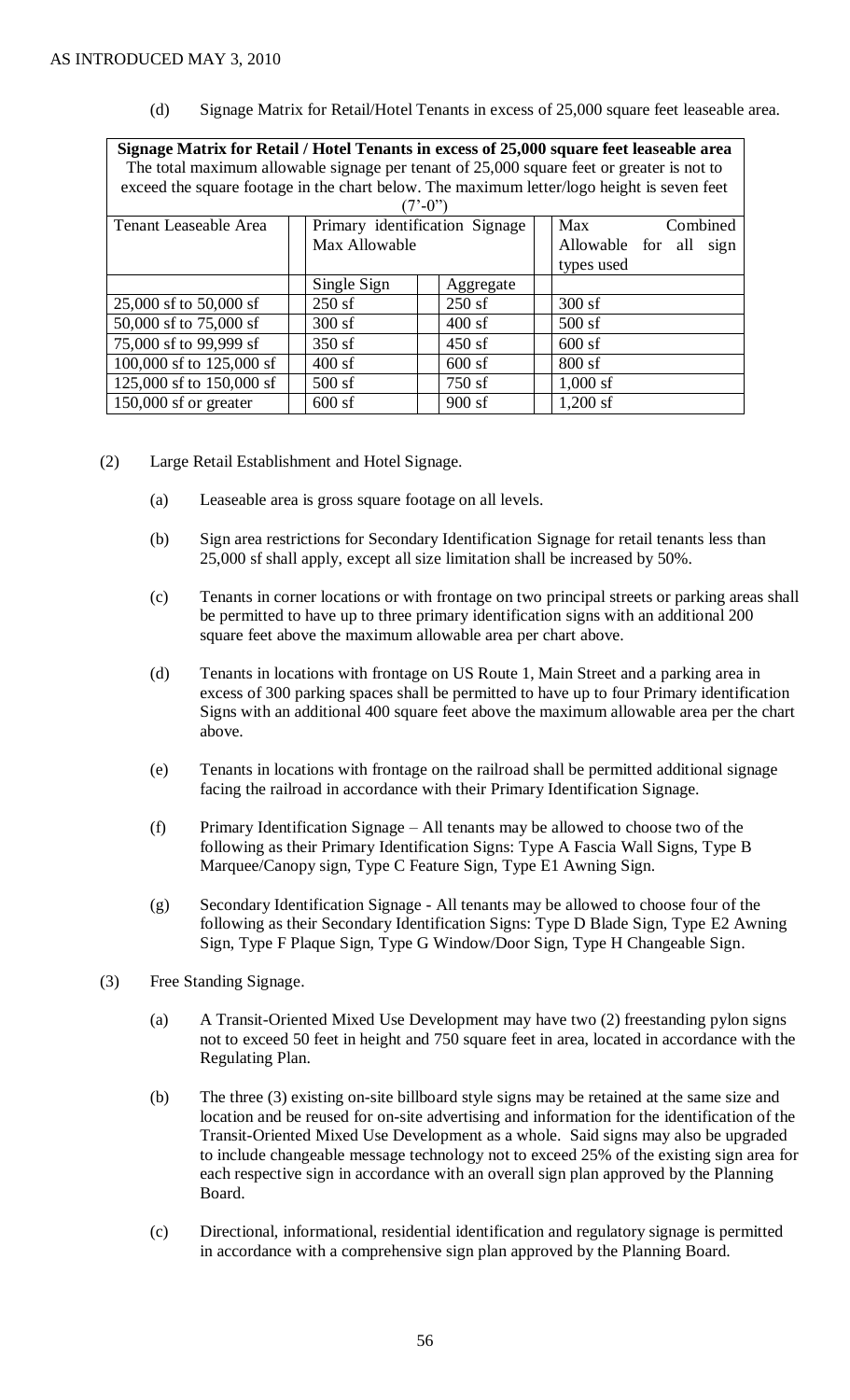- (d) A Transit-Oriented Mixed Use Development may also have Freestanding Decorative Signage such as banners, pennants and entrance arches that may be located along streets and site access roads in accordance with a comprehensive sign plan and the Regulating Plan approved by the Planning Board.
- (e) A Transit-Oriented Mixed Use Development may also have Icon Signage including, but not limited to, large graphics and letters that identify the Transit-Oriented Mixed Use Development as a whole. The size and placement of said signage shall be in accordance with the Regulating Plan approved by the Planning Board.
- Y. General Provisions.
	- (1) The requirements of the Transit-Oriented Mixed Use Development Overlay render the Transit-Oriented Mixed Use Development eligible for the General Development Plan provisions of this ordinance and the Municipal Land Use Law.
	- (2) The nature of the Transit-Oriented Mixed Use Development is such that lots and uses are not required to front on a public street for the purposes of subdivision provided that adequate vehicular, emergency and pedestrian access is provided to individual lots and uses thereon.
	- (3) The intent of the Planning Board and Township Council is to encourage innovation and creativity in creating a unique and special place for the Township of North Brunswick. Accordingly, the standards provided herein, with the exception of use, density and standards in 205-76.1.B. that trigger the application of the overlay option, shall be considered bulk standards. It is anticipated that the Planning Board will grant a bulk variance for said standards upon a finding that the strict application of a particular standard in question is impracticable because of the peculiar condition relating to the issue before it. The Planning Board may also find the granting of a variance from the standard would result in a better plan and advance the purpose of the Master Plan and Land Use Ordinance to create a vibrant Transit-Oriented Mixed Use Development for the community.
	- (4) The approved colors for use in the Transit-Oriented Mixed Use Development shall be in accordance with the following, which may be obtained from any manufacturer:
		- (a) Weathered Oak.
		- (b) Bronze Green.
		- (c) Gold Buff.
		- (d) Brickstone.
		- (e) Cherry Bark.
		- (f) Slate.
		- (g) Spruce Shadow.
		- (h) Bayonne Blue.
		- (i) Antique Velvet.
		- (j) Mississippi Clay.
		- (k) Pine Mountain.
		- (l) Dark Grey Heather.
		- (m) Deauville Sand.
		- (n) Henna Red.
		- (o) Nimbus.
		- (p) Laurel Green.
		- (q) Niagara Green.
		- (r) Dark Rosewood.
		- (s) Mushroom Brown.
		- (t) Terra Verte.
		- (u) Olive Brown.
		- (v) Burgandy Velvet.
		- (w) Shale.
		- (x) Midnight Blue Grass.
		- (y) Old Brass.
		- (z) Maple Nut.
		- (aa) Traditional Navy.
		- (bb) Ashlar Gray.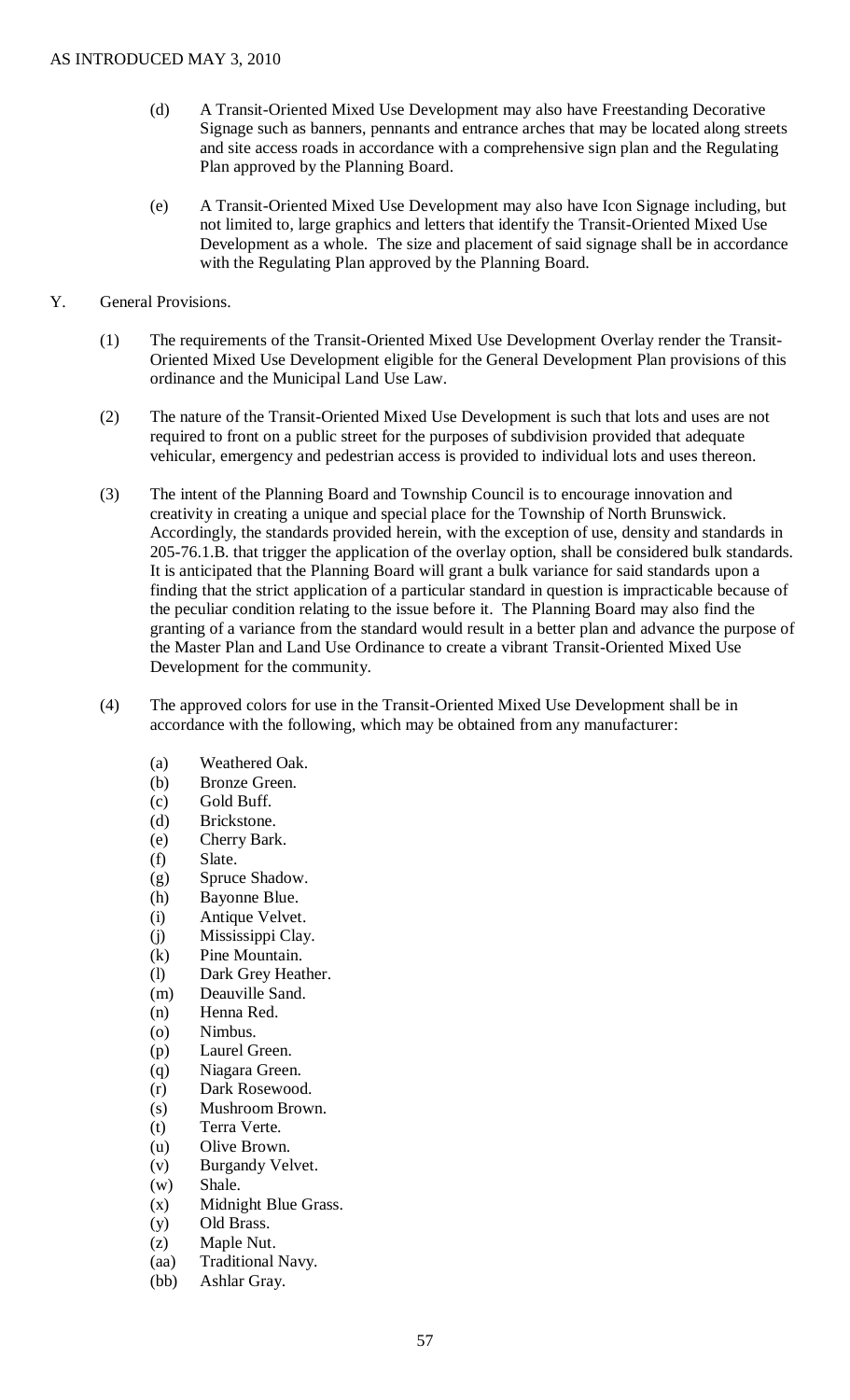| (cc)                     | Blue Stone.            |
|--------------------------|------------------------|
| (dd)                     | Elderberry.            |
| (ee)                     | Beige.                 |
|                          |                        |
| (ff)                     | Brownstone.            |
| (gg)                     | Weathered Walnut.      |
| (hh)                     | Old Ivory.             |
| (ii)                     | Fern Green.            |
| (i)                      | Hemlock.               |
| (kk)                     | Gull Grey.             |
| (11)                     | Juniper Green.         |
| (mm)                     | Sand.                  |
| (nn)                     | Platinum.              |
|                          |                        |
| (00)                     | Paynes Blue Gray.      |
| (pp)                     | Bronze Glow.           |
| (qq)                     | Silver Gray.           |
| (r)                      | Deep Blue.             |
| (ss)                     | Chincilla Gray.        |
| (tt)                     | Ivory.                 |
| (uu)                     | Shingle Gray.          |
| (vv)                     | Emporium Blue.         |
| (ww)                     | White Fawn.            |
|                          |                        |
| $(\mathbf{X}\mathbf{X})$ | Woodbine.              |
| (yy)                     | Creole.                |
| (zz)                     | Colonial Sage.         |
| (aaa)                    | Olive.                 |
| (bbb)                    | Red Sienna.            |
| (ccc)                    | Picket Fence.          |
| (ddd)                    | Roccoco Yellow.        |
| (eee)                    | Dark Denim.            |
| (fff)                    | Gold Ecru.             |
| (ggg)                    | <b>Seacrest Green.</b> |
|                          |                        |
| (hhh)                    | Cottage Green.         |
| (iii)                    | Bay Rum.               |
| (ijj)                    | Bullrush Beige.        |
| (kkk)                    | Green Stone.           |
| (III)                    | Oak Buff.              |
|                          | (mmm)Pale Umber.       |
| (nnn)                    | Weathered Fence.       |
| (000)                    | Clippership.           |
| (ppp)                    | Argent Gray.           |
| (qqq)                    | Blue.                  |
|                          | Scrimshaw.             |
| (rrr)                    |                        |
| (sss)                    | Moonbeam Gray.         |
| (ttt)                    | Eaton Greene.          |
| (uuu)                    | Misty Morn.            |
| (vvv)                    | <b>Mansion Stone.</b>  |
|                          | (www) Ashen Rose.      |
| (xxx)                    | French White.          |
| (yyy)                    | Flemish Blue.          |
| (zzz)                    | Baltic Blue.           |
| (aaaa)                   | Wheat.                 |
|                          |                        |
|                          | (bbbb) Pale Copper.    |

(cccc) Final Bronze.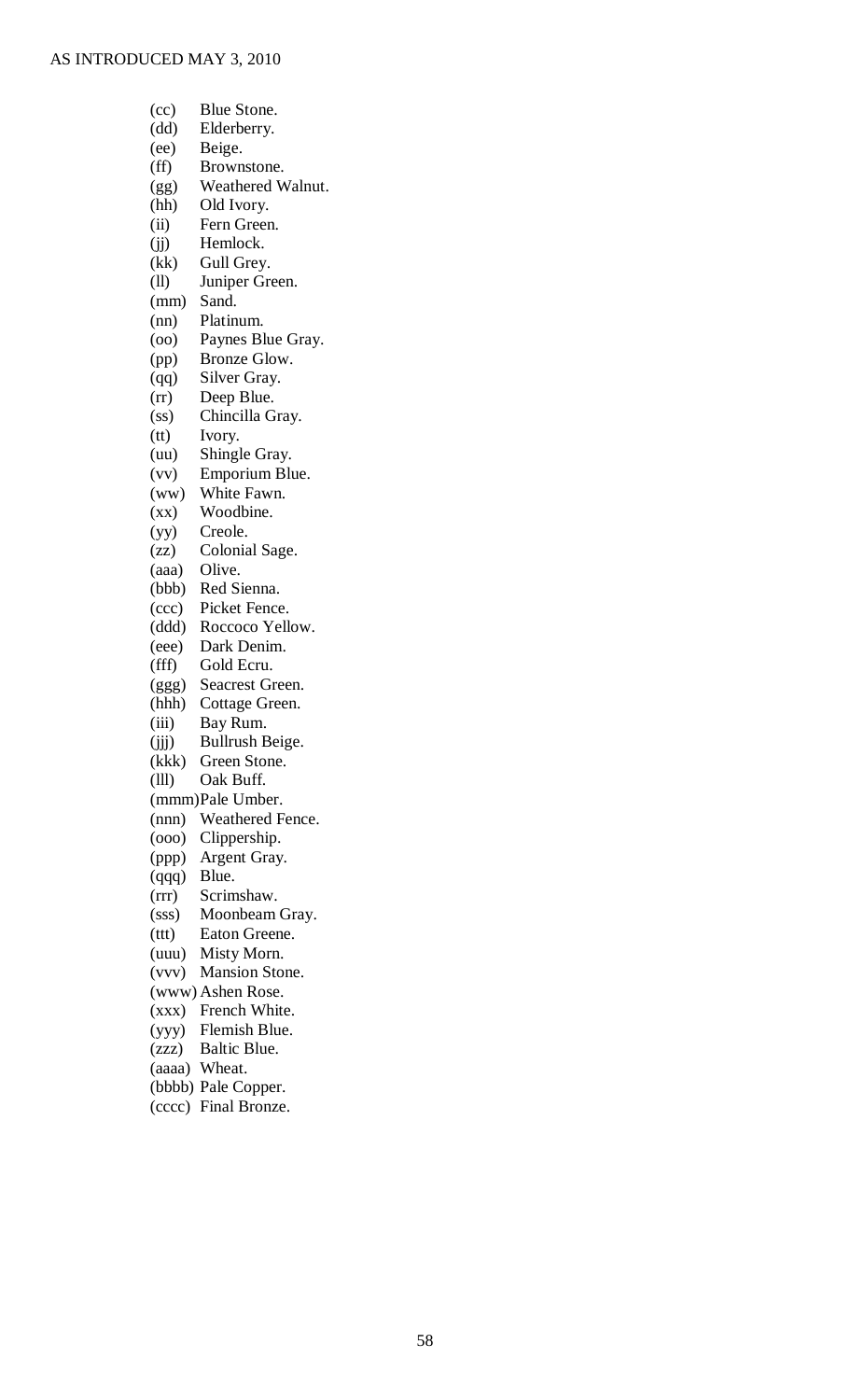

The approved color palettes may be cross referenced with any major paint company color palette. The squares above represent the 54 body colors and the rectangles the 27 accent colors to be coordinated in their application. Arranged as sets, the colors were also selected for their ability to be interchanged to create a broader spectrum throughout the Transit-Oriented Mixed Use Development.

- (5) A thematic street naming system shall be provided and established on the Regulating Plan representative of the unique nature of the Transit-Oriented Mixed Use Development and the Sustainability goals of the project.
- Z. Application Procedure.
	- (1) General Development Plan Approval shall be in accordance with 205-75.2.
	- (2) Preliminary Subdivision approval shall be in accordance with this chapter and utilize the checklist in Appendix C.
	- (3) Preliminary Site Plan approval shall be in accordance with this Chapter and utilize the checklist in Appendix A, except for items 10, 17, 22, 23, 26, 34-39, 42-55 and 58 which may be deferred until Final Site Plan Approval.
	- (4) Final Subdivision Approval shall be in accordance with this chapter and utilize checklist in Appendix D.
	- (5) The required technical review escrow fees may be posted in 1/3 increments of the total potential escrow deposit. Additional deposits shall be made within 15 days of any request for same by the Township.

**BE IT FURTHER ORDAINED,** that if any section, paragraph, subsection, clause or provision of this Ordinance shall be adjudged by the courts to be invalid (with the exception of section 205-76.1B, such adjudication shall apply only to the section paragraph, subsection, clause or provision so adjudicated, and the remainder of the Ordinance shall be deemed valid and effective. However, if section 205-76.1B is adjudged to be invalid, then this entire amendment shall be deemed invalid; and,

**BE IT FURTHER ORDAINED,** that any ordinances or parts thereof in conflict with the provisions of this Ordinance are repealed to the extent of such conflict; and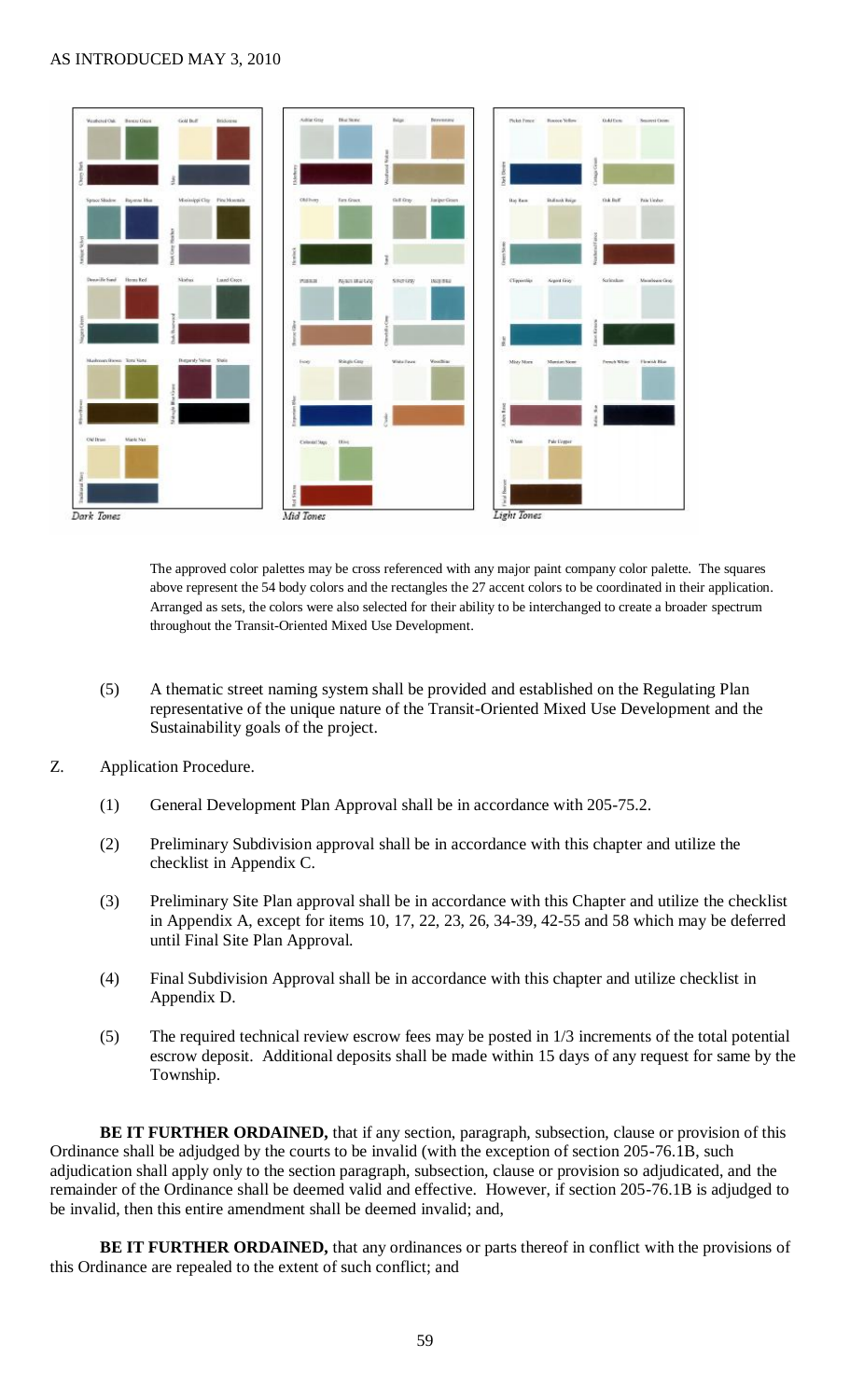**BE IT FURTHER ORDAINED,** that this Ordinance shall take effect upon passage and publication in accordance with applicable law.

### **TITLE**

This Ordinance shall be known and may be cited as the Ordinance Supplementing Chapter 205, Land Use, adding a new Section 205-76.1, to create a new Transit-Oriented Mixed-Use Development Overlay in the I-2 District", of the Code of the Township of North Brunswick.

\_\_\_\_\_\_\_\_\_\_\_\_\_\_\_\_\_\_\_\_\_\_\_\_\_\_\_\_\_\_\_\_\_\_\_\_ \_\_\_\_\_\_\_\_\_\_\_\_\_\_\_\_\_\_\_\_\_\_\_\_\_\_\_\_\_\_\_\_\_\_\_\_

Michael C. Hritz Robert Lombard Director of Community Development Business Administrator

Ronald Gordon, Esq. Township Attorney Approved as to legal form

\_\_\_\_\_\_\_\_\_\_\_\_\_\_\_\_\_\_\_\_\_\_\_\_\_\_\_\_\_\_\_\_\_\_\_\_

### **RECORDED VOTE:**

| <b>COUNCIL MEMBER   YES   NO  </b> |  | <b>ABSTAIN</b> | <b>NOTES</b> |
|------------------------------------|--|----------------|--------------|
| <b>NARRA</b>                       |  |                |              |
| <b>ANDREWS</b>                     |  |                |              |
| <b>NICOLA</b>                      |  |                |              |
| <b>DAVIS</b>                       |  |                |              |
| <b>SOCIO</b>                       |  |                |              |
| <b>CORBIN</b>                      |  |                |              |
| <b>MAYOR WOMACK</b>                |  |                |              |

## **CERTIFICATION**

I hereby certify that the above Ordinance was duly adopted by the Township Council of the Township of North Brunswick, County of Middlesex, at its meeting held on May 17, 2010

Lisa Russo, Township Clerk

### **EFFECTIVE DATE**

This Ordinance shall take effect upon passage and publication in accordance with applicable law.

□ APPROVED

□ REJECTED

Francis Womack, Mayor Township of North Brunswick

Date signed:

RECONSIDERED BY COUNCIL \_\_\_\_\_\_\_\_\_\_ OVERRIDE VOTE □ YES □ NO

 $\frac{1}{2}$ 

Council President Lisa Russo, Township Clerk